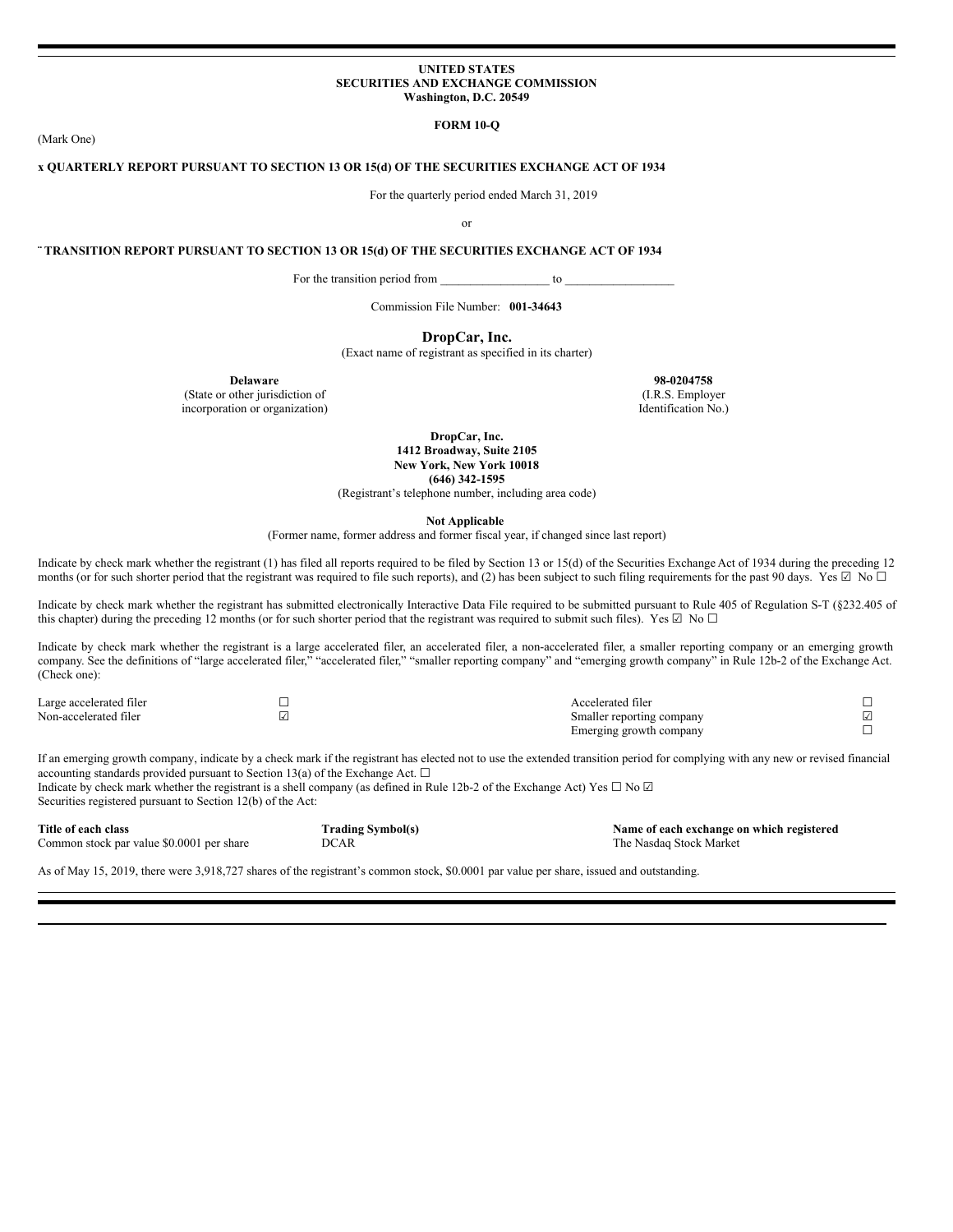## **CAUTIONARY STATEMENT REGARDING FORWARD-LOOKING INFORMATION**

Certain statements in this report contain or may contain forward-looking statements. These statements, identified by words such as "plan," "anticipate," "believe," "estimate," "should," "expect" and similar expressions, include our expectations and objectives regarding our future financial position, operating results and business strategy. These statements are subject to known and unknown risks, uncertainties and other factors which may cause actual results, performance or achievements to be materially different from any future results, performance or achievements expressed or implied by such forward-looking statements. These forward-looking statements were based on various factors and were derived utilizing numerous assumptions and other factors that could cause our actual results to differ materially from those in the forward-looking statements. These factors include, but are not limited to, our inability to obtain adequate financing, our inability to expand our business, existing or increased competition, stock volatility and illiquidity, and the failure to implement our business plans or strategies. Most of these factors are difficult to predict accurately and are generally beyond our control. You should consider the areas of risk described in connection with any forward-looking statements that may be made herein. Readers are cautioned not to place undue reliance on these forward-looking statements, which speak only as of the date of this report. Readers should carefully review this report in its entirety, including but not limited to our financial statements and the notes thereto and the risks described in our Annual Report on Form 10-K filed with the Securities and Exchange Commission (the "SEC") on April 3, 2019, as subsequently amended on April 12, 2019, and other reports we file with the SEC. We advise you to carefully review the reports and documents we file from time to time with the SEC, particularly our quarterly reports on Form 10-Q and our current reports on Form 8-K. Except for our ongoing obligations to disclose material information under the Federal securities laws, we undertake no obligation to publicly release any revisions to any forward-looking statements, to report events or to report the occurrence of unanticipated events.

## **OTHER INFORMATION**

When used in this report, the terms, "we," the "Company," "our," and "us" refer to DropCar, Inc., a Delaware corporation (previously named WPCS International Incorporated), and its consolidated subsidiaries.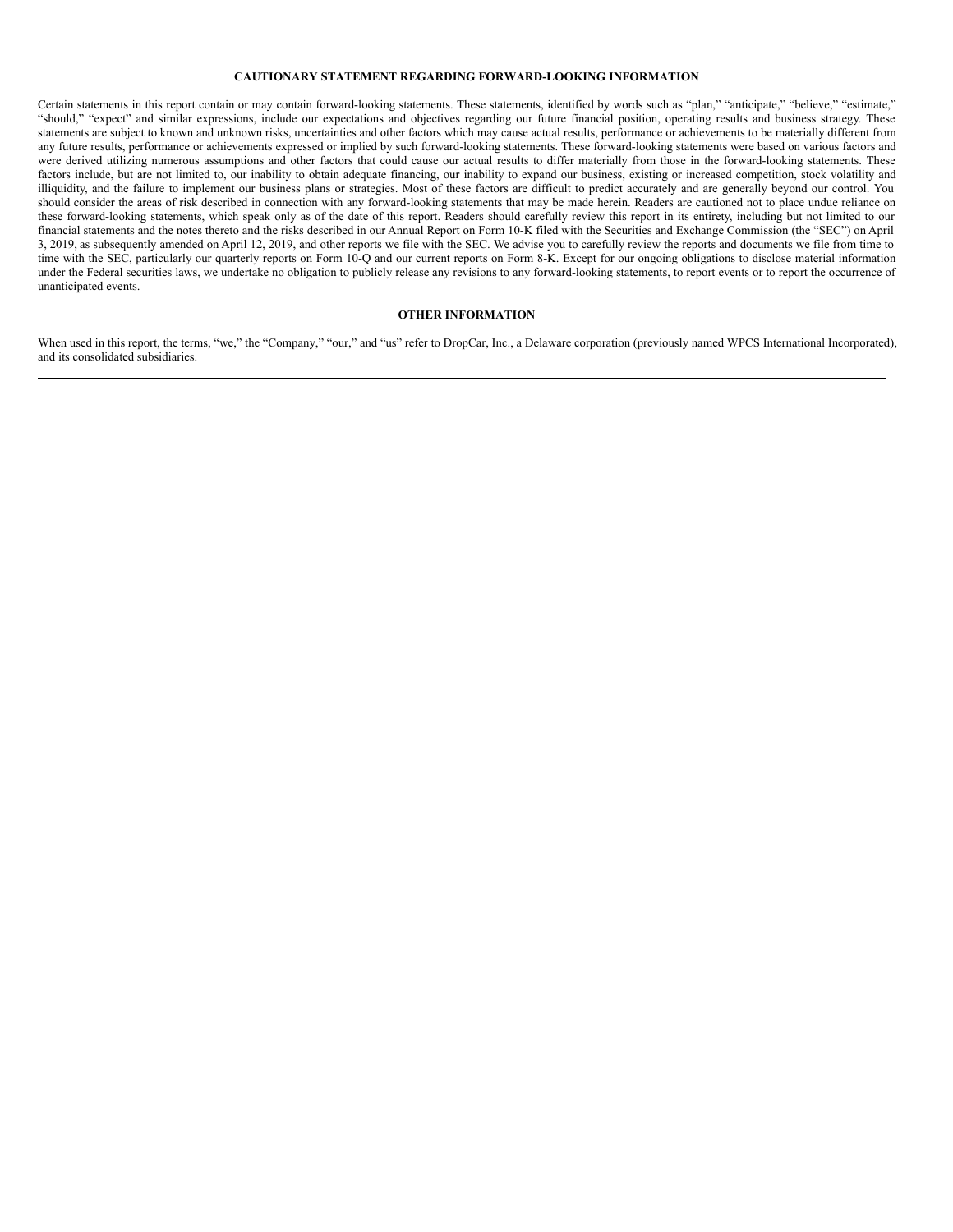## **TABLE OF CONTENTS**

**Page No.**

# **PART I – FINANCIAL INFORMATION**

| Item 1.  | Consolidated Financial Statements (Unaudited)                                                                |    |
|----------|--------------------------------------------------------------------------------------------------------------|----|
|          | Consolidated Balance Sheets as of March 31, 2019 and December 31, 2018                                       | 3  |
|          | Consolidated Statements of Operations for the three months ended March 31, 2019 and 2018                     | 4  |
|          | Consolidated Statements of Changes in Shareholders' Equity for the three months ended March 31, 2019and 2018 | 5  |
|          | Consolidated Statements of Cash Flows for the three months ended March 31, 2019 and 2018                     | 6  |
|          | Notes to Consolidated Financial Statements                                                                   |    |
| Item 2.  | Management's Discussion and Analysis of Financial Condition and Results of Operations.                       | 21 |
|          |                                                                                                              |    |
| Item 3.  | Quantitative and Qualitative Disclosures About Market Risk.                                                  | 27 |
|          |                                                                                                              |    |
| Item 4.  | Controls and Procedures.                                                                                     | 27 |
|          |                                                                                                              |    |
|          | <b>Part II - OTHER INFORMATION</b>                                                                           |    |
|          |                                                                                                              |    |
| Item 1.  | Legal Proceedings.                                                                                           | 29 |
| Item 1A. | Risk Factors.                                                                                                | 29 |
|          |                                                                                                              |    |
| Item 2.  | Unregistered Sales of Equity Securities and Use of Proceeds.                                                 | 30 |
|          |                                                                                                              |    |
| Item 3.  | Defaults Upon Senior Securities.                                                                             | 30 |
|          |                                                                                                              |    |
| Item 4.  | Mine Safety Disclosures.                                                                                     | 30 |
|          |                                                                                                              |    |
| Item 5.  | Other Information.                                                                                           | 30 |
| Item 6.  | Exhibits.                                                                                                    | 31 |
|          |                                                                                                              |    |
|          | Signatures.                                                                                                  | 32 |
|          |                                                                                                              |    |
|          |                                                                                                              |    |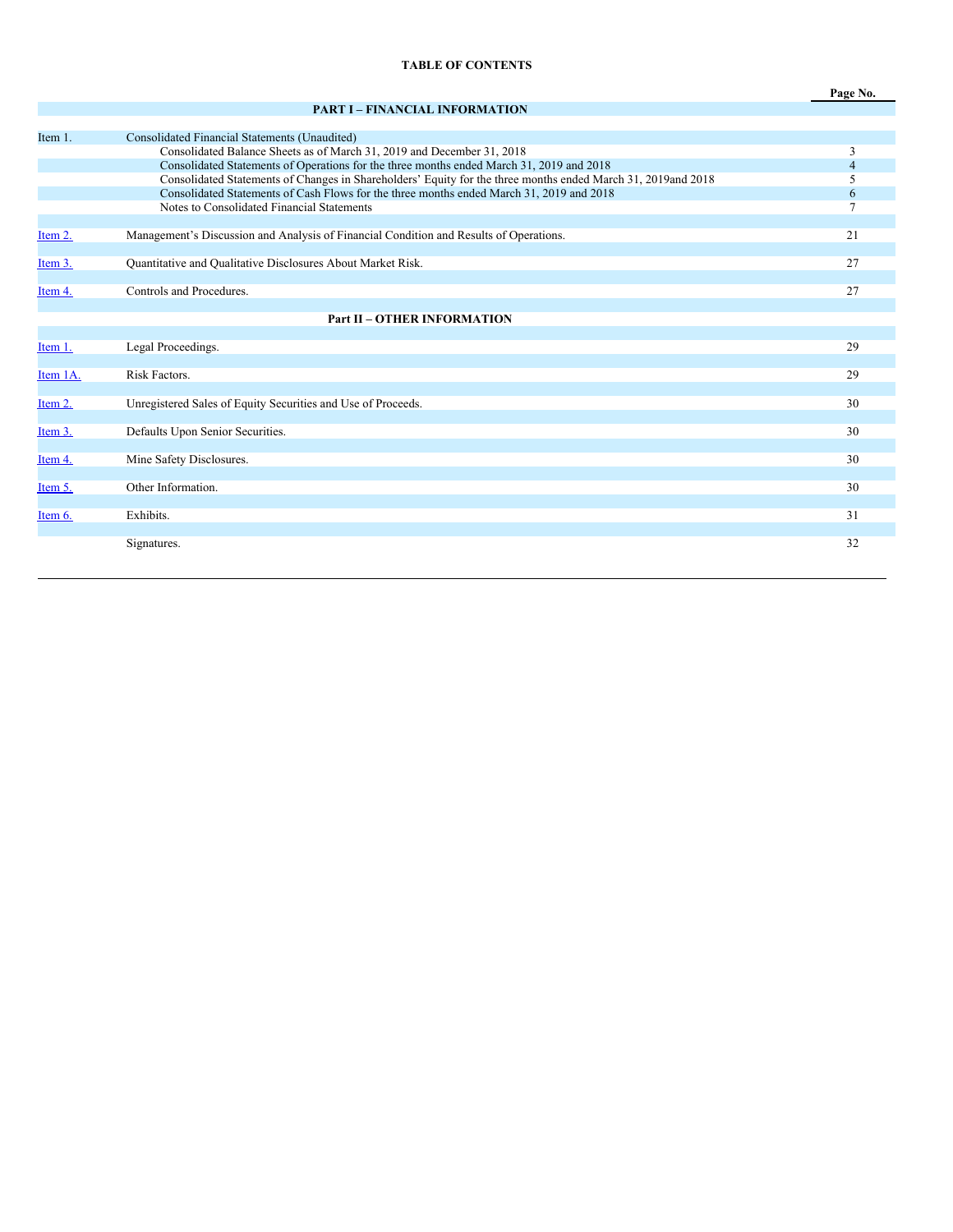#### **DropCar, Inc. and Subsidiaries Consolidated Balance Sheets**

|                                                                                                                                                                             | March 31,<br>2019<br>(Unaudited) |                | December 31,<br>2018 |                |
|-----------------------------------------------------------------------------------------------------------------------------------------------------------------------------|----------------------------------|----------------|----------------------|----------------|
| <b>ASSETS</b>                                                                                                                                                               |                                  |                |                      |                |
| <b>CURRENT ASSETS:</b>                                                                                                                                                      |                                  |                |                      |                |
| Cash                                                                                                                                                                        | S                                | 4,358,633      | S                    | 4,303,480      |
| Accounts receivable, net                                                                                                                                                    |                                  | 413,413        |                      | 295,626        |
| Prepaid expenses and other current assets                                                                                                                                   |                                  | 359,193        |                      | 328,612        |
| Total current assets                                                                                                                                                        |                                  | 5,131,239      |                      | 4,927,718      |
| Property and equipment, net                                                                                                                                                 |                                  | 33,319         |                      | 39.821         |
| Capitalized software costs, net                                                                                                                                             |                                  | 626,599        |                      | 659,092        |
| Operating lease right-of-use asset                                                                                                                                          |                                  | 14,877         |                      |                |
| Other assets                                                                                                                                                                |                                  | 3,525          |                      | 3,525          |
| <b>TOTAL ASSETS</b>                                                                                                                                                         |                                  | 5,809,559      |                      | 5,630,156      |
| LIABILITIES AND STOCKHOLDERS' EQUITY                                                                                                                                        |                                  |                |                      |                |
|                                                                                                                                                                             |                                  |                |                      |                |
| <b>CURRENT LIABILITIES:</b>                                                                                                                                                 |                                  |                |                      |                |
| Accounts payable and accrued expenses                                                                                                                                       | S                                | 1,972,376      | $\mathbf{s}$         | 2,338,560      |
| Deferred revenue                                                                                                                                                            |                                  | 272,812        |                      | 253,200        |
| Lease liability                                                                                                                                                             |                                  | 7,332          |                      |                |
| Total current liabilities                                                                                                                                                   |                                  | 2,252,520      |                      | 2,591,760      |
| <b>COMMITMENTS AND CONTINGENCIES</b>                                                                                                                                        |                                  |                |                      |                |
| STOCKHOLDERS' EQUITY:                                                                                                                                                       |                                  |                |                      |                |
| Preferred stock, \$0.0001 par value, 5,000,000 shares authorized                                                                                                            |                                  |                |                      |                |
| Series seed preferred stock, 275,691 shares authorized, zero issued and outstanding                                                                                         |                                  |                |                      |                |
| Series A preferred stock, 642,728 shares authorized, zero issued and outstanding                                                                                            |                                  |                |                      |                |
| Convertible Series H, 8,500 shares designated, 8 shares issued and outstanding                                                                                              |                                  |                |                      |                |
| Convertible Series H-1, 9,488 shares designated zero shares issued and outstanding                                                                                          |                                  |                |                      |                |
| Convertible Series H-2, 3,500 shares designated zero shares issued and outstanding                                                                                          |                                  |                |                      |                |
| Convertible Series H-3, 8,461 shares designated 2,189 shares issued and outstanding                                                                                         |                                  |                |                      |                |
| Convertible Series H-4, 30,000 shares designated 5,028 and 26,619 shares issued and outstanding as of March 31, 2019 and<br>December 31, 2018, respectively                 |                                  | $\overline{1}$ |                      | 3              |
| Common stock, \$0.0001 par value; 100,000,000 shares authorized, 3,918,727 and 1,633,394 issued and outstanding as of March<br>31, 2019 and December 31, 2018, respectively |                                  | 392            |                      | 163            |
| Additional paid in capital                                                                                                                                                  |                                  | 35,286,073     |                      | 32,791,951     |
| Accumulated deficit                                                                                                                                                         |                                  | (31, 729, 427) |                      | (29, 753, 721) |
| <b>TOTAL STOCKHOLDERS' EQUITY</b>                                                                                                                                           |                                  | 3,557,039      |                      | 3,038,396      |
|                                                                                                                                                                             |                                  |                |                      |                |
| TOTAL LIABILITIES AND STOCKHOLDERS' EQUITY                                                                                                                                  | S                                | 5.809.559      | S.                   | 5,630,156      |

The accompanying notes are an integral part of these consolidated financial statements.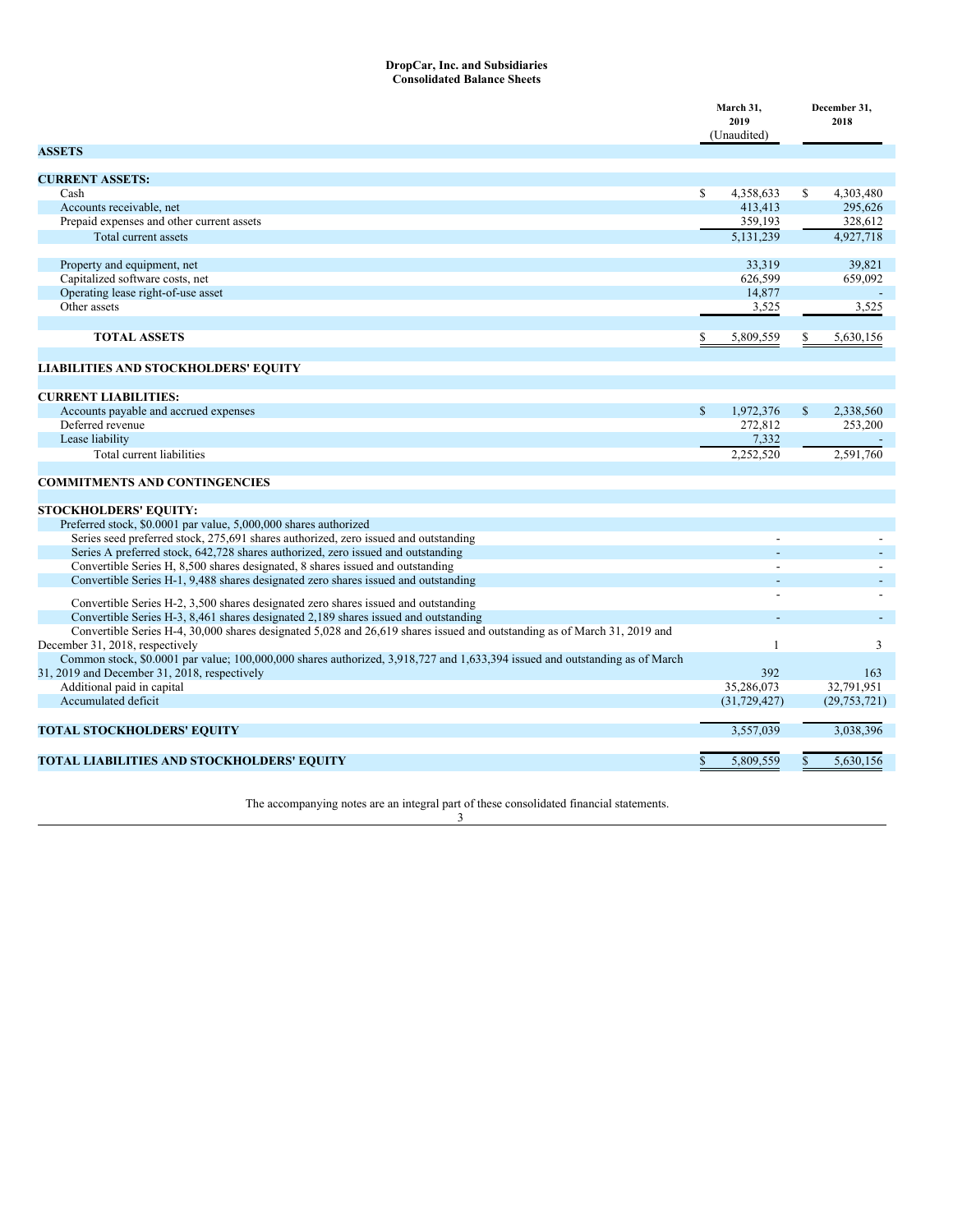#### **DropCar, Inc. and Subsidiaries Consolidated Statements of Operations (Unaudited)**

|                                                         |              | For the Three Months Ended March 31. |              |             |  |
|---------------------------------------------------------|--------------|--------------------------------------|--------------|-------------|--|
|                                                         |              | 2019                                 | 2018         |             |  |
|                                                         |              |                                      |              | (Restated)  |  |
| <b>SERVICE REVENUES</b>                                 | $\mathbb{S}$ | 1.099.443                            | $\mathbb{S}$ | 1,692,075   |  |
| <b>COST OF REVENUE</b>                                  |              | 1,127,045                            |              | 2,295,781   |  |
| <b>GROSS LOSS</b>                                       |              | (27,602)                             |              | (603,706)   |  |
| <b>OPERATING EXPENSES</b>                               |              |                                      |              |             |  |
| Research and development                                |              | 68,982                               |              | 114,161     |  |
| Selling, general and administrative expenses            |              | 1,773,097                            |              | 2,910,797   |  |
| Depreciation and amortization                           |              | 107,749                              |              | 79,232      |  |
| <b>TOTAL OPERATING EXPENSES</b>                         |              | 1.949.828                            |              | 3,104,190   |  |
| <b>OPERATING LOSS</b>                                   |              | (1,977,430)                          |              | (3,707,896) |  |
| Interest income (expense), net                          |              | 1,724                                |              | (1,082,217) |  |
| <b>LOSS FROM CONTINUING OPERATIONS</b>                  |              | (1,975,706)                          |              | (4,790,113) |  |
| <b>DISCONTINUED OPERATIONS</b>                          |              |                                      |              |             |  |
| Income from operations of discontinued component        |              |                                      |              | 309,378     |  |
| <b>INCOME FROM DISCONTINUED OPERATIONS</b>              |              |                                      |              | 309.378     |  |
| <b>NET LOSS</b>                                         | S.           | (1,975,706)                          | $\mathbb{S}$ | (4,480,735) |  |
| <b>LOSS PER SHARE FROM CONTINUING OPERATIONS:</b>       |              |                                      |              |             |  |
| <b>Basic</b>                                            | \$           | (0.93)                               | \$           | (4.75)      |  |
| <b>Diluted</b>                                          | $\mathbb{S}$ | (0.93)                               | $\mathbb{S}$ | (4.75)      |  |
| (LOSS) EARNINGS PER SHARE FROM DISCONTINUED OPERATIONS: |              |                                      |              |             |  |
| <b>Basic</b>                                            | \$           | (0.93)                               | $\mathbb{S}$ | 0.31        |  |
| Diluted                                                 | \$           | (0.93)                               | \$           | 0.31        |  |
| <b>NET LOSS PER SHARE:</b>                              |              |                                      |              |             |  |
| Basic                                                   | \$           | (0.93)                               | \$           | (4.44)      |  |
| Diluted                                                 | $\mathbb{S}$ | (0.93)                               | $\mathbb{S}$ | (4.44)      |  |
| WEIGHTED AVERAGE SHARES OUTSTANDING                     |              |                                      |              |             |  |
| <b>Basic</b>                                            |              | 2,117,688                            |              | 1,008,058   |  |
| Diluted                                                 |              | 2,117,688                            |              | 1,008,058   |  |

The accompanying notes are an integral part of these consolidated financial statements.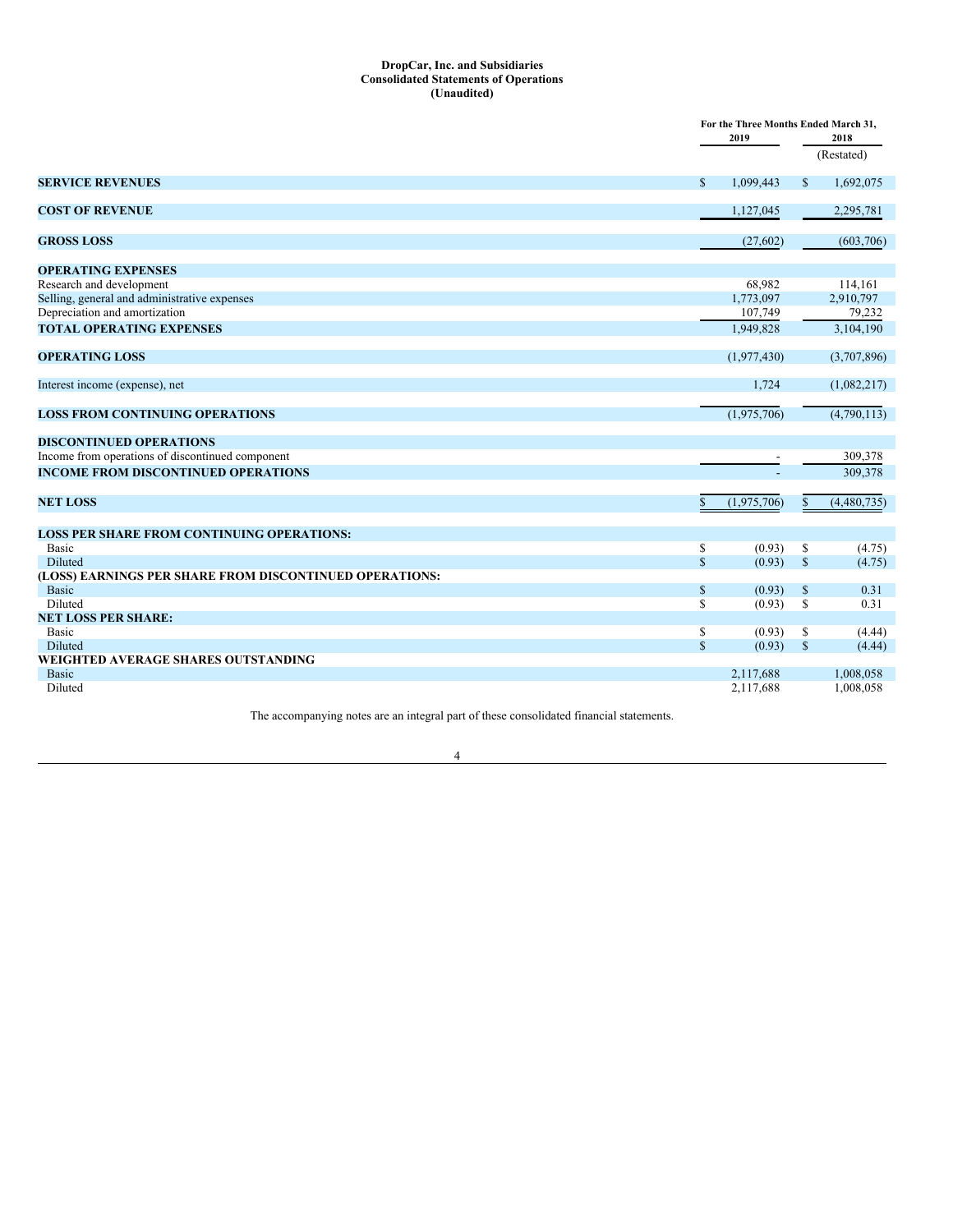### **DropCar, Inc. and Subsidiaries Consolidated Statements of Changes in Stockholders' Equity (Unaudited)**

|                                           | <b>Series Seed</b> |                        | Series A               |                     | <b>Series H</b>        |               | Series H-3             |        | Series H-4       |                        |                    |                     | <b>Additional</b> |                          |                 |
|-------------------------------------------|--------------------|------------------------|------------------------|---------------------|------------------------|---------------|------------------------|--------|------------------|------------------------|--------------------|---------------------|-------------------|--------------------------|-----------------|
|                                           |                    | <b>Preferred Stock</b> | <b>Preferred Stock</b> |                     | <b>Preferred Stock</b> |               | <b>Preferred Stock</b> |        |                  | <b>Preferred Stock</b> |                    | <b>Common Stock</b> | Paid-in           | <b>Accumulated</b>       |                 |
|                                           | <b>Shares</b>      | Amount                 | <b>Shares</b>          | Amount              | <b>Shares</b>          | Amount        | <b>Shares</b>          | Amount | <b>Shares</b>    | Amount                 | <b>Shares</b>      | Amount              | Capital           | (Deficit)                | Total           |
| Balances, January 1, 2018                 | 275.691            | 27<br>$\mathbf{S}$     | \$611,944              | 61<br>$\mathcal{S}$ | a.                     | $\mathcal{S}$ |                        | $-$ \$ | a.               | $\mathbf{s}$           | 374.285            | 37<br>S.            | 5,115,158<br>S.   | \$ (9,604,897)           | \$(4,489,614)   |
| Issuance of common stock for cash         |                    |                        |                        |                     |                        |               |                        |        |                  |                        | 10,057             | -1                  | 299,999           | $\overline{\phantom{a}}$ | 300,000         |
| Conversion of debt into common stock      |                    |                        |                        |                     |                        |               |                        |        |                  |                        | 136,785            | 14                  | 3,682,488         | ٠                        | 3,682,502       |
| Interest on lock-up shares in relation to |                    |                        |                        |                     |                        |               |                        |        |                  |                        |                    |                     |                   |                          |                 |
| convertible debt                          |                    |                        |                        |                     |                        |               |                        |        |                  |                        | 85.571             | 9                   | 672.135           |                          | 672.144         |
| Exchange of shares in connection with     |                    |                        |                        |                     |                        |               |                        |        |                  |                        |                    |                     |                   |                          |                 |
| Merger                                    |                    |                        |                        |                     |                        |               |                        |        |                  |                        | 490,422            | 49                  | 9,792,174         |                          | 9,792,223       |
| Conversion of outstanding Preferred       |                    |                        |                        |                     |                        |               |                        |        |                  |                        |                    |                     |                   |                          |                 |
| Stock in connection with Merger           | (275, 691)         | (27)                   | (611, 944)             | (61)                |                        |               |                        |        | 2,197            |                        | 147,939            | 15                  | 73                |                          |                 |
| Issuance of Series H preferred stock in   |                    |                        |                        |                     |                        |               |                        |        |                  |                        |                    |                     |                   |                          |                 |
| connection with Merger                    |                    |                        |                        |                     |                        |               |                        |        |                  |                        |                    |                     |                   |                          |                 |
| Issuance of Series H-3 preferred stock in |                    |                        |                        |                     |                        |               |                        |        |                  |                        |                    |                     |                   |                          |                 |
| connection with Merger                    |                    |                        |                        |                     |                        |               | 2.189                  |        |                  |                        |                    |                     |                   |                          |                 |
| Issuance of Series H-4 preferred stock in |                    |                        |                        |                     |                        |               |                        |        |                  |                        |                    |                     |                   |                          |                 |
| private placement                         |                    |                        |                        |                     |                        |               |                        |        | 25,472           |                        |                    |                     | 5,898,336         |                          | 5,898,339       |
| Stock based compensation for options      |                    |                        |                        |                     |                        |               |                        |        |                  |                        |                    |                     |                   |                          |                 |
| issued to employees                       |                    |                        |                        |                     |                        |               |                        |        |                  |                        |                    | $\sim$              | 17,210            |                          | 17,210          |
| Stock based compensation for restricted   |                    |                        |                        |                     |                        |               |                        |        |                  |                        |                    |                     |                   |                          |                 |
| stock units issued to employees           |                    |                        |                        |                     |                        |               |                        |        |                  |                        |                    |                     | 275,528           |                          | 275,528         |
| Stock based compensation for common       |                    |                        |                        |                     |                        |               |                        |        |                  |                        |                    |                     |                   |                          |                 |
| stock issued to service providers         |                    |                        |                        |                     |                        |               |                        |        |                  |                        | 56,929             | 6                   | 447,144           |                          | 447,150         |
| Series H-4 preferred stock and warrants   |                    |                        |                        |                     |                        |               |                        |        |                  |                        |                    |                     |                   |                          |                 |
| issued to service provider                |                    |                        |                        |                     |                        |               |                        |        | 1,371            |                        |                    |                     |                   |                          |                 |
| Net Loss                                  |                    |                        |                        |                     |                        |               |                        |        |                  |                        |                    |                     |                   | (4,480,735)              | (4,480,735)     |
| Balance, March 31, 2018                   |                    |                        |                        |                     |                        |               | 2,189                  |        | 29,040           |                        | 1,301,988          | 131                 | \$26,200,245      | \$(14,085,632)           | \$12,114,747    |
|                                           |                    |                        |                        |                     |                        |               |                        |        |                  |                        |                    |                     |                   |                          |                 |
| Balances, January 1, 2019                 |                    | $- S$<br>$-$ \$        | $-$ \$                 | - \$                | 8 \$                   |               | 2.189 S<br>$-$ S       |        | $-$ \$ 26.619 \$ |                        | $3$ \$1,633,394 \$ | 163                 | \$32,791,951      | \$(29,753,721)           | 3,038,396<br>-S |
| Issuance of common stock for cash net     |                    |                        |                        |                     |                        |               |                        |        |                  |                        |                    |                     |                   |                          |                 |
| of costs of \$15,000                      |                    |                        |                        |                     |                        |               |                        |        |                  |                        | 478,469            | 48                  | 1,984,953         |                          | 1,985,001       |
| Exercise of warrants                      |                    |                        |                        |                     |                        |               |                        |        |                  |                        | 277,778            | 28                  | 16,639            |                          | 16,667          |
| Conversion of Series H-4 preferred stock  |                    |                        |                        |                     |                        |               |                        |        |                  |                        |                    |                     |                   |                          |                 |
| into common stock                         |                    |                        |                        |                     |                        |               |                        |        | (21,591)         |                        | $(2)$ 1,412,420    | 141                 | (139)             |                          |                 |
| Stock based compensation for options      |                    |                        |                        |                     |                        |               |                        |        |                  |                        |                    |                     |                   |                          |                 |
| issued to employees                       |                    |                        |                        |                     |                        |               |                        |        |                  |                        |                    |                     | (19,361)          |                          | (19,361)        |
| Stock based compensation for restricted   |                    |                        |                        |                     |                        |               |                        |        |                  |                        |                    |                     |                   |                          |                 |
| stock units issued to employees           |                    |                        |                        |                     |                        |               |                        |        |                  |                        |                    |                     | 289.842           |                          | 289.842         |
| Stock based compensation for common       |                    |                        |                        |                     |                        |               |                        |        |                  |                        |                    |                     |                   |                          |                 |
| stock issued to service providers         |                    |                        |                        |                     |                        |               |                        |        |                  |                        | 116,666            | 12                  | 222,188           |                          | 222,200         |
| Net Loss                                  |                    |                        |                        |                     |                        |               |                        |        |                  |                        |                    |                     |                   | (1,975,706)              | (1,975,706)     |
| Balance, March 31, 2019                   |                    | $\mathbf{s}$           |                        |                     |                        |               | 2,189                  |        | 5,028            |                        | 3,918,727          | 392                 | \$35,286,073      | \$ (31,729,427)          | 3,557,039<br>S. |
|                                           |                    |                        |                        |                     |                        |               |                        |        |                  |                        |                    |                     |                   |                          |                 |

The accompanying notes are an integral part of these consolidated financial statements.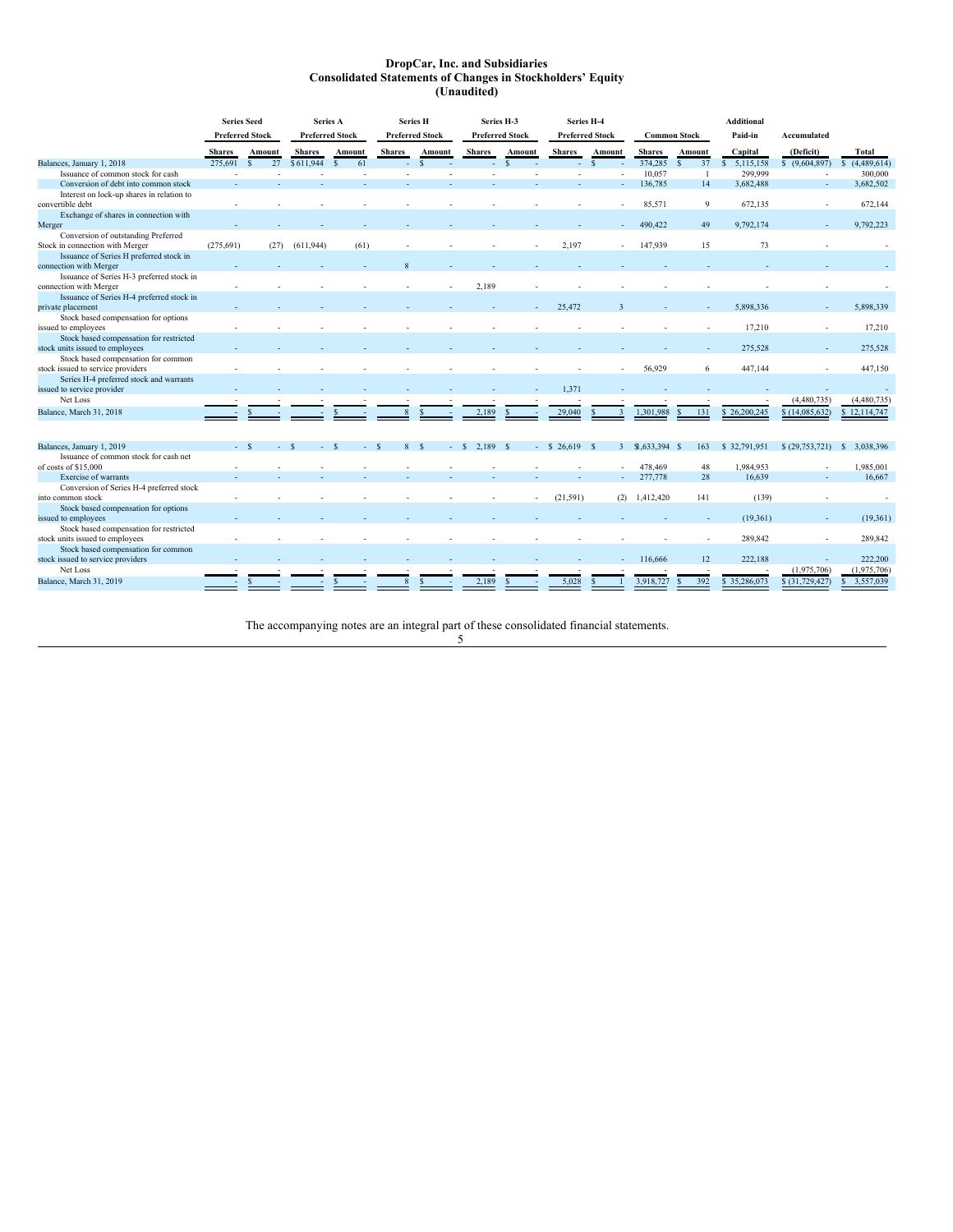### **DropCar, Inc. and Subsidiaries Consolidated Statements of Cash Flows (Unaudited)**

|                                                                                         | For the Three Months Ended March 31,<br>2019 |                  |              | 2018        |
|-----------------------------------------------------------------------------------------|----------------------------------------------|------------------|--------------|-------------|
|                                                                                         |                                              |                  |              | (Restated)  |
| CASH FLOWS FROM OPERATING ACTIVITIES:                                                   |                                              |                  |              |             |
| Net loss                                                                                | $\mathbb{S}$                                 | (1,975,706)      | $\mathbb{S}$ | (4,480,735) |
| Income from discontinued operations                                                     |                                              |                  |              | (309, 378)  |
| Loss from continuing operations                                                         |                                              | (1,975,706)      |              | (4,790,113) |
| Adjustments to reconcile net loss to net cash used in operating activities:             |                                              |                  |              |             |
| Depreciation and amortization<br>Loss of disposition of asset                           |                                              | 109,415<br>3.641 |              | 255,223     |
| Stock based compensation                                                                |                                              | 487,957          |              | 739,888     |
| Non-cash interest expense                                                               |                                              |                  |              | 672,144     |
| Amortization of operating lease right-of-use asset                                      |                                              | 8,163            |              |             |
| Changes in operating assets and liabilities:                                            |                                              |                  |              |             |
| Accounts receivable                                                                     |                                              | (117,787)        |              | (28, 336)   |
| Prepaid expenses and other assets                                                       |                                              | (40, 011)        |              | (514, 805)  |
| Accounts payable and accrued expenses                                                   |                                              | (361, 460)       |              | (845, 190)  |
| Lease liabilities                                                                       |                                              | (6,278)          |              |             |
| Deferred revenue                                                                        |                                              | 19,612           |              | 56,983      |
| <b>NET CASH USED IN OPERATING ACTIVITIES - CONTINUING OPERATIONS</b>                    |                                              | (1,872,454)      |              | (4,454,206) |
| NET CASH PROVIDED BY OPERATING ACTIVITIES - DISCONTINUED OPERATIONS                     |                                              |                  |              | 22,054      |
| <b>NET CASH USED IN OPERATING ACTIVITIES</b>                                            |                                              | (1,872,454)      |              | (4,432,152) |
|                                                                                         |                                              |                  |              |             |
| <b>CASH FLOWS FROM INVESTING ACTIVITIES:</b>                                            |                                              |                  |              |             |
| Purchase of property and equipment                                                      |                                              |                  |              | (43, 108)   |
| Capitalization of software costs                                                        |                                              | (74, 336)        |              | (90, 661)   |
| Proceeds from sale of fixed asset                                                       |                                              | 275              |              |             |
|                                                                                         |                                              |                  |              |             |
| NET CASH USED IN INVESTING ACTIVITIES - CONTINUING OPERATIONS                           |                                              | (74,061)         |              | (133,769)   |
| NET CASH PROVIDED BY INVESTING ACTIVITIES - DISCONTINUED OPERATIONS                     |                                              |                  |              | 2,823,252   |
| NET CASH (USED IN) PROVIDED BY INVESTING ACTIVITIES                                     |                                              | (74, 061)        |              | 2,689,483   |
|                                                                                         |                                              |                  |              |             |
| CASH FLOWS FROM FINANCING ACTIVITIES:                                                   |                                              |                  |              |             |
| Proceeds from the sale of common stock                                                  |                                              | 2.000.001        |              | 300,000     |
| Financing costs from the sale of common stock                                           |                                              | (15,000)         |              |             |
| Proceeds from the sale of Series H-4 preferred stock                                    |                                              |                  |              | 6,000,000   |
| Financing costs from the sale of Series H-4 preferred stock and warrants                |                                              |                  |              | (101, 661)  |
| Proceeds from issuance of common stock in connection with exercise of H-4 warrants      |                                              | 16,667           |              |             |
| <b>NET CASH PROVIDED BY FINANCING ACTIVITIES - CONTINUING OPERATIONS</b>                |                                              | 2,001,668        |              | 6,198,339   |
| NET CASH USED IN FINANCING ACTIVITIES - DISCONTINUED OPERATIONS                         |                                              |                  |              | (9,114)     |
| NET CASH PROVIDED BY FINANCING ACTIVITIES                                               |                                              | 2,001,668        |              | 6,189,225   |
|                                                                                         |                                              |                  |              |             |
| Net increase in cash                                                                    |                                              | 55.153           |              | 4,446,556   |
| Cash, beginning of period                                                               |                                              | 4,303,480        |              | 372,011     |
|                                                                                         |                                              |                  |              |             |
| Cash, end of period                                                                     | \$                                           | 4,358,633        | ፍ            | 4,818,567   |
| SUPPLEMENTAL CASH FLOW INFORMATION:                                                     |                                              |                  |              |             |
| <b>NON-CASH FINANCING ACTIVITIES:</b>                                                   |                                              |                  |              |             |
| Issuance of common stock for accrued stock based compensation                           | \$                                           | 4,724            |              |             |
| Stock issued to WPCS Shareholder in the merger, net of cash received of 4,947,023       | $\mathbf S$                                  |                  |              | 4,845,200   |
| Series H-4 offering cost paid in H-4 shares and warrants                                |                                              |                  |              | 568,648     |
|                                                                                         |                                              |                  |              |             |
| The accompanying notes are an integral part of these consolidated financial statements. |                                              |                  |              |             |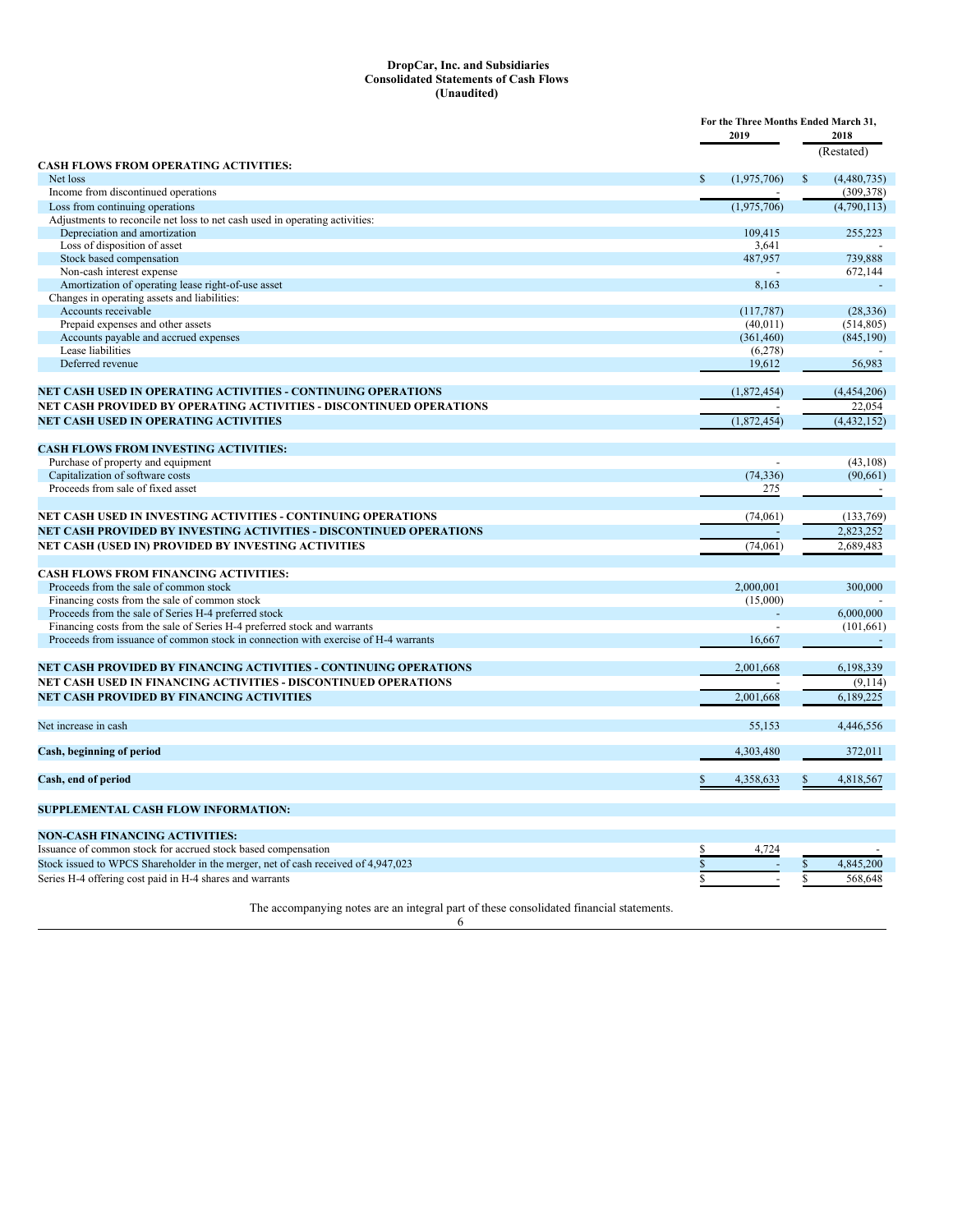#### **1. The Company**

The Company is a provider of automotive vehicle support, fleet logistics, and concierge services for both consumers and the automotive industry. Its cloud-based Enterprise Vehicle Assistance and Logistics ("VAL") platform and mobile application ("app") assists consumers and automotive-related companies to reduce the costs, hassles and inefficiencies of owning a car, or fleet of cars, in urban centers.

In July 2018, the Company launched its Mobility Cloud platform which provides automotive-related businesses with a 100% self-serve SaaS version of its VAL platform to manage their own operations and drivers, as well as customer relationship management ("CRM") tools that enable their clients to schedule and track their vehicles for service pickup and delivery. The Company's Mobility Cloud also provides access to private application programming interfaces ("APIs") which automotive-businesses can use to integrate the Company's logistics and field support directly into their own applications and processes natively, to create more seamless client experiences. The Company did not and has not earned any revenues from Mobility Cloud in 2018 or 2019.

On the enterprise side, original equipment manufacturers ("OEMs"), dealers, and other service providers in the automotive space are increasingly being challenged with consumers who have limited time to bring in their vehicles for maintenance and service, making it difficult to retain valuable post-sale service contracts or scheduled consumer maintenance and service appointments. Additionally, many of the vehicle support centers for automotive providers (i.e., dealerships, including body work and diagnostic shops) have moved out of urban areas thus making it more challenging for OEMs and dealers in urban areas to provide convenient and efficient service for their consumer and business clientele. Similarly, shared mobility providers and other fleet managers, such as rental car companies and car share programs, face a similar urban mobility challenge: getting cars to and from service bays, rebalancing vehicle availability to meet demand in fleeting and de- fleeting vehicles to and from dealer lots, auction sites and to other locations.

In July 2018, the Company began assessing demand for a Self-Park Spaces monthly parking plan whereby consumers could designate specific garages for their vehicles to be stored at a base monthly rate, with personal 24/7 access for picking up and returning their vehicle directly, and the option to pay a la carte on a per hour basis for a driver to perform functions such as picking up and returning their vehicle to their front door. This model aligns more directly with how the Company has structured the enterprise B2B side of its business, where an interaction with a vehicle on behalf of its drivers typically generates net new revenue. The Company consumer Self-Park Spaces plan combined with its on-demand hourly valet service are the only consumer plans offered from September 1, 2018 onwards. Subscriber plans prior to this date continued to receive service on a prorated basis through the end of August 2018. Additionally, the Company is scaling back its 360 Services for the Consumer portion of the market. As a result of this shift, in August 2018, the Company began to significantly streamline its field teams, operations and back office support tied to its pre-September 1, 2018 consumer subscription plans.

To date, the Company operates primarily in the New York metropolitan area. In May 2018, the Company expanded operations with its B2B business in San Francisco. In June 2018, the Company expanded its B2B operations in Washington DC. In August 2018, the Company expanded B2B operations to Los Angeles. These three new market expansions are with a major OEM customer.

#### *Merger and Exchange Ratio*

On January 30, 2018, DC Acquisition Corporation ("Merger Sub"), a wholly-owned subsidiary of WPCS International Incorporated ("WPCS"), completed its merger with and into DropCar, Inc. ("Private DropCar"), with Private DropCar surviving as a wholly owned subsidiary of WPCS. This transaction is referred to as the "Merger." The Merger was effected pursuant to an Agreement and Plan of Merger and Reorganization (the "Merger Agreement"), dated September 6, 2017, by and among WPCS, Private DropCar and Merger Sub.

As a result of the Merger, each outstanding share of Private DropCar share capital (including shares of Private DropCar share capital issued upon the conversion of outstanding convertible debt) automatically converted into the right to receive approximately 0.3273 shares of WPCS's common stock, par value \$0.0001 per share (the "Exchange Ratio"). Following the closing of the Merger, holders of WPCS's common stock immediately prior to the Merger owned approximately 22.9% on a fully diluted basis, and holders of Private DropCar common stock immediately prior to the Merger owned approximately 77.1% on a fully diluted basis, of WPCS's common stock.

The Merger has been accounted for as a reverse acquisition under the acquisition method of accounting where Private DropCar is considered the accounting acquirer and WPCS is the acquired company for financial reporting purposes. Private DropCar was determined to be the accounting acquirer based on the terms of the Merger Agreement and other factors, such as relative voting rights and the composition of the combined company's board of directors and senior management, which was deemed to have control. The preacquisition financial statements of Private DropCar became the historical financial statements of WPCS following the Merger. The historical financial statements, outstanding shares and all other historical share information have been adjusted by multiplying the respective share amount by the Exchange Ratio as if the Exchange Ratio had been in effect for all periods presented.

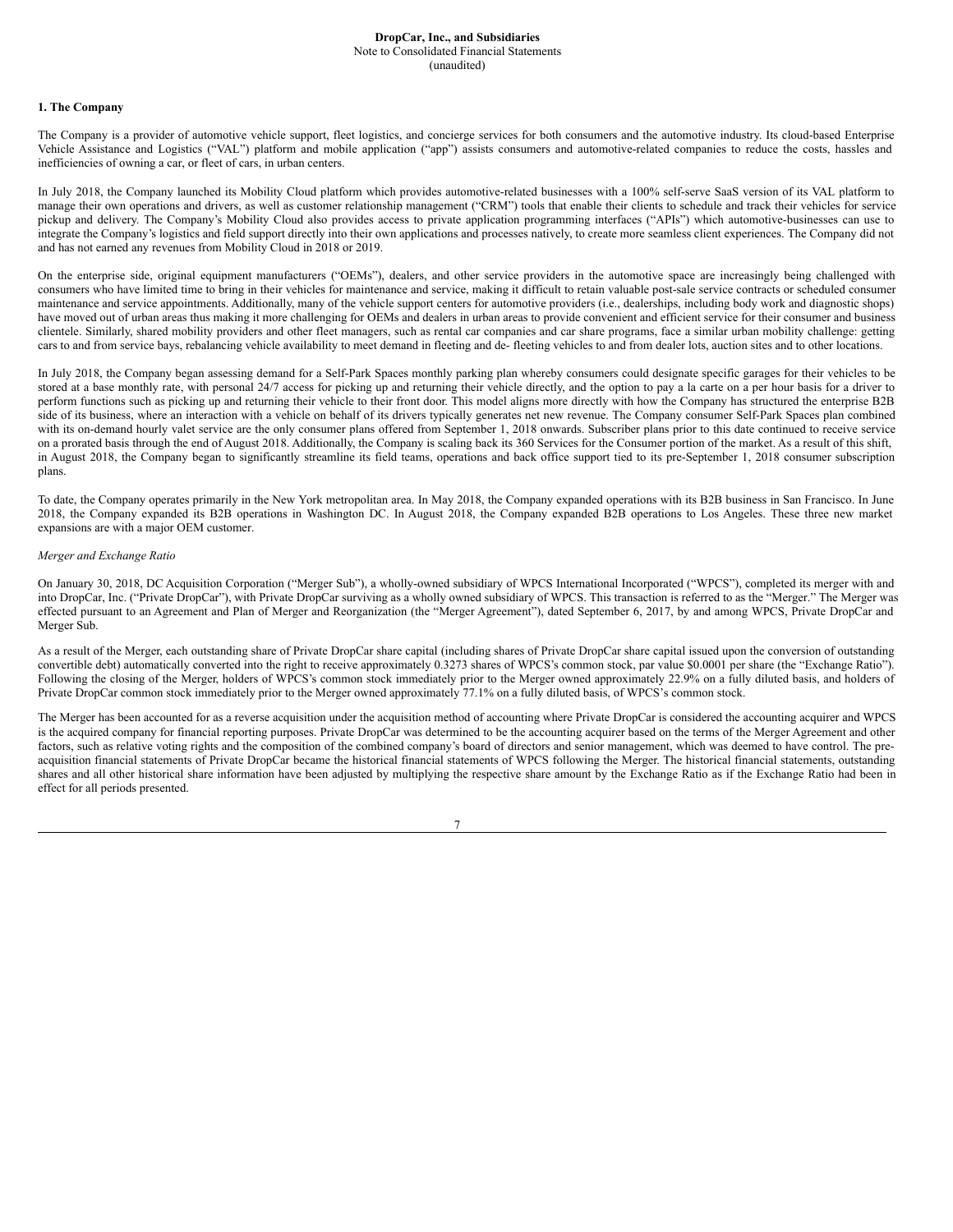Immediately following the Merger, the combined company changed its name from WPCS International Incorporation to DropCar, Inc. The combined company following the Merger may be referred to herein as "the combined company," "DropCar," or the "Company."

## *Discontinued Operations*

On December 24, 2018, the Company completed the sale of WPCS International – Suisun City, Inc., a California corporation (the "Suisun City Operations"), its wholly-owned subsidiary, pursuant to the terms of a stock purchase agreement, dated December 10, 2018 (the "Purchase Agreement") by and between the Company and World Professional Cabling Systems, LLC, a California limited liability company (the "Purchaser"). Upon the closing of the sale, the Purchaser acquired all of the issued and outstanding shares of common stock, no par value per share, of Suisun City Operations, for an aggregate purchase price of \$3,500,000. The sale of Suisun City Operations represented a strategic shift that has had a major effect on the Company's operations, and therefore, is presented as discontinued operations in the 2018 consolidated statement of operations.

#### *Trading of Company's stock*

The Company's shares of common stock listed on The Nasdaq Capital Market, previously trading through the close of business on January 30, 2018 under the ticker symbol "WPCS," commenced trading on The Nasdaq Capital Market, on a post-Reverse Stock Split adjusted basis, under the ticker symbol "DCAR" on January 31, 2018.

On September 25, 2018, the Company received a notification letter from The Nasdaq Stock Market ("Nasdaq") informing the Company that for the last 30 consecutive business days, the bid price of the Company's securities had closed below \$1.00 per share, which is the minimum required closing bid price for continued listing on The Nasdaq Capital Market pursuant to Listing Rule 5550(a)(2). In order to regain compliance, on March 8, 2019, the Company filed a certificate of amendment to its amended and restated certificate of incorporation with the Secretary of State of the State of Delaware to effect a one-for-six reverse stock split of its outstanding shares of common stock. On March 26, 2019, the Company received a notification letter from The Nasdaq Stock Market informing it that it had regained compliance with Listing Rule 5550(a)(2). As a result of the reverse stock split, every six shares of the Company's outstanding pre-reverse split common stock were combined and reclassified into one share of common stock. Unless otherwise noted, all share and per share data included in these financial statements retroactively reflect the 1-for-6 reverse stock split.

#### **Unaudited Interim Consolidated Financial Information**

The accompanying consolidated balance sheet as of March 31, 2019, the consolidated statements of operations for the three months ended March 31, 2019 and 2018, the consolidated statements of cash flows for the three months ended March 31, 2019 and 2018, and the consolidated statements of stockholders' equity for the three months ended March 31, 2019 and 2018 are unaudited. These financial statements should be read in conjunction with the DropCar, Inc's 2018 consolidated financial statements included in the Company's Form 10-K filed on April 3, 2019, as subsequently amended on April 12, 2019. The unaudited interim consolidated financial statements have been prepared on the same basis as the audited annual financial statements and, in the opinion of management, reflect all adjustments, which include only normal recurring adjustments, necessary for the fair statement of the Company's financial position as of March 31, 2019, and the results of its operations for the three months ended March 31, 2019 and 2018, and its cash flows for the three months ended March 31, 2019 and 2018. The financial data and other information disclosed in the notes to the consolidated financial statements related to the three months ended March 31, 2019 and 2018 are unaudited.

## **2. Liquidity and Basis of Presentation**

The Company has a limited operating history and the sales and income potential of its business and market are unproven. As of March 31, 2019, the Company has an accumulated deficit of \$31.7 million and has experienced net losses each year since its inception. The Company anticipates that it will continue to incur net losses into the foreseeable future and will need to raise additional capital to continue. The Company's cash is not sufficient to fund its operations through the first quarter of 2020. These factors raise substantial doubt about the Company's ability to continue as a going concern for the twelve months following the date of the filing of this Quarterly Report on Form 10-Q.

Management's plan includes raising funds from outside investors. However, there is no assurance that outside funding will be available to the Company, outside funding will be obtained on favorable terms or will provide the Company with sufficient capital to meet its objectives. These financial statements do not include any adjustments relating to the recoverability and classification of assets, carrying amounts or the amount and classification of liabilities that may be required should the Company be unable to continue as a going concern.

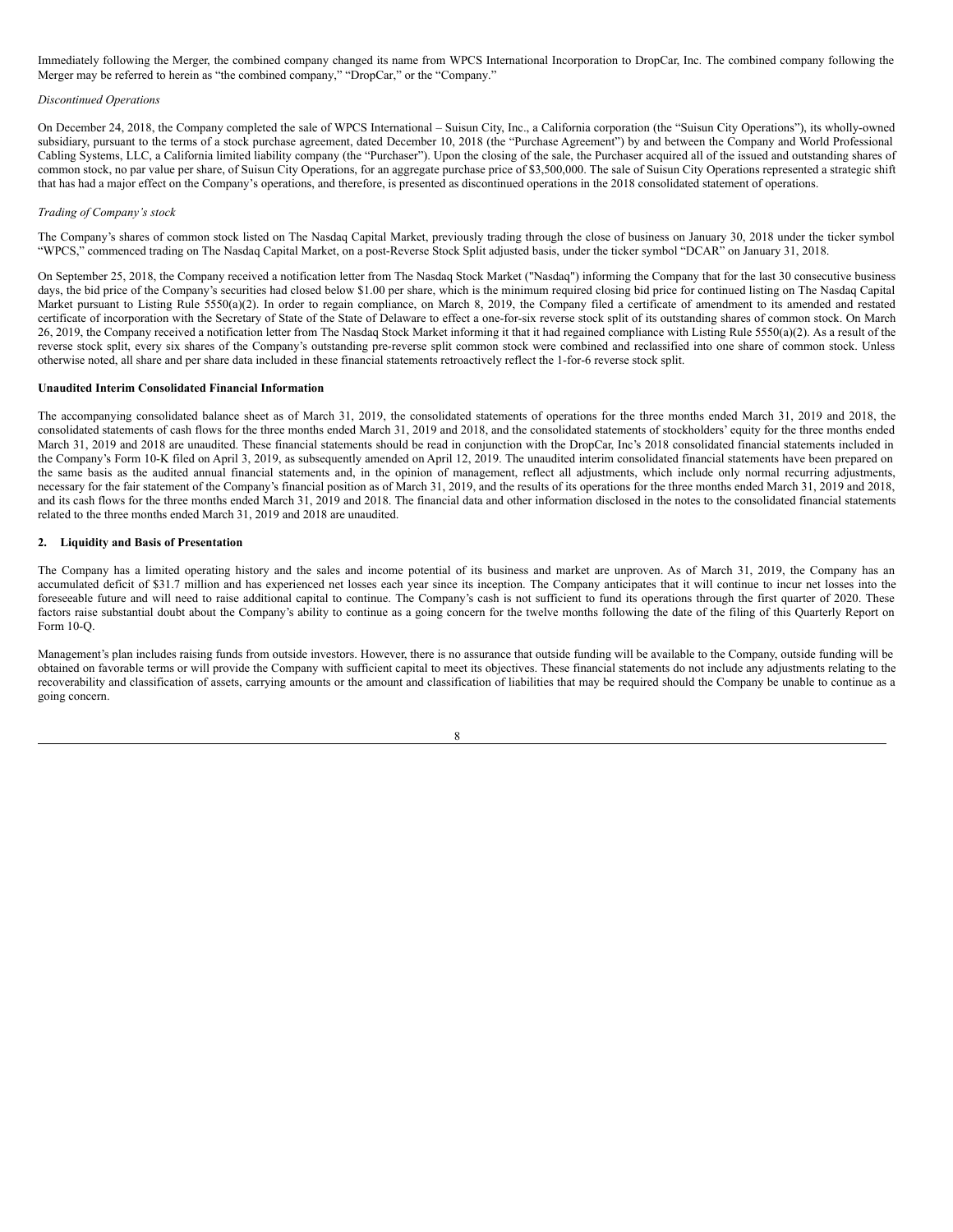## **3. Summary of Significant Accounting Policies**

### **Use of Estimates**

The preparation of consolidated financial statements in conformity with U.S. generally accepted accounting principles ("US GAAP") requires management to make estimates and assumptions that affect amounts reported therein. Generally, matters subject to estimation and judgement include amounts related to accounts receivable realization, asset impairments, useful lives of property and equipment and capitalized software costs, deferred tax asset valuation allowances, and operating expense accruals. Actual results could differ from those estimates.

### *Accounts receivable*

Accounts receivable are carried at original invoice amount less an estimate made for holdbacks and doubtful receivables based on a review of all outstanding amounts. The Company determines the allowance for doubtful accounts by regularly evaluating individual customer receivables and considering a customer's financial condition, credit history and current economic conditions and set up an allowance for doubtful accounts when collection is uncertain. Customers' accounts are written off when all attempts to collect have been exhausted. Recoveries of accounts receivable previously written off are recorded as income when received. At March 31, 2019 and December 31, 2018, the accounts receivable reserve was approximately \$2,000.

#### **Revenue Recognition**

The Financial Accounting Standards Board ("FASB") issued Accounting Standards Update ("ASU") No. 2014-09, codified as ASC 606: Revenue from Contracts with Customers, which provides a single comprehensive model for entities to use in accounting for revenue arising from contracts with customers.

Revenue from contracts with customers is recognized when, or as, the Company satisfies its performance obligations by transferring the promised goods or services to the customers. A good or service is transferred to a customer when, or as, the customer obtains control of that good or service. A performance obligation may be satisfied over time or at a point in time. Revenue from a performance obligation satisfied over time is recognized by measuring the Company's progress in satisfying the performance obligation in a manner that depicts the transfer of the goods or services to the customer. Revenue from a performance obligation satisfied at a point in time is recognized at the point in time that the Company determines the customer obtains control over the promised good or service. The amount of revenue recognized reflects the consideration the Company expects to be entitled to in exchange for those promised goods or services (i.e., the "transaction price"). In determining the transaction price, the Company considers multiple factors, including the effects of variable consideration. Variable consideration is included in the transaction price only to the extent it is probable that a significant reversal in the amount of cumulative revenue recognized will not occur when the uncertainties with respect to the amount are resolved. In determining when to include variable consideration in the transaction price, the Company considers the range of possible outcomes, the predictive value of its past experiences, the time period of when uncertainties expect to be resolved and the amount of consideration that is susceptible to factors outside of the Company's influence, such as the judgment and actions of third parties.

The Company's contracts are generally designed to provide cash fees to the Company on a monthly basis or an agreed upfront rate based upon demand services. The Company's performance obligation is satisfied over time as the service is provided continuously throughout the service period. The Company recognizes revenue evenly over the service period using a time-based measure because the Company is providing a continuous service to the customer. Contracts with minimum performance guarantees or price concessions include variable consideration and are subject to the revenue constraint. The Company uses an expected value method to estimate variable consideration for minimum performance guarantees and price concessions.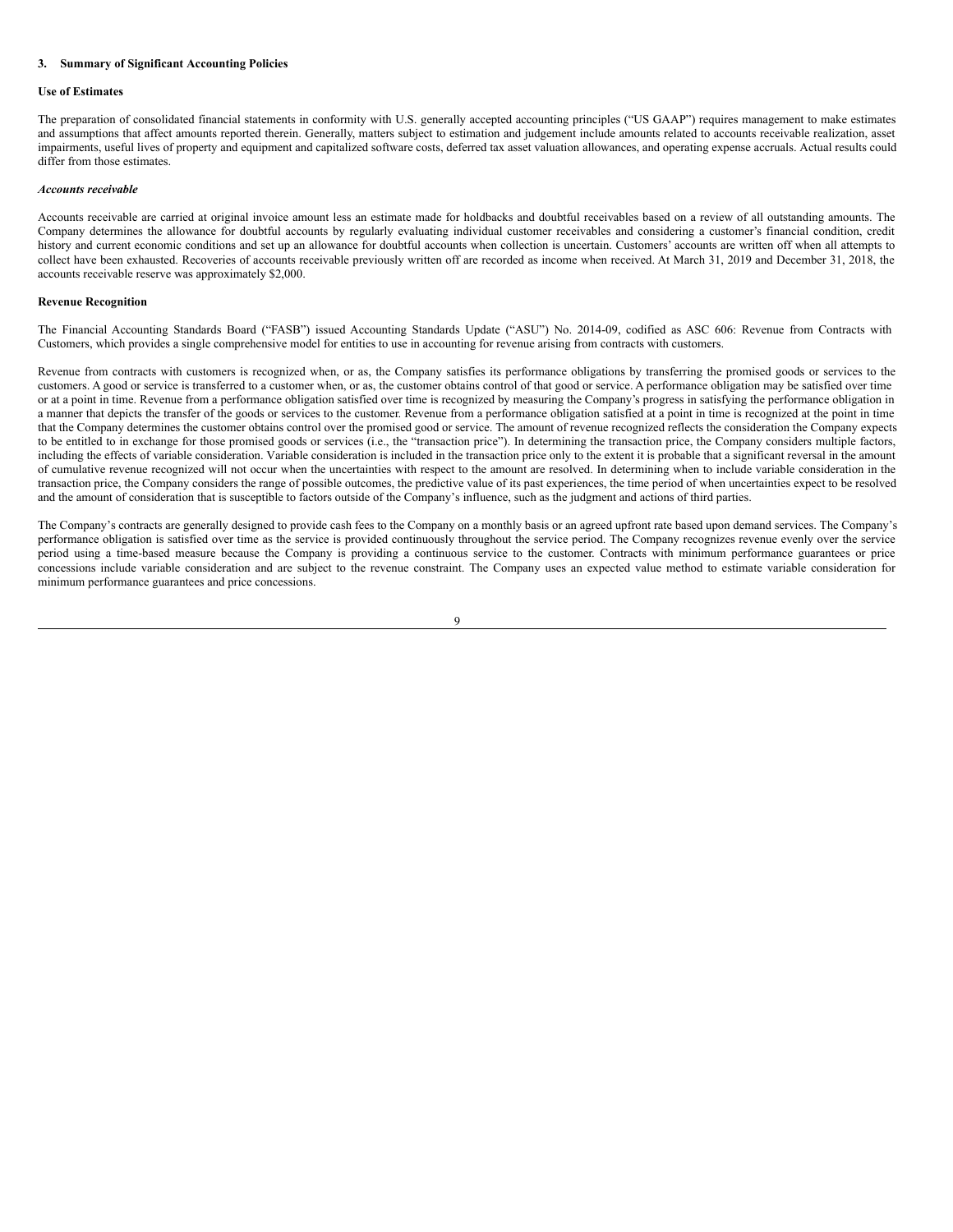#### *Monthly Subscriptions*

The Company offers a selection of subscriptions and on-demand services which include parking, valet, and access to other services. The contract terms are on a month-to-month subscription contract with fixed monthly or contract term fees. These subscription services include a fixed number of round-trip deliveries of the customer's vehicle to a designated location. The Company allocates the purchase price among the performance obligations which results in deferring revenue until the service is utilized or the service period has expired.

## *On Demand Valet and Parking Services*

The Company offers to consumers certain on demand services through its mobile application. The customer is billed at an hourly rate upon completion of the services. Revenue is recognized when the Company had satisfied all performance obligations which is upon completion of the service.

### *DropCar 360 Services*

The Company offers to consumers certain services upon request including vehicle inspection, maintenance, car washes or to fill up with gas. The customers are charged a fee in addition to the cost of the third-party services provided. Revenue is recognized when the Company had satisfied all performance obligations which is upon completion of the service.

### *On Demand Business-To-Business*

The Company also has contracts with car dealerships, car share programs and others in the automotive industry transporting vehicles. Revenue is recognized at the point in time all performance obligations are satisfied which is when the Company provides the delivery service of the vehicles.

## Disaggregated Revenues

The following table presents our revenues from contracts with customers disaggregated by revenue source.

|                              | Three Months Ended March 31. |  |          |  |  |  |
|------------------------------|------------------------------|--|----------|--|--|--|
|                              | 2018<br>2019                 |  |          |  |  |  |
| <b>Subscription Services</b> | 661.464                      |  | .356,595 |  |  |  |
| Services On-Demand           | 437.979                      |  | 335,480  |  |  |  |
| Total Revenues $(1)(2)$      | .099.443                     |  | .692.075 |  |  |  |

(1) Represents revenues recognized by type of services.

(2) All revenues are generated in the United States.

|                      |    | Three Months Ended March 31, |      |          |  |
|----------------------|----|------------------------------|------|----------|--|
|                      |    | 2019                         | 2018 |          |  |
| B2C                  | ۰υ | 763,977                      |      | ,458,524 |  |
| B2B                  |    | 335,466                      |      | 233.551  |  |
| <b>Total Revenue</b> |    | 1.099.443                    |      | .692.075 |  |

The following presents our revenues from B2C and B2B customers.

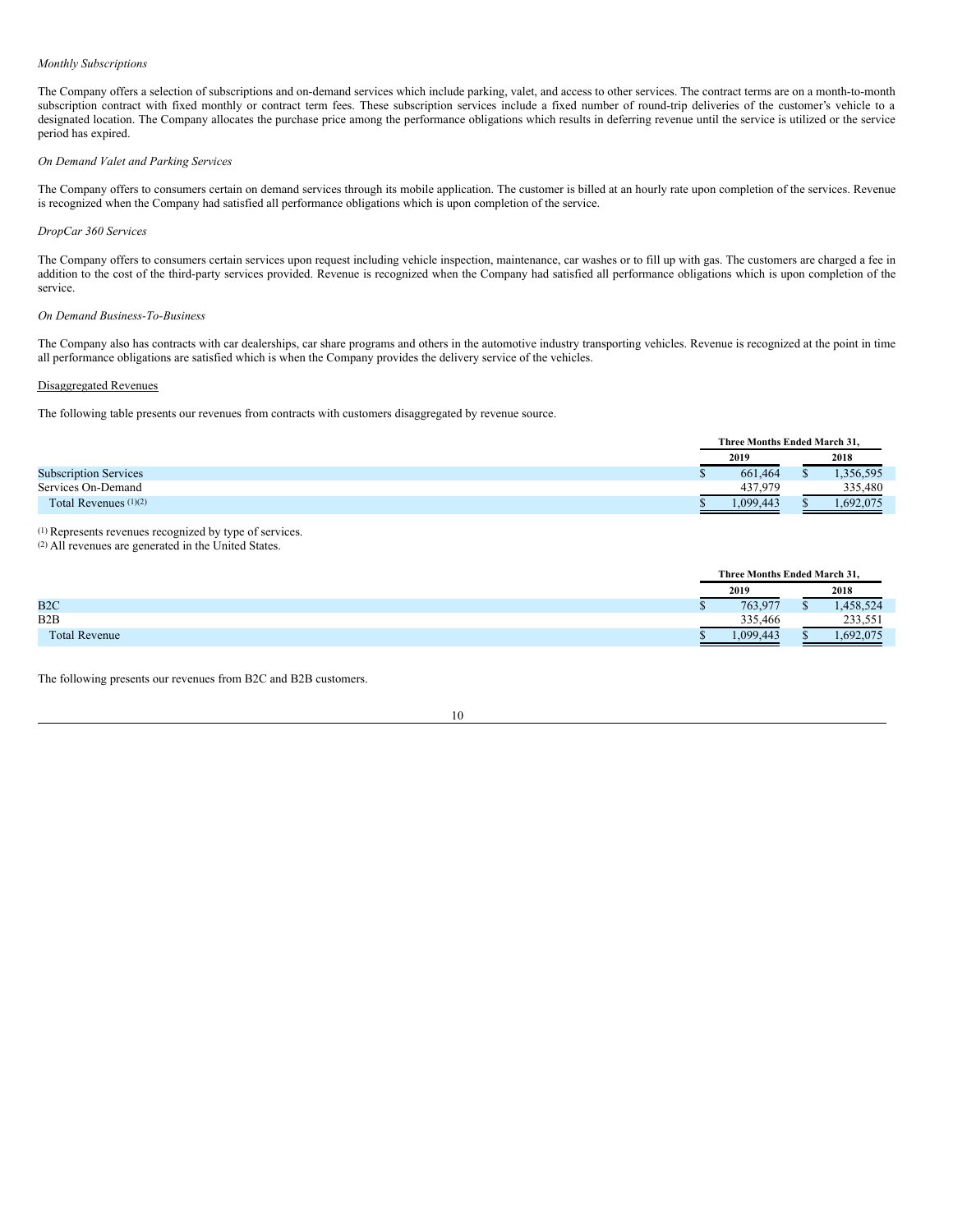### **Employee Stock-Based Compensation**

The Company recognizes all employee share-based compensation as an expense in the financial statements. Equity-classified awards principally related to stock options, restricted stock units ("RSUs") and equity-based compensation, are measured at the grant date fair value of the award. The Company determines grant date fair value of stock option awards using the Black-Scholes option-pricing model. The fair value of RSUs are determined using the closing price of the Company's common stock on the grant date. For service-based vesting grants, expense is recognized ratably over the requisite service period based on the number of options or shares. Stock-based compensation is reversed for forfeitures in the period of forfeiture.

#### **Property and Equipment**

The Company accounts for property and equipment at cost less accumulated depreciation. The Company computes depreciation using the straight-line method over the estimated useful lives of the assets. The Company generally depreciates property and equipment over a period of three to seven years. Depreciation for property and equipment commences once they are ready for its intended use.

### **Capitalized Software**

Costs related to website and internal-use software development are accounted for in accordance with Accounting Standards Codification ("ASC") Topic 350-50 — Intangibles — Website Development Costs. Such software is primarily related to our websites and mobile apps, including support systems. We begin to capitalize our costs to develop software when preliminary development efforts are successfully completed, management has authorized and committed project funding, it is probable that the project will be completed, and the software will be used as intended. Costs incurred prior to meeting these criteria are expensed as incurred and recorded within General and administrative expenses within the accompanying consolidated statements of operations. Costs incurred for enhancements that are expected to result in additional features or functionality are capitalized. Capitalized costs are amortized over the estimated useful life of the enhancements, generally between two and three years.

### **Impairment of Long-Lived Assets**

Long-lived assets are primarily comprised of operating lease right-of-use assets, property and equipment, and capitalized software costs. The Company evaluates its Long-Lived Assets for impairment whenever events or changes in circumstances indicate the carrying value of an asset or group of assets may not be recoverable. If these circumstances exist, recoverability of assets to be held and used is measured by a comparison of the carrying amount of an asset group to future undiscounted net cash flows expected to be generated by the asset group. If such assets are considered to be impaired, the impairment to be recognized is measured by the amount by which the carrying amount of the assets exceeds the fair value of the assets. There were no impairments to long-lived assets for the three months ended March 31, 2019 and 2018.

### **Income Taxes**

The Company provides for income taxes using the asset and liability approach. Deferred tax assets and liabilities are recorded based on the differences between the financial statement and tax bases of assets and liabilities and the tax rates in effect when these differences are expected to reverse. Deferred tax assets are reduced by a valuation allowance if, based on the weight of available evidence, it is more likely than not that some or all of the deferred tax assets will not be realized. As of March 31, 2019, and December 31, 2018, the Company had a full valuation allowance against deferred tax assets.

The Tax Cuts and Jobs Act (the "Tax Act"), enacted on December 22, 2017, among other things, permanently lowered the statutory federal corporate tax rate from 35% to 21%, effective for tax years including or beginning January 1, 2018. Under the guidance of ASC 740, "Income Taxes" ("ASC 740"), the Company revalued its net deferred tax assets on the date of enactment based on the reduction in the overall future tax benefit expected to be realized at the lower tax rate implemented by the new legislation.

#### **Fair Value Measurement**

The Company accounts for financial instruments in accordance with ASC 820, "Fair Value Measurements and Disclosures" ("ASC 820"). ASC 820 establishes a fair value hierarchy that prioritizes the inputs to valuation techniques used to measure fair value. The hierarchy gives the highest priority to unadjusted quoted prices in active markets for identical assets or liabilities (Level 1 measurements) and the lowest priority to unobservable inputs (Level 3 measurements). The three levels of the fair value hierarchy under ASC 820 are described below:

Level 1 – Unadjusted quoted prices in active markets that are accessible at the measurement date for identical, unrestricted assets or liabilities;

Level 2 – Quoted prices in markets that are not active or financial instruments for which all significant inputs are observable, either directly or indirectly; and

Level 3 – Prices or valuations that require inputs that are both significant to the fair value measurement and unobservable. Financial instruments with carrying values approximating fair value include cash, accounts receivable, other assets, and accounts payable and accrued expenses due to their short-term nature.

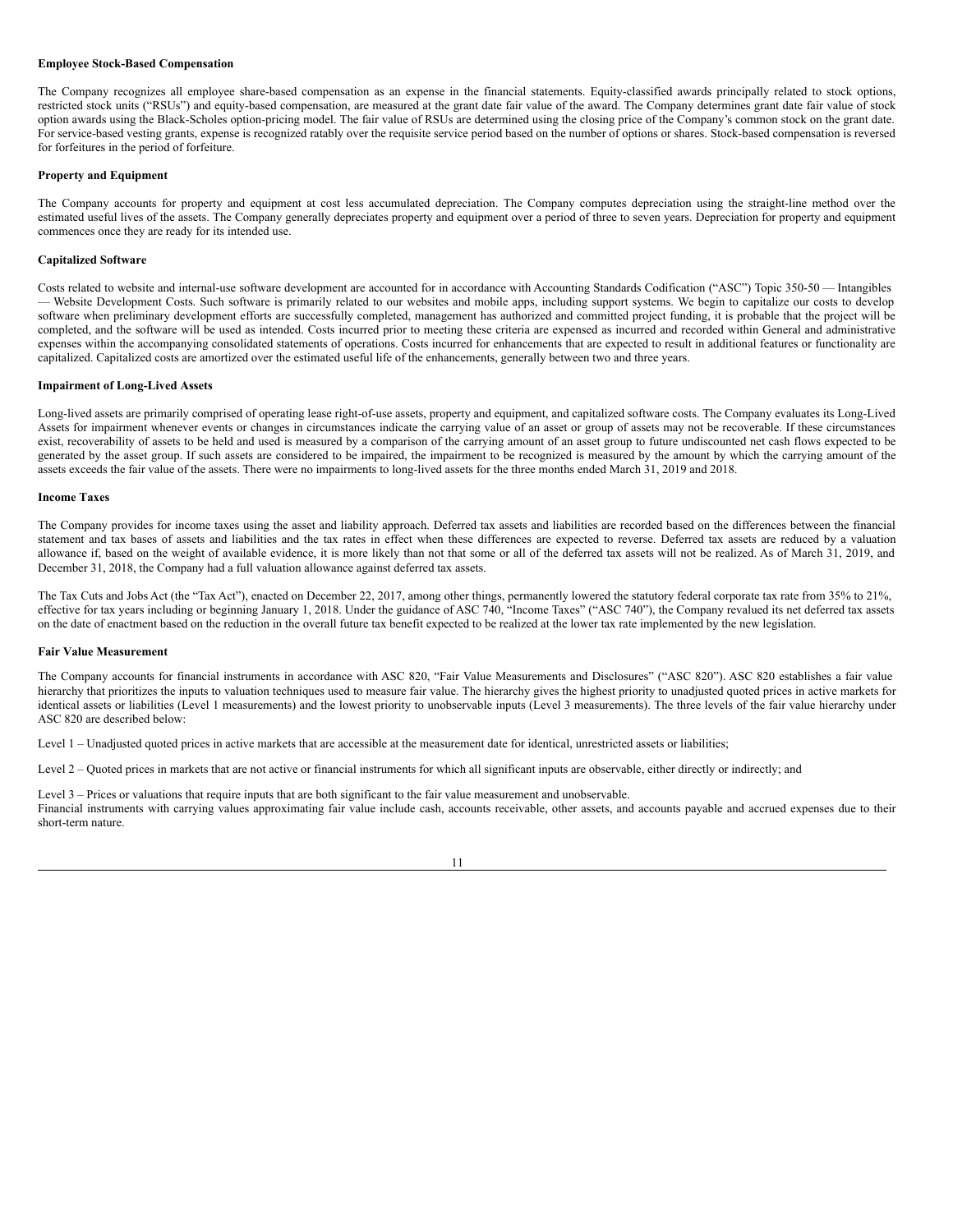#### **Income (Loss) Per Share**

Basic income (loss) per share is computed by dividing net loss attributable to common shareholders (the numerator) by the weighted-average number of common shares outstanding (the denominator) for the period. Diluted loss per share are computed by assuming that any dilutive convertible securities outstanding were converted, with related preferred stock dividend requirements and outstanding common shares adjusted accordingly. It also assumes that outstanding common shares were increased by shares issuable upon exercise of those stock options for which market price exceeds the exercise price, less shares which could have been purchased by the Company with the related proceeds. In periods of losses, diluted loss per share is computed on the same basis as basic loss per share as the inclusion of any other potential shares outstanding would be anti-dilutive.

The following securities were excluded from weighted average diluted common shares outstanding because their inclusion would have been antidilutive.

|                                                                         | As of March 31. |           |
|-------------------------------------------------------------------------|-----------------|-----------|
|                                                                         | 2019            | 2018      |
| Common stock equivalents:                                               |                 |           |
| Common stock options                                                    | 381,412         | 171.442   |
| Series A, H-1, H-3, H-4, I, J and Merger common stock purchase warrants | 585,306         | 658.486   |
| Series H, H-3, and H-4 Convertible Preferred Stock                      | 2,028,415       | 2,739,225 |
| Restricted shares (unvested)                                            | 244,643         | 244,643   |
| Totals                                                                  | 3,239,776       | 3,813,796 |

#### **Research and development costs, net**

Costs are incurred in connection with research and development programs that are expected to contribute to future earnings. Such costs include labor, stock-based compensation, training, software subscriptions, and consulting. These amounts are charged to the consolidated statement of operations as incurred. Total research and development expenses were approximately \$0.1 million for the three months ended March 31, 2019 and 2018.

### **Adoption of New Accounting Standards**

In February 2016, the FASB issued Accounting Standards Codification (ASC) 842, Leases, which requires lessees to recognize most leases on their balance sheets as a right-ofuse asset with a corresponding lease liability. Lessor accounting under the standard is substantially unchanged. Additional qualitative and quantitative disclosures are also required. The Company adopted the standard effective January 1, 2019 using the cumulative-effect adjustment transition method, which applies the provisions of the standard at the effective date without adjusting the comparative periods presented. The Company adopted the following practical expedients and elected the following accounting policies related to this standard:

- Short-term lease accounting policy election allowing lessees to not recognize right-of-use assets and liabilities for leases with a term of 12 months or less; and
- The option to not separate lease and non-lease components for equipment leases.
- The package of practical expedients applied to all of its leases, including (i) not reassessing whether any expired or existing contracts are or contain leases, (ii) not reassessing the lease classification for any expired or existing leases, and (iii) not reassessing initial direct costs for any existing leases.

Adoption of this standard resulted in the recognition of operating lease right-of-use assets of approximately \$23,000 (including a reclassification from Prepaid expenses of a prepaid lease approximating \$9,500) and corresponding lease liabilities of approximately \$13,500 on the consolidated balance sheet as of January 1, 2019. The standard did not materially impact operating results or liquidity. Disclosures related to the amount, timing and uncertainty of cash flows arising from leases are included in Note 8, Leases.

In June 2018, the FASB issued ASU 2018-07, Compensation-Stock Compensation (Topic 718): Improvements to Nonemployee Share-Based Payment Accounting, which simplifies the accounting for nonemployee share-based payment transactions. The amendments specify that Topic 718 applies to all share- based payment transactions in which a grantor acquires goods or services to be used or consumed in a grantor's own operations by issuing share-based payment awards. The guidance was adopted effective January 1, 2019, and the adoption of this ASU did not have a material effect on its consolidated financial statements.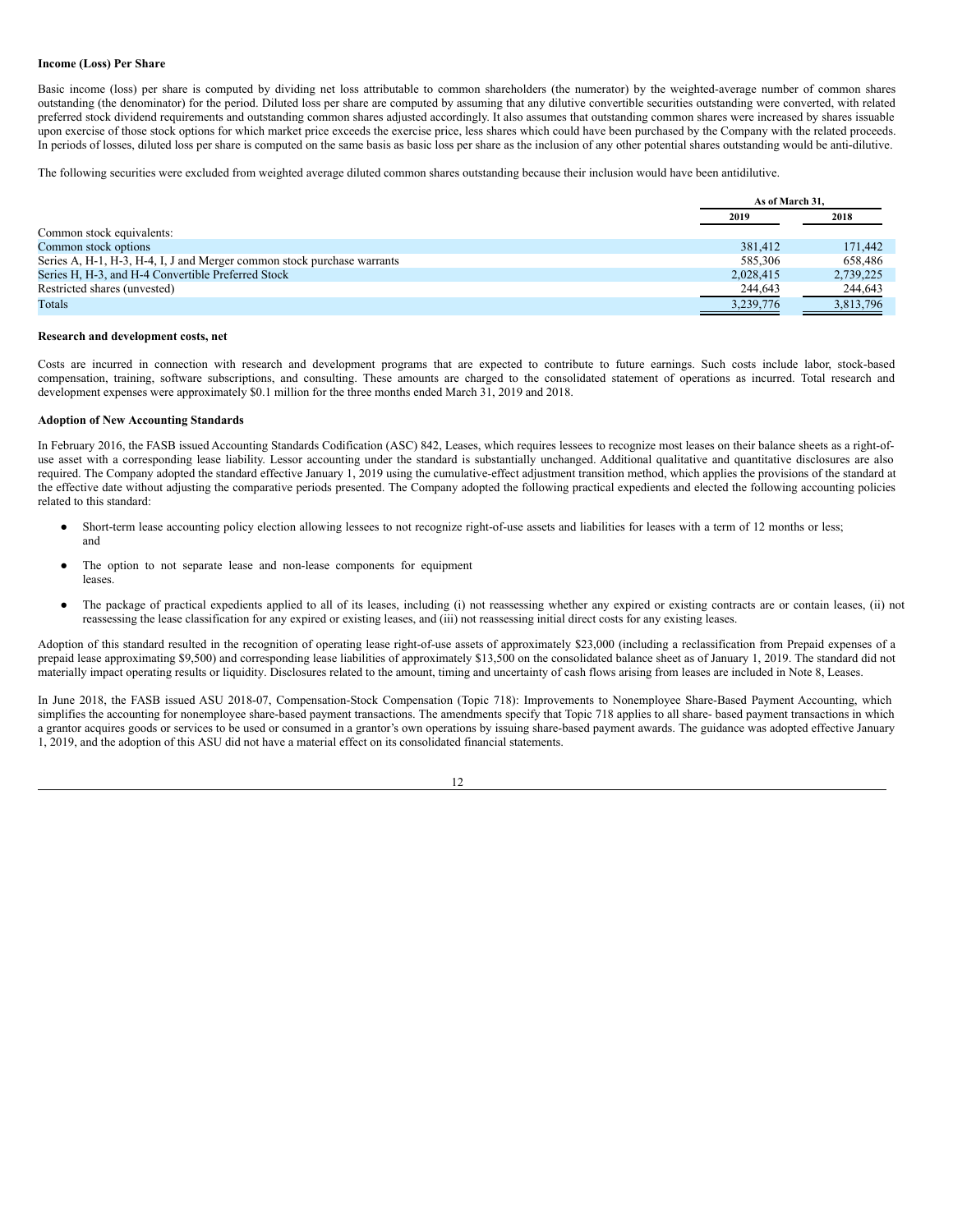#### **Recently Issued Accounting Standards**

From time to time, new accounting pronouncements are issued by the FASB or other standard setting bodies. Unless otherwise discussed, the Company believes that the impact of recently issued standards that are not yet effective will not have a material impact on its consolidated financial position or results of operations upon adoption.

In August 2018, the FASB issued ASU 2018-13, Changes to Disclosure Requirements for Fair Value Measurements, which will improve the effectiveness of disclosure requirements for recurring and nonrecurring fair value measurements. The standard removes, modifies, and adds certain disclosure requirements, and is effective for the Company beginning January 1, 2020. The Company is currently evaluating the impact this standard will have on the Company's consolidated financial statements.

In June 2016, the FASB issued ASU 2016-13, Financial Instruments - Credit Losses (Topic 326): Measurement of Credit Losses on Financial Instruments, that changes the impairment model for most financial assets and certain other instruments. For receivables, loans and other instruments, entities will be required to use a new forward-looking "expected loss" model that generally will result in the earlier recognition of allowance for losses. In addition, an entity will have to disclose significantly more information about allowances, credit quality indicators and past due securities. The new standard is effective for fiscal years beginning after December 15, 2019, including interim periods within those fiscal years and will be applied as a cumulative-effect adjustment to retained earnings.

The Company is currently evaluating the impact of the pending adoption of the new standard on its consolidated financial statements and intends to adopt the standard on January 1, 2020.

## *4.* **Concentrations**

#### *Accounts Receivable*

The Company's concentration of accounts receivable are as follows:

|            | As ot            |                      |
|------------|------------------|----------------------|
|            | March 31<br>2019 | December 31,<br>2018 |
| Customer A | 50%              | 58%                  |
| Customer B | 34%              | 23%                  |

### **5. Discontinued Operations and Disposition of Operating Segment**

On December 24, 2018, the Company completed the sale of WPCS International – Suisun City, Inc., a California corporation, its wholly-owned subsidiary, pursuant to the terms of a stock purchase agreement, dated December 10, 2018 by and between the Company and World Professional Cabling Systems, LLC, a California limited liability company. Upon the closing of the sale, the Purchaser acquired all of the issued and outstanding shares of common stock, no par value per share, of Suisun City Operations, for an aggregate purchase price of \$3,500,000.

The operations and cash flows of the Suisun City Operations are presented as discontinued operations. The operating results of the Suisun City Operations for the three months ended March 31, 2018 were as follows:

| Revenues                                     | Ф | 3,182,479 |
|----------------------------------------------|---|-----------|
| Cost of revenues                             |   | 2,326,276 |
| Gross profit                                 |   | 856,203   |
|                                              |   |           |
| Selling, general and administrative expenses |   | 489,800   |
| Depreciation and amortization                |   | 56,845    |
| <b>Total Operating Expenses</b>              |   | 546,645   |
|                                              |   |           |
| Interest expense, net                        |   | 180       |
|                                              |   |           |
| Net income from discontinued operations      |   | 309.378   |
|                                              |   |           |

## **6. Capitalized Software**

Capitalized software consists of the following as of:

|                          | March 31.<br>2019 | <b>December 31, 2018</b> |
|--------------------------|-------------------|--------------------------|
| Software                 | .398.613          | ,324,275<br>w            |
| Accumulated amortization | 772,014           | (665, 183)               |
| Total                    | 626,599           | 659,092                  |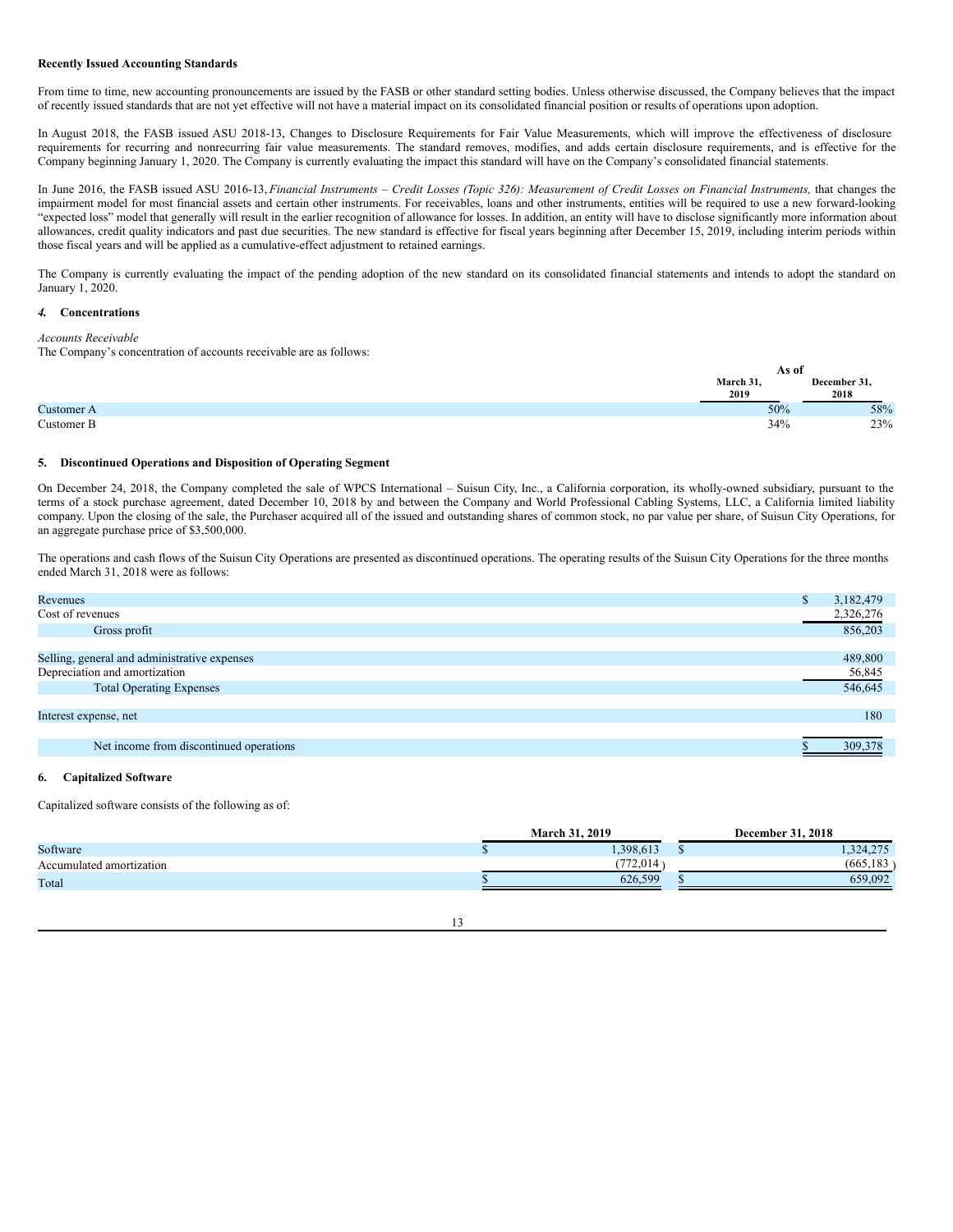## **7. Convertible Notes Payable**

During the year ended December 31, 2017, the Company issued convertible notes totaling \$4,840,000 and warrants to acquire 146,358 shares of common stock at an exercise price of \$59.04 per share in connection with the convertible notes (the "Notes"). The Notes all had a maturity date of one year from the date of issuance, and accrued interest at a rate of 6% per annum, compounded annually. The Notes were convertible at \$35.40 per share and, including accrued interest, were converted into 141,303 shares of common stock in connection with the Merger.

In connection with the Merger, the holders of the Notes entered into lock-up agreements pursuant to which they have agreed not to sell the 85,573 shares of common stock received in the Merger. The length of the lock-up period is up to 120 days. For the three months ended March 31, 2018, the Company recorded \$672,144 as interest expense in relation to the lock-up agreements in the accompanying 2018 consolidated statement of operations.

### **8. Leases**

The Company has various operating lease agreements with initial terms up to three years, all of which relate to vehicles. The Company's office lease is on a month-to-month basis and so is not recognized on the balance sheet. Some leases include options to purchase, terminate or extend for one or more years. These options are included in the lease term when it is reasonably certain that the option will be exercised.

The Company determines if an arrangement is a lease at inception. Operating leases are included in operating right-of-use lease assets and lease liabilities on the consolidated balance sheets, totaling \$14,877 and \$7,332 at March 31, 2019, respectively, including \$7,544 of operating right-of-use assets previously prepaid at lease commencement. These assets and liabilities are recognized at the commencement date based on the present value of remaining lease payments over the lease term using the Company's secured incremental borrowing rates or implicit rates, when readily determinable. Short-term operating leases, which have an initial term of 12 months or less, are not recorded on the balance sheet.

The Company's operating leases do not provide an implicit rate that can readily be determined. Therefore, the Company uses a discount rate based on its incremental borrowing rate.

The Company's weighted-average remaining lease term relating to its operating leases is 0.66 years and weighted-average remaining payments for operating lease liabilities is 0.32 years, with a weighted-average discount rate of 6.00%.

Operating lease expense is recognized on a straight-line basis over the lease term within Selling, general and administrative expenses on the Company's consolidated statement of operations. The Company incurred lease expense of \$8,163 and \$14,998 for the three months ended March 31, 2019 and 2018, respectively. The Company made cash payments of \$6,452 for operating leases for the three months ended March 31, 2019.

The following table presents information about the amount and timing of cash flows arising from the Company's operating leases as of March 31, 2019.

| Maturity of Lease Liability                  |       |
|----------------------------------------------|-------|
| 2019                                         | 7.420 |
| Total undiscounted operating lease payments  | 7.420 |
| Less: Imputed interest                       | 88    |
| Present value of operating lease liabilities |       |

### **9. Commitments & Contingencies**

#### **Lease Agreements**

The Company leases office space in New York City on a month-to-month basis, with a condition of a 60 day notice to terminate. For the three months ended March 31, 2019 and 2018, rent expense for the Company's New York City office was \$23,000 and \$29,000, respectively. The Company has taken the short term lease exception and not recorded a lease liability or right-of-use asset for this lease.

#### **Litigation**

The Company is subject to various legal proceedings and claims, either asserted or unasserted, which arise in the ordinary course of business that it believes are incidental to the operation of its business. While the outcome of these claims cannot be predicted with certainty, management does not believe that the outcome of any of these legal matters will have a material adverse effect on its results of operations, financial positions or cash flows.

In February 2018, DropCar was served an Amended Summons and Complaint in the Supreme Court of the City of New York, Bronx county originally served solely on an individual, a former DropCar customer, for injuries sustained by plaintiffs alleging such injuries were caused by either the customer, a DropCar valet operating the customer's vehicle or an unknown driver operating customer's vehicle. DropCar to date has cooperated with the NYC Police Department and no charges have been brought against any employee of DropCar. DropCar has referred the matter to its insurance carrier.

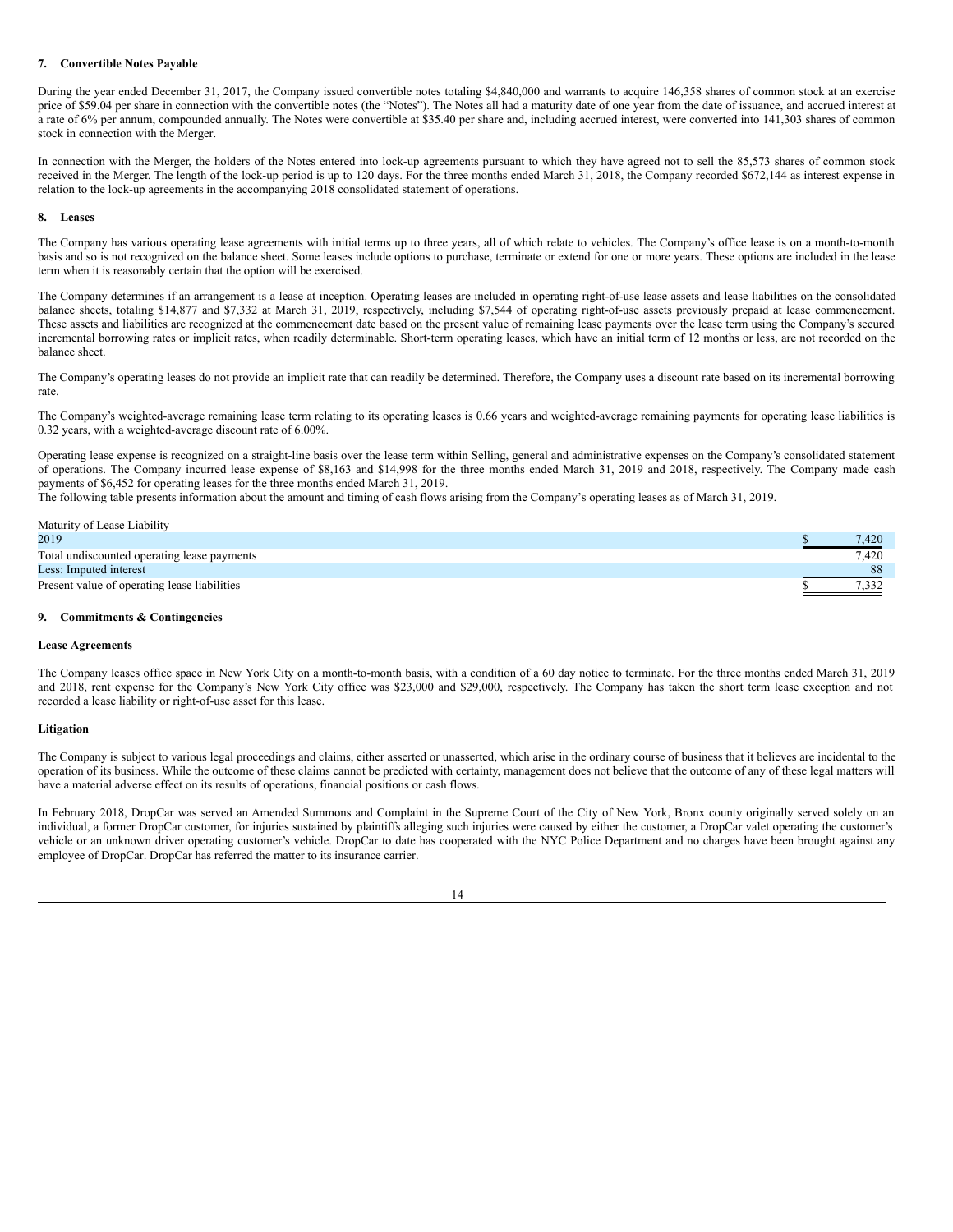#### **Other**

As of December 31, 2018, the Company had accrued approximately \$232,000 for the settlement of multiple employment disputes. During the three months ended March 31, 2019, approximately \$39,000 of this amount was settled upon payment. For the three months ended March 31, 2019 and 2018, \$16,000 and \$0, respectively, was expensed and accrued for settlements. As of March 31, 2019, approximately \$209,000 remains accrued for the settlement of employment disputes. As of March 31, 2019, the Company has entered into multiple settlement agreements with former employees for which it has agreed to make monthly settlement payments which will extend through December 31, 2019.

On March 23, 2018, DropCar was made aware of an audit being conducted by the New York State Department of Labor ("DOL") regarding a claim filed by an employee. The DOL is investigating whether DropCar properly paid overtime for which DropCar has raised several defenses. In addition, the DOL is conducting its audit to determine whether the Company owes spread of hours pay (an hour's pay for each day an employee worked or was scheduled for a period over ten hours in a day). If the DOL determines that monies are owed, the DOL will seek a backpay order, which management believes will not, either individually or in the aggregate, have a material adverse effect on DropCar's business, consolidated financial position, results of operations or cash flows. As of March 31, 2019, the Company has accrued approximately \$180,000 in relation to these matters.

## **10. Stockholders' Equity**

#### **Common Stock**

On March 26, 2019, the Company entered into a Securities Purchase Agreement with certain existing investors, pursuant to which the Company sold, in a registered public offering by the Company directly to the investors an aggregate of 478,469 shares of common stock, par value \$0.0001 per share, at an offering price of \$4.18 per share for proceeds of \$1,985,001 net of offering expenses of \$15,000.

During the period ended March 31, 2019, the Company issued 1,412,420 shares of common stock from the conversion of 21,591 shares of Series H-4 Convertible Preferred stock.

During the period ended March 31, 2019, the Company granted 116,666 shares of common stock to a service provider and recorded \$222,200 stock based compensation as a part of general and administrative expense in the Company's consolidated statements of operations.

During the period ended March 31, 2019, the Company issued 277,778 shares of common stock from the exercise of Series K warrants and received cash proceeds of \$16,667.

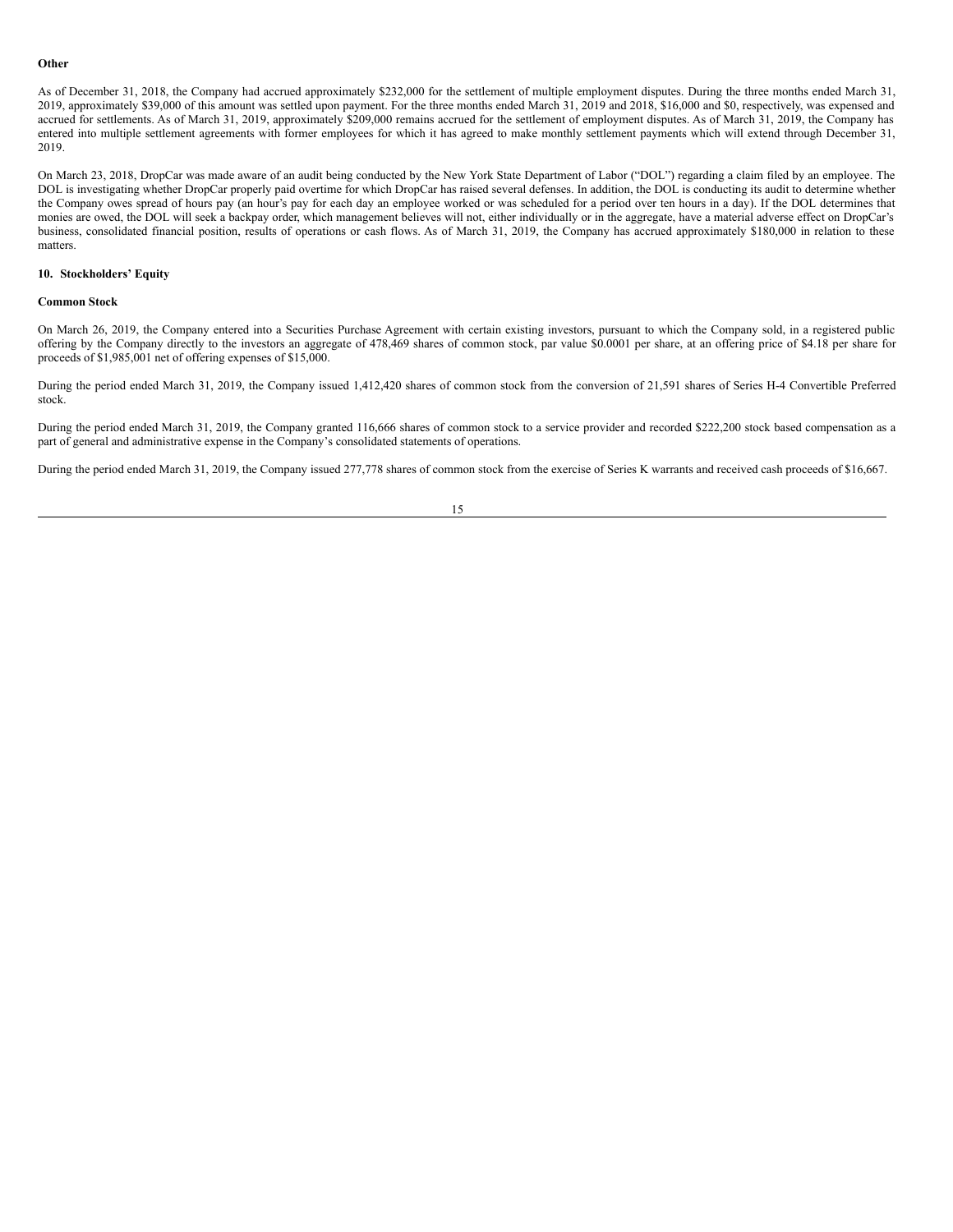### **Preferred Stock**

In accordance with the Certificate of Incorporation, there are 5,000,000 authorized preferred shares at a par value of \$ 0.0001.

### *Series Seed*

On January 30, 2018, the Company converted 275,691 shares of Series Seed Preferred Stock into 45,949 shares of common stock in connection with the Merger.

## *Series A*

On January 30, 2018, the Company converted 611,944 shares of Series A Preferred Stock into 101,991 shares of common stock in connection with the Merger.

## Rights and Privileges of Preferred Stock

## *Voting Privileges and Protective Features of Preferred Stock*

Each holder of outstanding shares of Preferred Stock are entitled to cast the number of votes equal to the number of whole shares of Common Stock into which the shares of such Preferred Stock held by such holder are convertible as of the record date for determining stockholders entitled to vote on such matter. The holders of record of a majority of outstanding Preferred Stock shall be entitled to elect the majority of the directors of the Company. In liquidation, the Preferred Stockholders receive their original purchase price plus any dividends if declared.

The outstanding shares of Preferred Stock are convertible at the option of the holder into common shares on a one to one ratio and the conversion ratio is subject to certain antidilution provisions.

For so long as any shares of Preferred Stock remain outstanding, the vote or written consent of the holders of the majority of the outstanding shares of Preferred Stock is necessary for the Company to conduct certain corporate actions, including but not limited to liquidation, windup or dissolution of the Company; certain amendments to the certificate of incorporation or bylaws of the Company; authorization or issuance of shares of any additional class or series of capital stock unless the same ranks junior to the Preferred Stock with respect to liquidation preference, the payment of dividends and rights of redemption or increase in the authorized number of shares of any series of capital stock; authorize the creation of, or issue, or authorize the issuance of any debt security unless such indebtedness was approved by the Board of Directors, and increase or decrease the authorized number of directors constituting the Board of Directors.

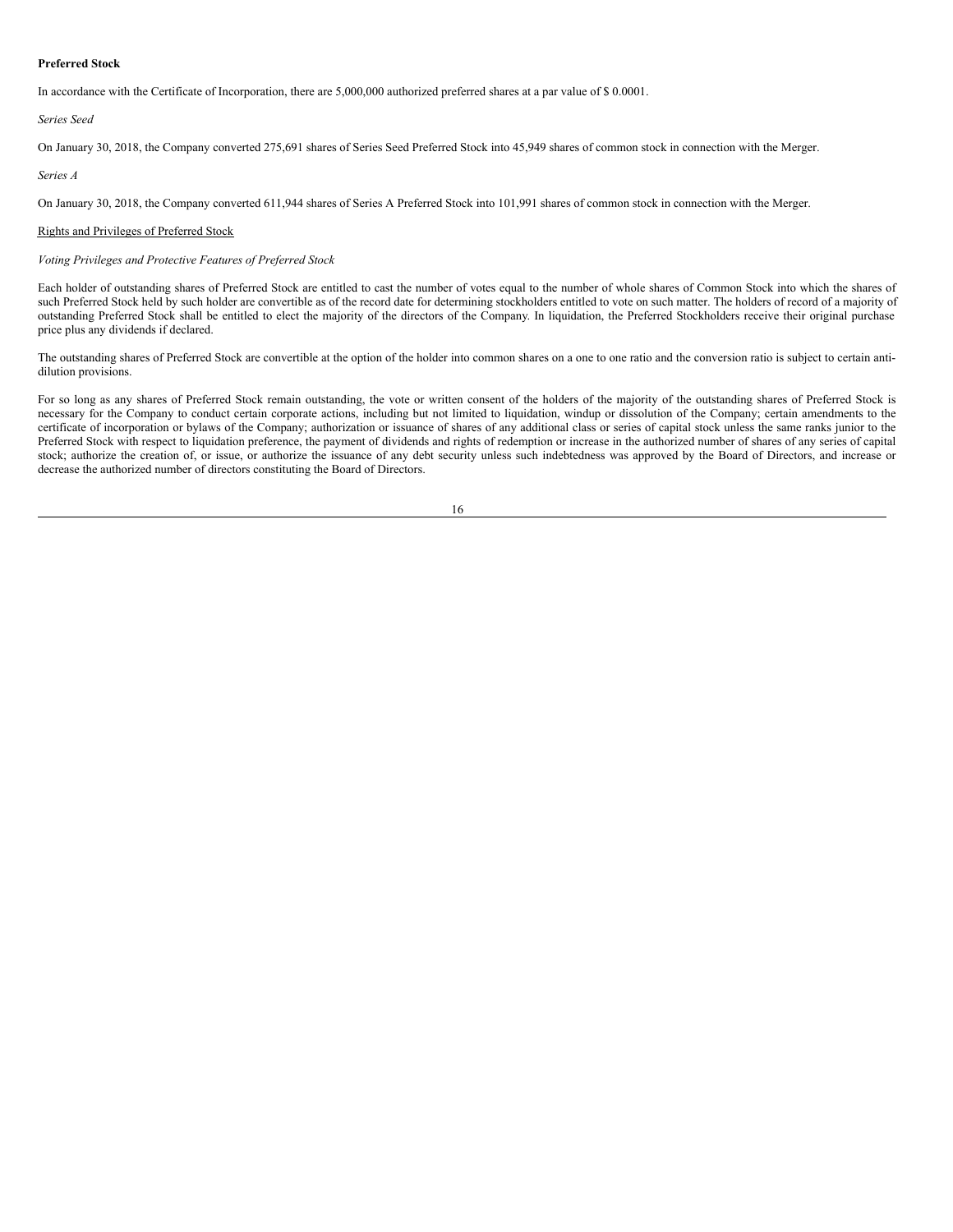### *Series H Convertible*

On January 30, 2018, in accordance with the Merger the Company issued 8 shares of Series H Convertible Preferred Stock.

Under the terms of the Series H Certificate of Designation, each share of Series H Preferred Stock has a stated value of \$616 and is convertible into shares of the Company's Common Stock, equal to the stated value divided by the conversion price of \$36.96 per share (subject to adjustment in the event of stock splits or dividends). The Company is prohibited from effecting the conversion of the Series H Preferred Stock to the extent that, as a result of such conversion, the holder would beneficially own more than 9.99%, in the aggregate, of the issued and outstanding shares of the Company's common stock calculated immediately after giving effect to the issuance of shares of common stock upon such conversion.

### *Series H-1 and H-2 Convertible*

The Company has designated 9,488 Series H-1 Preferred Stock and designated 3,500 Series H-2 Preferred Stock, none of which are outstanding.

#### *Series H-3 Convertible*

On January 30, 2018, in accordance with the Merger the Company issued 2,189 shares of Series H-3 Convertible Preferred Stock.

Pursuant to the Series H-3 Securities Purchase Agreement, the Company agreed to not issue further common stock or securities convertible into or exercisable or exchangeable for common stock, except upon a change in control of the Company, which occurred upon the Merger. The Company also agreed to cause certain of its officers and directors to agree not to exercise their Company stock options except in connection with a change in control of the Company.

Also, pursuant to the Series H-3 Certificate of Designation (as defined below), the holders of the Series H-3 Shares are entitled to elect up to two members of a seven member Board, subject to certain step downs; pursuant to the Series H-3 Securities Purchase Agreement, the Company agreed to effectuate the appointment of the designees specified by the Series H-3 Investors as directors of the Company.

On March 30, 2017, the Company filed with the Secretary of State of the State of Delaware a Certificate of Designations, Preferences and Rights with respect to the Series H-3 Shares (the "Series H-3 Certificate of Designation").

Under the terms of the Series H-3 Certificate of Designation, each share of the Series H-3 Shares has a stated value of \$552 and is convertible into shares of common stock, equal to the stated value divided by the conversion price of \$33.12 per share (subject to adjustment in the event of stock splits and dividends). The Company is prohibited from effecting the conversion of the Series H-3 Shares to the extent that, as a result of such conversion, the holder or any of its affiliates would beneficially own more than 9.99%, in the aggregate, of the issued and outstanding shares of common stock calculated immediately after giving effect to the issuance of shares of common stock upon the conversion of the Series H-3 Shares.

### *Series H-4 Convertible*

On March 8, 2018, the Company entered into a Securities Purchase Agreement (the "Securities Purchase Agreement") with investors pursuant to which the Company issued to the Investors an aggregate of 25,472 shares of the Company's newly designated Series H-4 Convertible Preferred Stock, par value \$0.0001 per share (the "Series H-4 Shares") convertible into 424,533 shares of common stock of the Company, and warrants to purchase 424,533 shares of common stock of the Company, with an exercise price of \$15.60 per share, subject to adjustments (the "Warrants"). The purchase price per Series H-4 Share and warrant was \$235.50, equal to (i) the closing price of the Common Stock on the Nasdaq Capital Market on March 7, 2018, plus \$0.125 multiplied by (ii) 100. The aggregate purchase price for the Series H-4 Shares and Warrants was approximately \$6.0 million. Subject to certain ownership limitations, the Warrants are immediately exercisable from the issuance date and are exercisable for a period of five years from the issuance date.

On March 8, 2018, the Company filed the Certificate of Designations, Preferences and Rights of the Series H-4 Convertible Preferred Stock (the "Certificate of Designation") with the Secretary of State of the State of Delaware, establishing and designating the rights, powers and preferences of the Series H-4 Convertible Preferred Stock (the "Series H-4 Stock"). The Company designated up to 30,000 shares of Series H-4 Stock and each share has a stated value of \$235.50 (the "Stated Value"). Each share of Series H-4 Stock is convertible at any time at the option of the holder thereof, into a number of shares of Common Stock determined by dividing the Stated Value by the initial conversion price of \$2.355 per share, subject to a 9.99% blocker provision. The Series H-4 Stock has the same dividend rights as the Common Stock, and no voting rights except as provided for in the Certificate of Designation or as otherwise required by law. In the event of any liquidation or dissolution of the Company, the Series H-4 Stock ranks senior to the Common Stock in the distribution of assets, to the extent legally available for distribution.

During the period ended March 31, 2019, investors converted 21,591 shares of Series H-4 into 1,412,420 shares of Common Stock.

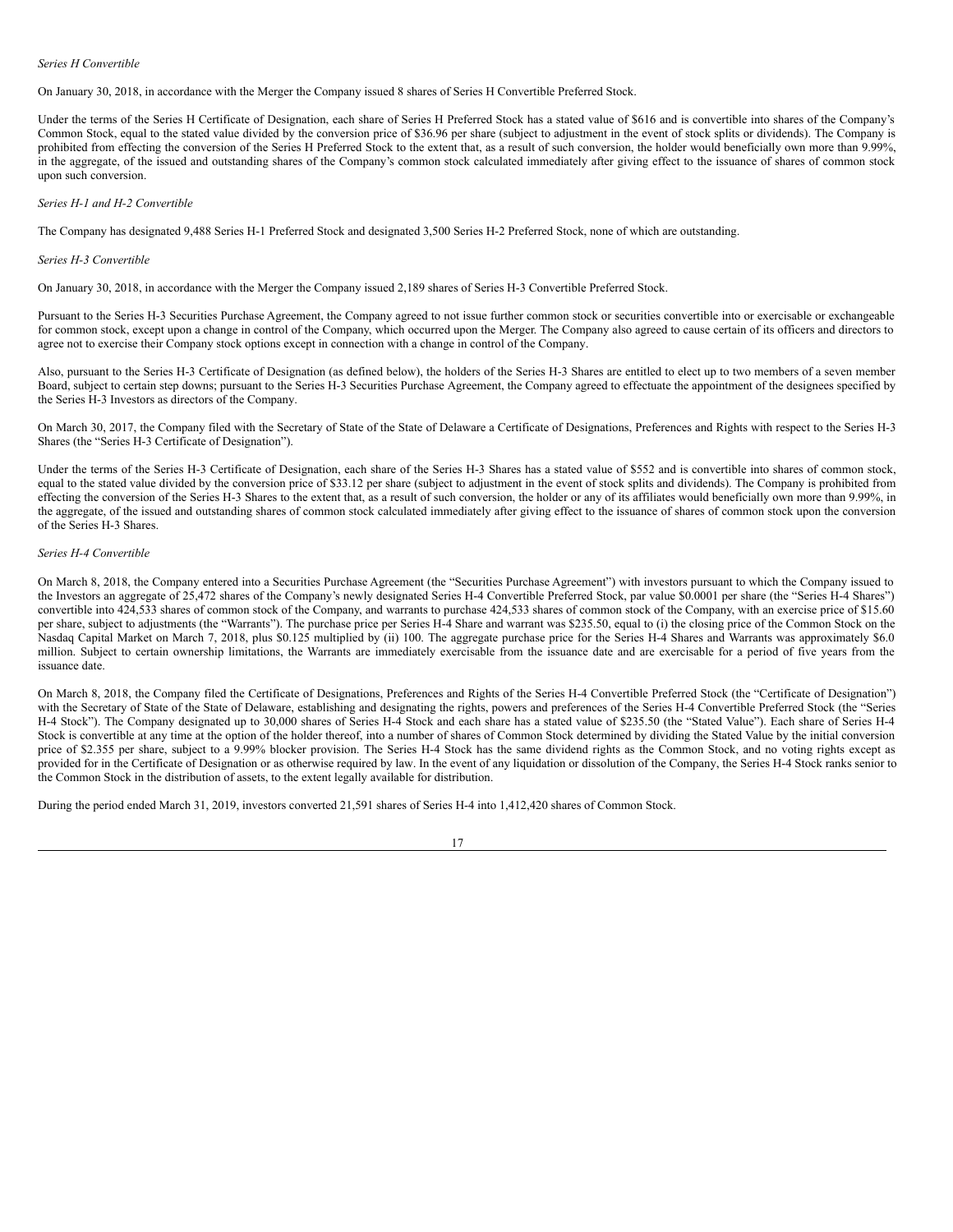### **Stock Based Compensation**

## *Service Based Restricted Stock Units*

On February 28, 2018, the Company issued 244,643 restricted stock units ("RSUs") to two members of management. On March 26, 2019, the Board of Directors, with the consent of the grantees, agreed to amend the vesting period for the RSUs issued on February 28, 2018 to vest in full on May 17, 2019. The RSUs were valued using the fair market value of the Company's closing stock price on the date of grant totaling \$3,243,966, which is being amortized over the original vesting period.

#### *Employee and Non-employee Stock Options*

The following table summarizes stock option activity during the three months ended March 31, 2019:

|                                  | <b>Shares</b><br>Underlying<br><b>Options</b> | Weighted<br>Average<br><b>Exercise Price</b> | Weighted average<br>Remaining<br><b>Contractual Life</b><br>(years) | Aggregate<br><b>IntrinsicValue</b> |
|----------------------------------|-----------------------------------------------|----------------------------------------------|---------------------------------------------------------------------|------------------------------------|
| Outstanding at December 31, 2018 | 302,772                                       | 18.30                                        | 7.20                                                                |                                    |
| Granted                          | 99,072                                        | 2.32                                         | 9.84                                                                | 63.802                             |
| Forfeited                        | (20, 432)                                     | 13.20                                        | -                                                                   |                                    |
| Outstanding at March 31, 2019    | 381,412                                       | 14.41                                        | 7.60                                                                | 241,597                            |

At March 31, 2019, unamortized stock compensation for stock options was approximately \$238,000, with a weighted-average recognition period of 0.75 years.

## Share Based Compensation

The following table sets forth total non-cash stock-based compensation for RSUs and options issued to employees and non-employees by operating statement classification for the three months ended March 31, 2019 and 2018:

|                                     | Three Months ended March 31, |  |         |  |  |
|-------------------------------------|------------------------------|--|---------|--|--|
|                                     | 2019                         |  | 2018    |  |  |
| Research and development            |                              |  | 1,613   |  |  |
| Selling, general and administrative | 484,240                      |  | 738,275 |  |  |
| Total                               | 487.95                       |  | 739.888 |  |  |

## Stock option pricing model

The fair value of the stock options granted during the three months ended March 31, 2019, was estimated at the date of grant using the Black-Scholes options pricing model with the following assumptions:

| 2.32    |
|---------|
| 151.76% |
|         |
| 2.70%   |
| 5.5     |
|         |

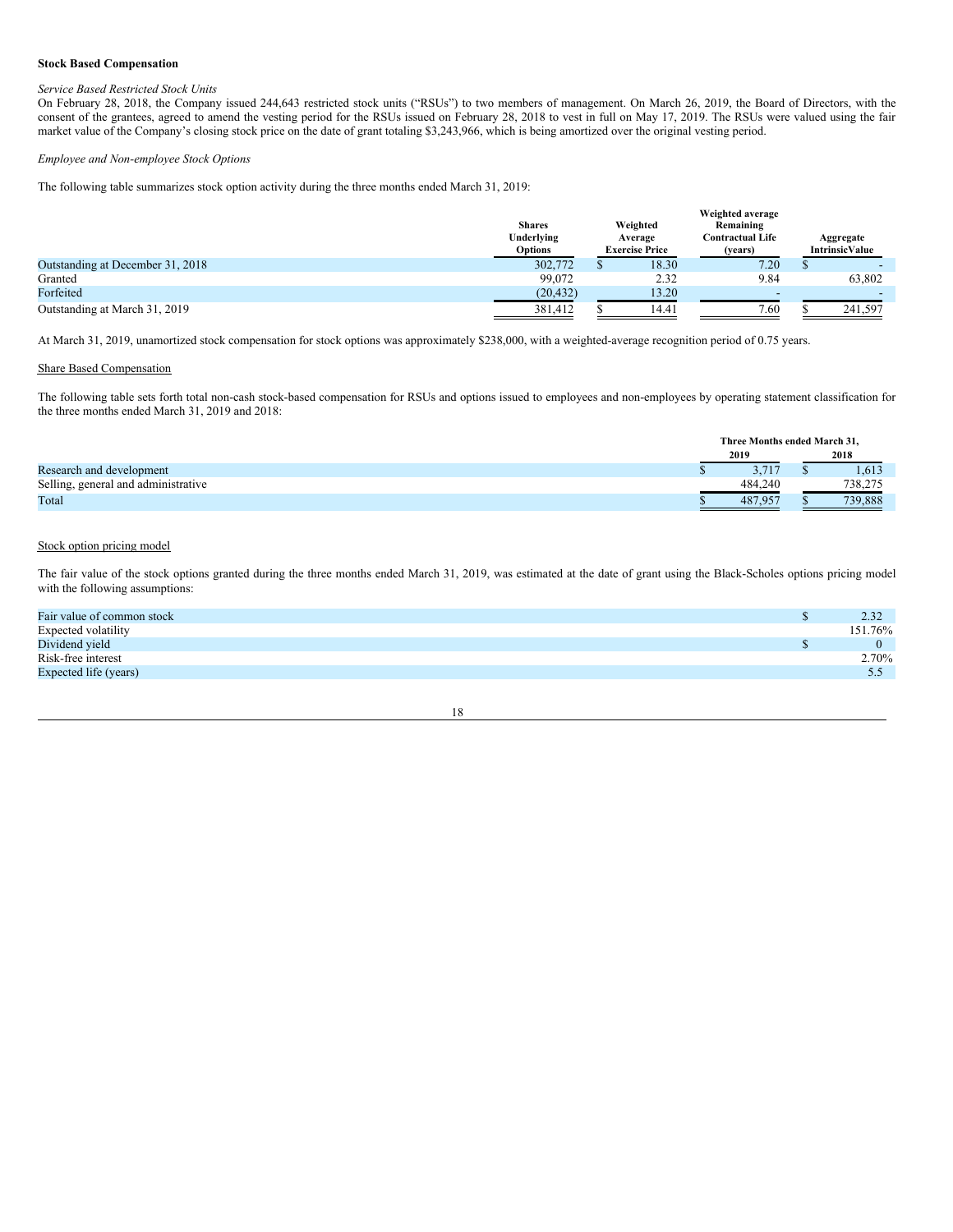#### *Warrants*

### Service Based Warrants

On March 8, 2018, in connection with the financing discussed above, the Company issued 1,371 Series H-4 Shares and 22,850 common stock warrants to a service provider. The Company valued these warrants using the Black-Scholes option pricing model with the following inputs: exercise price of \$15.60; fair market value of underlying stock of \$13.20; expected term of 5 years; risk free rate of 2.63%; volatility of 120.63%; and dividend yield of 0%. For the period ended March 31, 2018, the Company recorded the fair market value of the Series H-4 Shares and warrants as an increase and decrease to additional paid in capital in the amount of \$568,648 as these services were provided in connection with the sale of the Series H-4 shares.

Warrant Exchange

On April 19, 2018, the Company entered into separate Warrant Exchange Agreements (the "Exchange Agreements") with the holders (the "Merger Warrant Holders") of existing warrants issued in the Merger (the "Merger Warrants") to purchase shares of Common Stock, pursuant to which, on the closing date, the Merger Warrant Holders exchanged each Merger Warrant for 1/18 of a share of Common Stock and 1/12 of a warrant to purchase a share of Common Stock (collectively, the "Series I Warrants"). The Series I Warrants have an exercise price of \$13.80 per share. In connection with the Exchange Agreements, the Company issued an aggregate of (i) 48,786 new shares of common stock and (ii) Series I Warrants to purchase an aggregate of 73,178 shares of common stock. The Company valued the (a) stock and warrants issued in the amount of \$972,368, (b) the warrants retired in the amount of \$655,507, and (c) recorded the difference as deemed dividend in the amount of \$316,861. The warrants were valued using the Black-Scholes option-pricing model on the date of the exchange using the following assumptions: (a) fair value of common stock \$10.32, (b) expected volatility of 103% and 110%, (c) dividend yield of \$0, (d) risk-free interest rate of 2.76% and 2.94%, (e) expected life of 3 years and 4.13 years.

## Exercise of Series H-4 Warrants and Issuance of Series J Warrants

On August 31, 2018, the Company offered (the "Repricing Offer Letter") to the holders (the "Holders") of the Company's outstanding Series H-4 Warrants to purchase common stock of the Company issued on March 8, 2018 (the "Series H-4 Warrants") the opportunity to exercise such Series H-4 Warrants for cash at a reduced exercise price of \$3.60 per share (the "Reduced Exercise Price") provided such Series H-4 Warrants were exercised for cash on or before September 4, 2018 (the "End Date"). In addition, the Company issued a "reload" warrant (the "Series J Warrants") to each Holder who exercised their Series H-4 Warrants prior to the End Date, covering one share for each Series H-4 Warrant exercised during that period. The terms of the Series J Warrants are substantially identical to the terms of the Series H-4 Warrants except that (i) the exercise price is equal to \$6.00, (ii) the Series J Warrants may be exercised at all times beginning on the 6-month anniversary of the issuance date on a cash basis and also on a cashless basis, (iii) the Series J Warrants do not contain any provisions for anti-dilution adjustment and (iv) the Company has the right to require the Holders to exercise all or any portion of the Series J Warrants still unexercised for a cash exercise if the volume-weighted average price (as defined in the Series J Warrant) for the Company's common stock equals or exceeds \$9.00 for not less than ten consecutive trading days.

On September 4, 2018, the Company received executed Repricing Offer Letters from a majority of the Holders, which resulted in the issuance of 260,116 shares of the Company's common stock and Series J Warrants to purchase up to 260,116 shares of the Company's common stock. The Company received gross proceeds of \$936,423 from the exercise of the Series H-4 Warrants pursuant to the terms of the Repricing Offer Letter.

On September 5, 2018, the Company received a request from Nasdaq to amend its Series H-4 Warrants to provide that the Series H-4 Warrants may not be exercised until the Company has obtained stockholder approval of the issuance of Common Stock underlying the Series H-4 Warrants pursuant to the applicable rules and regulations of Nasdaq. In response to the request, on September 10, 2018, the Company entered into an amendment (the "Warrant Amendment") with the holders of the Series H-4 Stock to provide for stockholder approval as described above prior to the exercise of the Series H-4 Warrants. On November 15, 2018, the Company obtained such stockholder approval.

The Company considers the warrant amendment for the Reduced Exercise Price and issuance of the Series J Warrants to be of an equity nature as the amendment and issuance allowed the warrant holders to exercise warrants and receive a share of common stock and warrant which, represents an equity for equity exchange. Therefore, the change in the fair value before and after the modification and the fair value of the Series J warrants will be treated as a deemed dividend in the amount of \$1,019,040. The cash received upon exercise in excess of par is accounted through additional paid in capital.

The Company valued the deemed dividend as the sum of: (a) the difference between the fair value of the modified award and the fair value of the original award at the time of modification of \$129,476, and (b) the fair value of the Series J Warrants in the amount of \$889,564. The warrants were valued using the Black-Scholes option-pricing model on the date of the modification and issuance using the following assumptions: (a) fair value of common stock \$3.90, (b) expected volatility of 144.3%, (c) dividend yield of 0%, (d) risk-free interest rate of 2.77% and 2.78%, (e) expected life of 4.51 years and 5 years.

At the March 8, 2018 closing, the Company issued Series H-4 Warrants that entitled the holders to purchase, in aggregate, up to 447,383 shares of its common stock. As referenced above, on September 4, 2018, the Company received executed Repricing Offer Letters from a majority of the investors resulting in the exercise of Series H-4 Warrants to purchase 260,116 shares of common stock. The Series H-4 Warrants were initially exercisable at an exercise price equal to \$15.60 per share. On November 15, 2018, the Company obtained shareholder approval to reduce the exercise price from \$15.60 per share to \$3.60 per share for 187,267 Series H-4 Warrants. The Company considers the modification to the warrant exercise price to be of an equity nature. Therefore, the change in the fair value before and after the modification is accounted for as a deemed dividend in the amount of \$63,760.

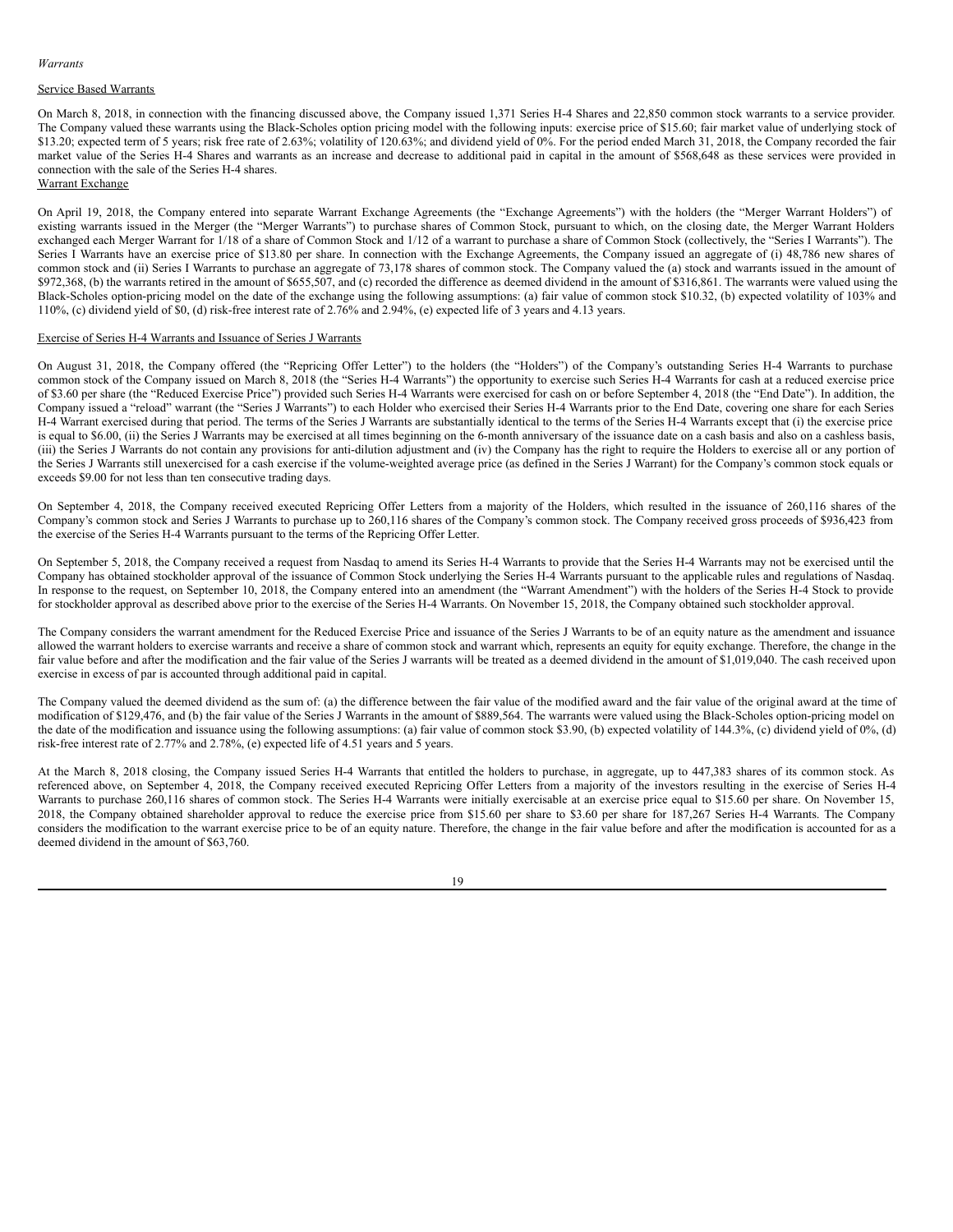### Issuance of Pre-Funded Series K Warrants

On November 14, 2018, the Company entered into a securities purchase agreement with an investor, pursuant to which the Company agreed to issue and sell, in a registered direct offering, a Pre-Funded Series K Warrant (the "Series K Warrant) to purchase 277,778 shares of common stock, in lieu of shares of common stock to the extent that the purchase of common stock would cause the beneficial ownership of the purchaser to exceed 9.99% of the Company's common stock. The Pre-Funded Series K Warrants were sold at an offering price of \$3.54 per share for gross proceeds of \$983,329, are immediately exercisable for \$0.06 per share of common stock and do not have an expiration date.

During the period ended March 31, 2019, the Company issued 277,778 shares of common stock from the exercise of Series K warrants and received cash proceeds of \$16,667.

A summary of the Company's warrants to purchase common stock activity is as follows:

|                                |                           |                         | Weighted<br>Average     |
|--------------------------------|---------------------------|-------------------------|-------------------------|
|                                |                           |                         | Remaining               |
|                                |                           | <b>Weighted Average</b> | <b>Contractual Life</b> |
|                                | <b>Number of Warrants</b> | <b>Exercise Price</b>   | (vears)                 |
| Outstanding, December 31, 2018 | 863,084                   | 6.00                    | 2.51                    |
| Exercised, K warrants          | (277, 778)                | 0.06                    | -                       |
| Outstanding, March 31, 2019    | 585,306                   | 8.85                    | 3.45                    |

The warrants expire through the years 2020-2024.

#### **11. Restatements of Previously Issued Condensed Consolidated Interim Financial Statements (Unaudited)**

The Company, while undergoing the audit of its consolidated financial statements for the year ended December 31, 2018, commenced an evaluation of its accounting in connection with the Merger for i) lock-up agreements entered into with the holders of the Notes (see Note 7), and ii) shares of common stock issued to Alpha Capital Anstalt and Palladium Capital Advisors (see Note 10, Service Based Common Stock). These agreements, which management originally deemed to be primarily equity in nature and would not be recognized as compensatory, were recorded as a debit and credit to additional paid in capital. On March 29, 2019, under the authority of the board of directors, the Company determined that these agreements should have been recorded as compensatory in nature which gives rise to an adjustment in the amount of \$1,119,294 for the periods ended March 31, 2018, June 30, 2018, and September 30, 2018. Accordingly, the Company will restate those condensed consolidated interim financial statements and include the required disclosures.

The following tables sets forth the effects of the adjustments on affected items within the Company's previously reported Condensed Consolidated Interim Balance Sheet at March 31, 2018, had the adjustments been made in the corresponding quarters and includes a reclassification adjustment for the stock split of \$650:

|                            | <b>March 31, 2018</b>     |              |  |                    |  |              |
|----------------------------|---------------------------|--------------|--|--------------------|--|--------------|
|                            | Adiustment<br>As reported |              |  | <b>As restated</b> |  |              |
| Additional paid in capital |                           | 25,080,301   |  | .119.994           |  | 26,200,245   |
| Accumulated deficit        |                           | (12.966.338) |  | (1.119.294)        |  | (14.085.632) |

The following tables sets forth the effects of the adjustments on affected items within the Company's previously reported Condensed Consolidated Interim Statement of Operations for the three months ended March 31, 2018, had the adjustments been made in the appropriate quarter:

|                                               | Three Months Ended March 31, 2018 |                          |  |                          |    |                          |  |                          |    |                    |
|-----------------------------------------------|-----------------------------------|--------------------------|--|--------------------------|----|--------------------------|--|--------------------------|----|--------------------|
|                                               |                                   |                          |  |                          |    |                          |  | <b>Discontinued</b>      |    |                    |
|                                               |                                   | As reported              |  | Adjustment               |    | <b>As Restated</b>       |  | <b>Operations</b>        |    | <b>As Restated</b> |
| Selling, general and administrative expense   |                                   | 3,067,308                |  | 447,150                  |    | 3,514,458                |  | (603, 661)               | 8. | 2,910,797          |
| Total operating expenses                      |                                   | 3,203,658                |  | 447,150                  | S  | 3,650,808                |  | (546, 618)               | S. | 3,104,190          |
| Operating loss                                |                                   | (2,951,188)              |  | (447, 150)               | S. | (3,398,338)              |  | (309, 558)               |    | $$^{(3,707,896)}$  |
| Interest income (expense), net                |                                   | (410, 253)               |  | (672, 144)               | S. | (1,082,397)              |  | 180                      |    | (1,082,217)        |
| Net loss                                      |                                   | \$ (3,361,441)           |  | \$(1,119,294)            | S. | (4,480,735)              |  | ٠                        |    | (4,480,735)        |
| Income from discontinued operations           |                                   | $\overline{\phantom{0}}$ |  | $\overline{\phantom{a}}$ |    | $\overline{\phantom{a}}$ |  | 309,378                  | S  | 309,378            |
| Net loss per common shares, basic and diluted | S                                 | (3.33)                   |  | (1.11)                   |    | (4.44)                   |  | $\overline{\phantom{a}}$ |    | (4.44)             |

### **12. Related Parties**

On July 11, 2018, the Company entered into a consulting agreement (the "Consulting Agreement") with Ascentaur, LLC ("Ascentaur"). Sebastian Giordano is the Chief Executive Officer of Ascentaur. Mr. Giordano has served on the board of directors of the Company since February 2013 and served as the Company's Interim Chief Executive Officer from August 2013 through April 2016 and as the Company's Chief Executive Officer from April 2016 through January 2018.

Pursuant to the terms of the Consulting Agreement, Ascentaur has agreed to provide advisory services with respect to the strategic development and growth of the Company, including advising the Company on market strategy and overall Company strategy, advising the Company on the sale of the Company's Suisun City Operations, providing assistance to the Company in identifying and recruiting prospective employees, customers, business partners, investors and advisors that offer desirable administrative, financing, investment, technical, marketing and/or strategic expertise, and performing such other services pertaining to the Company's business as the Company and Ascentaur may from time to time mutually agree. The term of the Consulting Agreement commenced on July 11, 2018 and will continue until April 9, 2019 or until terminated in accordance with the terms of the Consulting Agreement. During the three months ended March 31, 2019, the Company recorded \$30,400 as general and administrative related to this consulting agreement. As of March 31, 2019, the balance in accounts payable was approximately \$7,000.

During the three months ended March 31, 2019, the Company sold Alpha Capital Anstalt, as part of a registered public offering, 299,043 shares of common stock for \$1,235,000, net of offering expenses of \$15,000. Additionally, during the three months ended March 31, 2019. Alpha Capital Anstalt was issued of 277,778 shares of common stock upon its exercise of Series K warrants with cash proceeds to the Company of \$16,667.

#### **13. Subsequent Events**

The Company has evaluated events subsequent to March 31, 2019 to assess the need for potential recognition or disclosure in this report. Such events were evaluated through the date these financial statements were available to be issued. Based upon this evaluation, it was determined that no subsequent events occurred that require recognition or disclosure in the financial statements.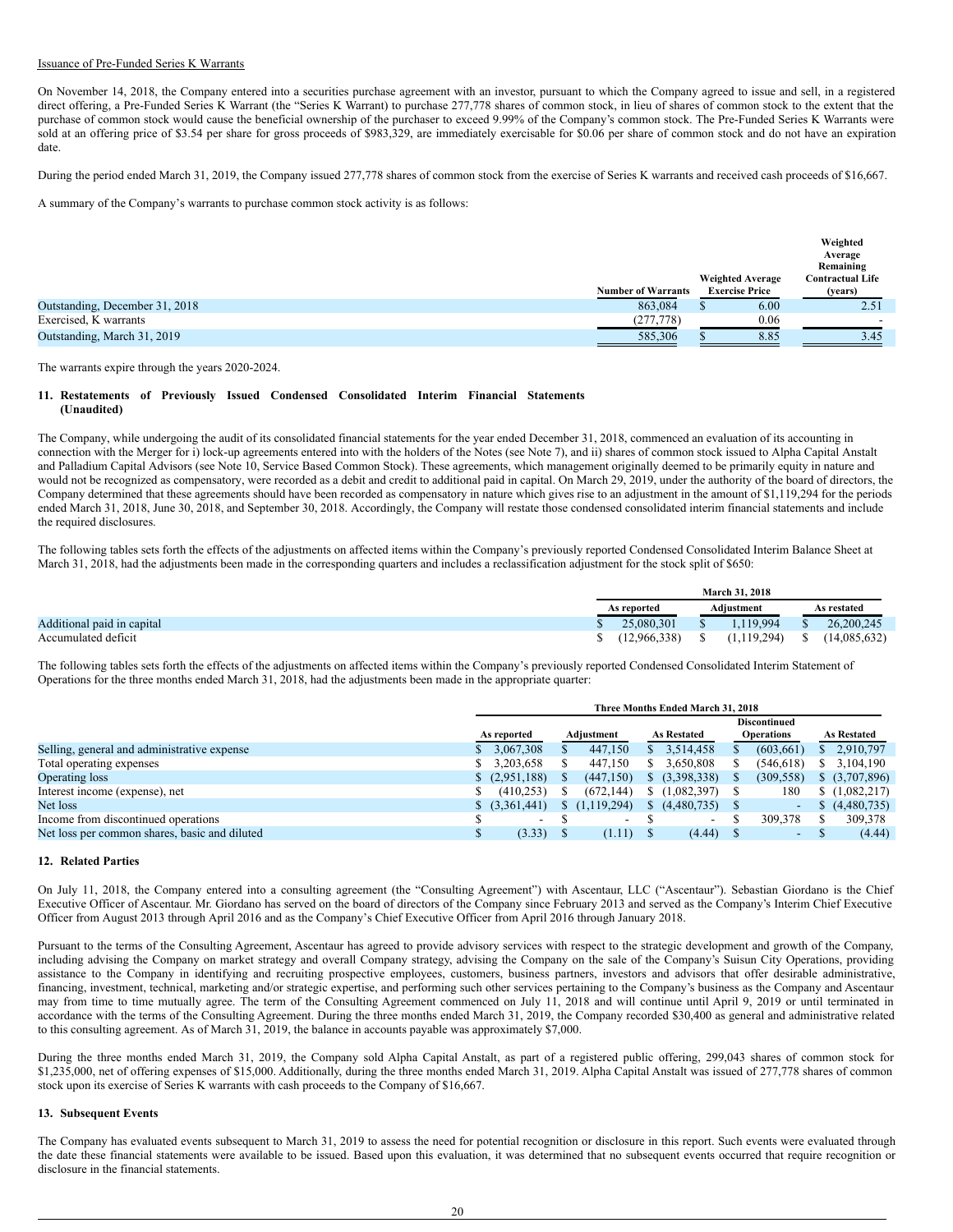## <span id="page-21-0"></span>**Item 2. Management's Discussion and Analysis of Financial Condition and Results of Operations.**

The following management's discussion and analysis should be read in conjunction with our historical financial statements and the related notes thereto. This management's discussion and analysis contains forward-looking statements, such as statements of our plans, objectives, expectations and intentions. Any statements that are not statements of historical fact are forward-looking statements. When used, the words "believe," "plan," "intend," "anticipate," "target," "estimate," "expect" and the like, and/or future tense or conditional constructions ("will," "may," "could," "should," etc.), or similar expressions, identify certain of these forward-looking statements. These forward-looking statements are subject to risks and uncertainties, including those under "Risk Factors" in our filings with the Securities and Exchange Commission that could cause actual results or events to differ materially from those expressed or implied by the forward-looking statements. Our actual results and the timing of events could differ materially from *those anticipated in these forward-looking statements as a result of several factors.*

#### **Overview**

#### *Strategy*

Prior to the Merger, DropCar was a privately-held provider of automotive vehicle support, fleet logistics and concierge services for both consumers and the automotive industry. In 2015, we launched our cloud-based Enterprise Vehicle Assistance and Logistics ("VAL") platform and mobile application ("App") to assist consumers and automotiverelated companies reduce the costs, hassles and inefficiencies of owning a car, or fleet of cars, in urban centers. Our VAL platform is a web-based interface to our core service that coordinates the movements and schedules of trained valets who pickup and drop off cars at dealerships and customer locations. The App tracks progress and provides email and/or text notifications on status to customers, increasing the quality of communication and subsequent satisfaction with the service. To date, we operate primarily in the New York metropolitan area and may expand our territory in the future.

We achieve this balance of increased consumer flexibility and lower consumer cost by aggregating demand for parking and other automotive services and redistributing their fulfillment to partners in the city and on city outskirt areas that have not traditionally had access to lucrative city business. Beyond the immediate unit economic benefits of securing bulk discounts from vendor partners, we believe there is significant opportunity to further provide additional products and services to clients across the vehicle lifecycle.

On the enterprise side, original equipment manufacturers ("OEMs"), dealers, and other service providers in the automotive space are increasingly being challenged with consumers who have limited time to bring in their vehicles for maintenance and service, making it difficult to retain valuable post-sale service contracts or scheduled consumer maintenance and service appointments. Additionally, many of the vehicle support centers for automotive providers (i.e., dealerships, including body work and diagnostic shops) have moved out of urban areas thus making it more challenging for OEMs and dealers in urban areas to provide convenient and efficient service for their consumer and business clientele. Similarly, shared mobility providers and other fleet managers, such as rental car companies, face a similar urban mobility challenge: getting cars to and from service bays, rebalancing vehicle availability to meet demand and getting vehicles from dealer lots to fleet locations.

We are able to offer our enterprise services at a fraction of the cost of alternatives, including other third parties or expensive in-house resources, given our pricing model that reduces and/or eliminates any downtime expense while also giving clients access to a network of trained valets on demand that can be scaled up or down based on the real time needs of the enterprise client. We support this model by maximizing the utilization of our employee-valet workforce across a curated pipeline for both the consumer and business network.

While our business-to-business ("B2B") and business-to-consumer ("B2C") services generate revenue and help meet the unmet demand for vehicle support services, we are also building-out a platform and customer base that positions us well for developments in the automotive space where vehicle ownership becomes more car-shared or access based with transportation services and concierge options well-suited to match a customer's immediate needs. For example, certain car manufacturers are testing new services in which customers pay the manufacturer a flat fee per month to drive a number of different models for any length of time. We believe that our unique blend of B2B and B2C services make us well suited to introduce, and provide the services necessary to execute, this next generation of automotive subscription services.

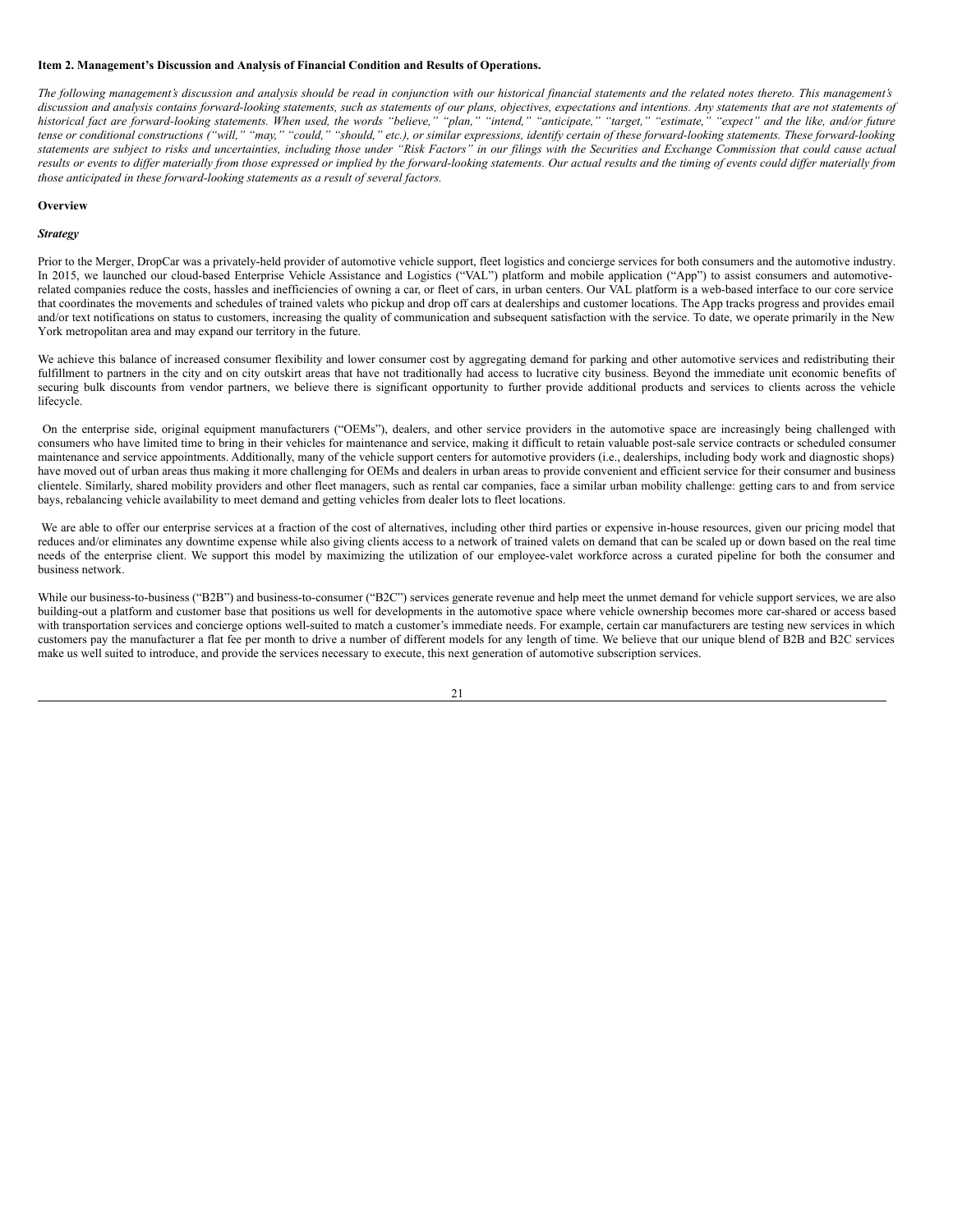#### **Recent Developments**

### *Intention to Explore Strategic Opportunities*

On March 8, 2019, we announced we had initiated a process to evaluate strategic opportunities to maximize shareholder value. While management continues to focus on the Company's business activities and operations, this process will consider a range of potential strategic opportunities including, but not limited to, business combinations.

#### *Departure and Appointment of Of icer*

On February 14, 2019, our Board approved (1) the termination of Paul Commons as Chief Financial Officer and any other positions on which he served with respect to us and our subsidiaries and affiliates, and (2) the appointment of Mark Corrao as our new Chief Financial Officer, in each case effective as of February 28, 2019.

#### *Reverse Stock Split*

On March 8, 2019, we filed a certificate of amendment to our amended and restated certificate of incorporation with the Secretary of State of the State of Delaware to effect a one-for-six reverse stock split of our outstanding shares of common stock. Such amendment and ratio were previously approved by our stockholders and board of directors, respectively. As a result of the reverse stock split, every six shares of our outstanding pre-reverse split common stock were combined and reclassified into one share of common stock. Proportionate voting rights and other rights of common stock holders were not affected by the reverse stock split. Stockholders who would otherwise have held a fractional share of common stock received payment in cash in lieu of any such resulting fractional shares of common stock, as the post-reverse split amounts of common stock were rounded down to the nearest full share. Unless otherwise noted, all share and per share data included in these financial statements retroactively reflect the 1-for-6 reverse stock split.

### **Securities Offerings**

On March 26, 2019, we entered into a Securities Purchase Agreement with certain existing investors, pursuant to which we sold, in a registered public offering by us directly to the investors an aggregate of 478,469 shares of common stock, at an offering price of \$4.18 per share for proceeds of \$1,985,001 net of offering expenses of \$15,000.

#### **Results of Operations**

We have never been profitable and have incurred significant operating losses in each year since inception. Net losses for three months ended March 31, 2019 and 2018 were approximately \$2.0 million and \$4.5 million, respectively. Substantially all of our operating losses resulted from expenses incurred in connection with our valet workforce, parking and technology development programs and from general and administrative costs associated with our operations. As of March 31, 2019, we had net working capital of approximately \$2.9 million. We expect to continue to incur significant expenses and increasing operating losses for at least the next several years as we continue the development of our comprehensive Vehicle Support Platform across business-to-consumer and business-to-business clientele. Accordingly, we will continue to require substantial additional capital to continue our commercialization activities. The amount and timing of our future funding requirements will depend on many factors, including the timing and results of our commercialization efforts.

#### **Components of Statements of Operations**

#### *Services Revenue*

We generate substantially all of our revenue from on-demand vehicle pick-up, parking and delivery services, providing automobile maintenance, care and refueling services and through our B2B fleet management services. The majority of our consumer contracts are month-to-month subscription contracts with fixed monthly or contract term fees.

#### *Cost of Services*

Cost of services consists of the aggregate costs incurred in delivering the services for our customers, including, expenses for personnel costs, parking lot costs, technology hosting and third-party licensing costs, vehicle repair and damage costs, insurance, merchant processor fees, uniforms, customer and transportation expenses associated with providing a service.

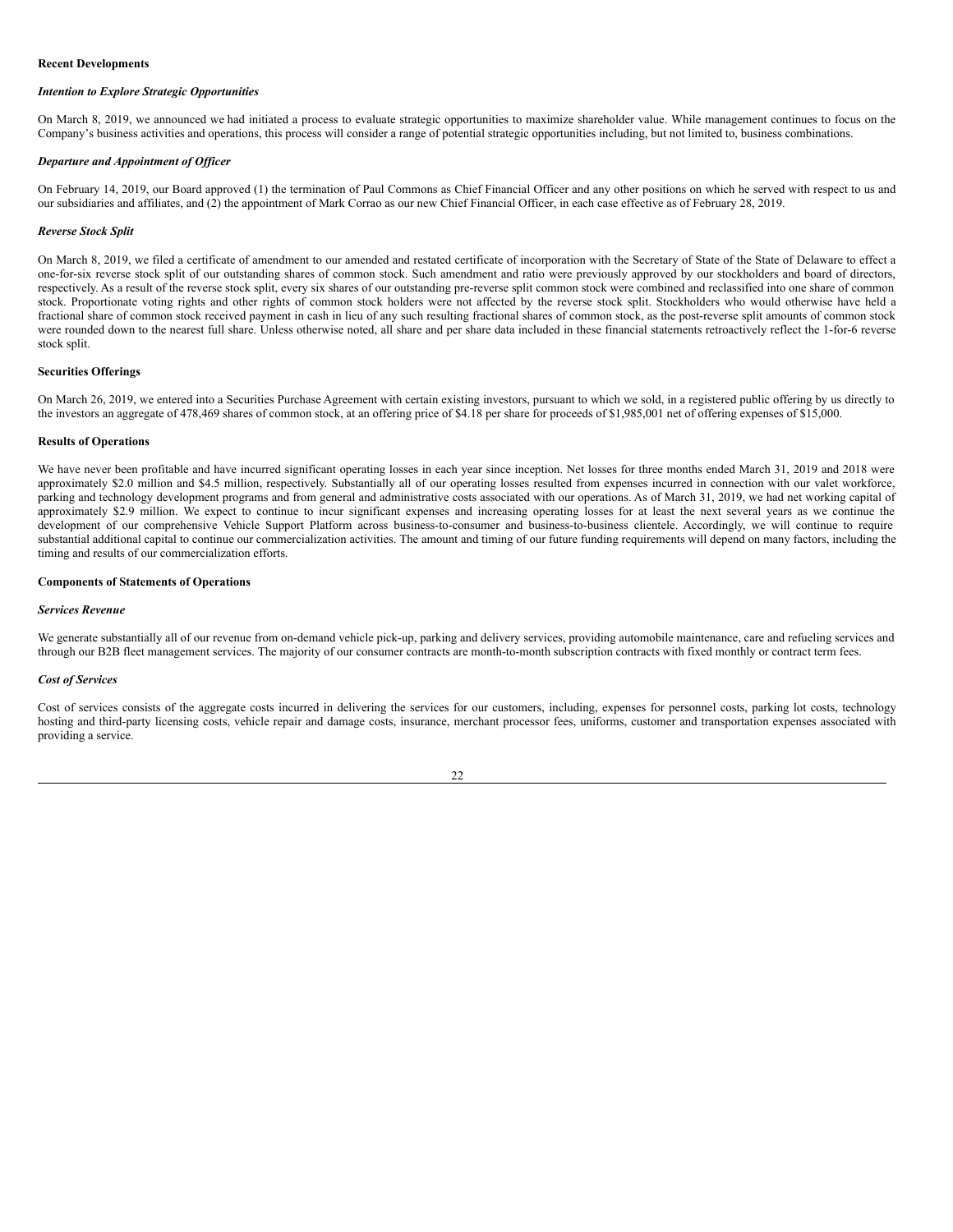#### *Selling, General and Administrative Expenses*

Selling, general and administrative expenses consist primarily of technology, sales and marketing and general and administrative expenses.

*Technology.* Technology expenses consist primarily of labor-related costs incurred in coding, testing, maintaining and modifying our technology platform. We have focused our technology development efforts on both improving ease of use and functionality of our reservation, back-end system and mobile (i.e., iOS, Android) applications. We expect technology to increasingly become a key part of our overall value proposition to B2C and B2B clients.

Sales and Marketing. Sales and marketing expenses consist primarily of labor-related costs, online search and advertising, trade shows, marketing agency fees, and other promotional expenses. Online search and advertising costs, which are expensed as incurred, include online advertising media such as banner ads and pay-per-click payments to search engines. We expect to continue to invest in sales and marketing activities to increase our membership base and brand awareness. We expect that sales and marketing expenses will continue to increase in the future but decrease as a percentage of revenue as certain fixed costs are leveraged over a larger revenue base.

*General and Administrative.* General and administrative expenses consist primarily of labor-related expenses for administrative, human resources, internal information technology support, legal, finance and accounting personnel, professional fees, training costs, insurance and other corporate expenses. We expect that general and administrative expenses will increase as we continue to add personnel to support the growth of our business. In addition, we anticipate that we will incur additional personnel expenses, professional service fees, including audit and legal, investor relations, costs of compliance with securities laws and regulations, and higher director and officer insurance costs related to operating as a public company. As a result, we expect that our general and administrative expenses will continue to increase in the future but decrease as a percentage of revenue over time as our membership base and related revenue increases.

**Discontinued Operations.** On December 10, 2018, we signed a definitive agreement with a private corporation and completed the sale on December 24, 2018 of 100% of the Suisun City Operations, our wholly owned subsidiary, for a total cash consideration of \$3.5 million.

The operations and cash flows of the Suisun City Operations are presented as discontinued operations. The operating results of the Suisun City Operations for the three months ended March 31, 2018 were as follows:

| Revenues                                     | аħ. | 3,182,479 |
|----------------------------------------------|-----|-----------|
| Cost of revenues                             |     | 2,326,276 |
| Gross profit                                 |     | 856,203   |
|                                              |     |           |
| Selling, general and administrative expenses |     | 489,800   |
| Depreciation and amortization                |     | 56,845    |
| <b>Total Operating Expenses</b>              |     | 546,645   |
|                                              |     |           |
| Interest expense, net                        |     | 180       |
|                                              |     |           |
| Net income from discontinued operations      |     | 309,378   |

#### **Critical Accounting Policies and Estimates**

Our financial statements are prepared in accordance with accounting principles generally accepted in the United States. The preparation of our financial statements and related disclosures requires us to make estimates, assumptions and judgments that affect the reported amount of assets, liabilities, revenue, costs and expenses and related disclosures. We believe that the estimates, assumptions and judgments involved in the accounting policies described below have the greatest potential impact on our financial statements and, therefore, we consider these to be our critical accounting policies. Accordingly, we evaluate our estimates and assumptions on an ongoing basis. Our actual results may differ from these estimates under different assumptions and conditions. See Note 2 to our financial statements for the three months ended March 31, 2019 and 2018 for information about these critical accounting policies, as well as a description of our other significant accounting policies.

Our interim consolidated financial statements should be read in conjunction with the audited financial statements included in our Annual Report on Form 10-K filed with the SEC on April 3, 2019, as subsequently amended on April 12, 2019, which includes a description of our critical accounting policies that involve subjective and complex judgments that could potentially affect reported results.

#### *Accounts receivable*

Accounts receivable are carried at original invoice amount less an estimate made for holdbacks and doubtful receivables based on a review of all outstanding amounts. We determine the allowance for doubtful accounts by regularly evaluating individual customer receivables and considering a customer's financial condition, credit history and current economic conditions and set up an allowance for doubtful accounts when collection is uncertain. Customers' accounts are written off when all attempts to collect have been exhausted. Recoveries of accounts receivable previously written off are recorded as income when received. At each of March 31, 2019 and December 31, 2018, the accounts receivable reserve was approximately \$2,000.

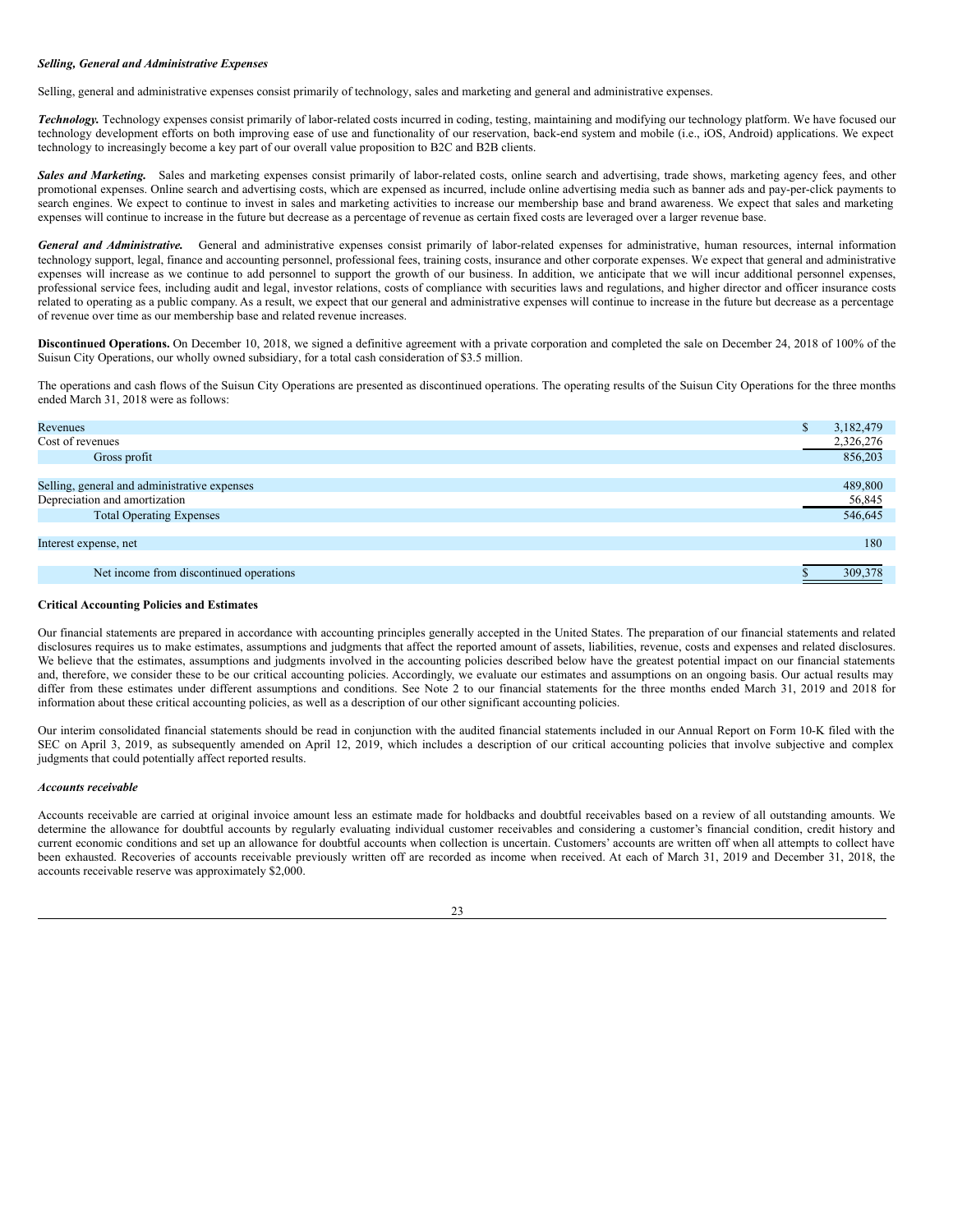### *Capitalized software*

Costs related to website and internal-use software development are accounted for in accordance with Accounting Standards Codification ("ASC") Topic 350-50 — Intangibles — Website Development Costs. Such software is primarily related to our websites and mobile apps, including support systems. We begin to capitalize our costs to develop software when preliminary development efforts are successfully completed, management has authorized and committed project funding, it is probable that the project will be completed, and the software will be used as intended. Costs incurred prior to meeting these criteria are expensed as incurred and recorded within General and administrative expenses within the accompanying statements of operations. Costs incurred for enhancements that are expected to result in additional features or functionality are capitalized. Capitalized costs are amortized over the estimated useful life of the enhancements, generally between two and three years.

We evaluate our long-lived assets for impairment whenever events or changes in circumstances indicate that the carrying amount of such assets may not be recoverable. Recoverability of assets to be held and used is measured by a comparison of the carrying amount of an asset group to future undiscounted net cash flows expected to be generated by the asset group. If such assets are considered to be impaired, the impairment to be recognized is measured by the amount by which the carrying amount of the assets exceeds the fair value of the assets.

#### *Revenue Recognition*

ASC 606: Revenue from Contracts with Customers, provides a single comprehensive model for entities to use in accounting for revenue arising from contracts with customers.

Revenue from contracts with customers is recognized when, or as, we satisfy our performance obligations by transferring the promised goods or services to the customers. A good or service is transferred to a customer when, or as, the customer obtains control of that good or service. A performance obligation may be satisfied over time or at a point in time. Revenue from a performance obligation satisfied over time is recognized by measuring our progress in satisfying the performance obligation in a manner that depicts the transfer of the goods or services to the customer. Revenue from a performance obligation satisfied at a point in time is recognized at the point in time that we determine the customer obtains control over the promised good or service. The amount of revenue recognized reflects the consideration we expect to be entitled to in exchange for those promised goods or services (i.e., the "transaction price"). In determining the transaction price, we consider multiple factors, including the effects of variable consideration. Variable consideration is included in the transaction price only to the extent it is probable that a significant reversal in the amount of cumulative revenue recognized will not occur when the uncertainties with respect to the amount are resolved. In determining when to include variable consideration in the transaction price, we consider the range of possible outcomes, the predictive value of its past experiences, the time period of when uncertainties expect to be resolved and the amount of consideration that is susceptible to factors outside of our influence, such as the judgment and actions of third parties.

Our contracts are generally designed to provide cash fees to us on a monthly basis or an agreed upfront rate based upon demand services. Our performance obligation is satisfied over time as the service is provided continuously throughout the service period. We recognize revenue evenly over the service period using a time-based measure because we are providing a continuous service to the customer. Contracts with minimum performance guarantees or price concessions include variable consideration and are subject to the revenue constraint. We use an expected value method to estimate variable consideration for minimum performance guarantees and price concessions.

#### *Monthly Subscriptions*

We offer a selection of subscriptions and on-demand services which include parking, valet, and access to other services. The contract terms are on a month-to-month subscription contract with fixed monthly or contract term fees. These subscription services include a fixed number of round-trip deliveries of the customer's vehicle to a designated location. We allocate the purchase price among the performance obligations which results in deferring revenue until the service is utilized or the service period has expired. In July 2018, we began assessing demand for a Self-Park Spaces monthly parking plan whereby consumers could designate specific garages for their vehicles to be stored at a base monthly rate, with personal 24/7 access for picking up and returning their vehicle directly, and the option to pay a la carte on a per hour basis for a driver to perform functions such as picking up and returning their vehicle to their front door. This model aligns more directly with how we have structured the enterprise B2B side of its business, where an interaction with a vehicle on behalf of its drivers typically generates net new revenue. The total revenue amount of \$1,099,443 recognized for the period ended March 31, 2019 is comprised of \$661,464 from subscription service and \$437,979 from on-demand service.

### *Sales and marketing*

Sales and marketing costs are expensed as incurred.

#### *Stock-based compensation*

We account for all stock options using a fair value-based method. The fair value of each stock option granted to employees is estimated on the date of the grant using the Black-Scholes option-pricing model and the related stock-based compensation expense is recognized over the vesting period during which an employee is required to provide service in exchange for the award. The fair value of the options granted to non-employees is measured and expensed as the options vest.

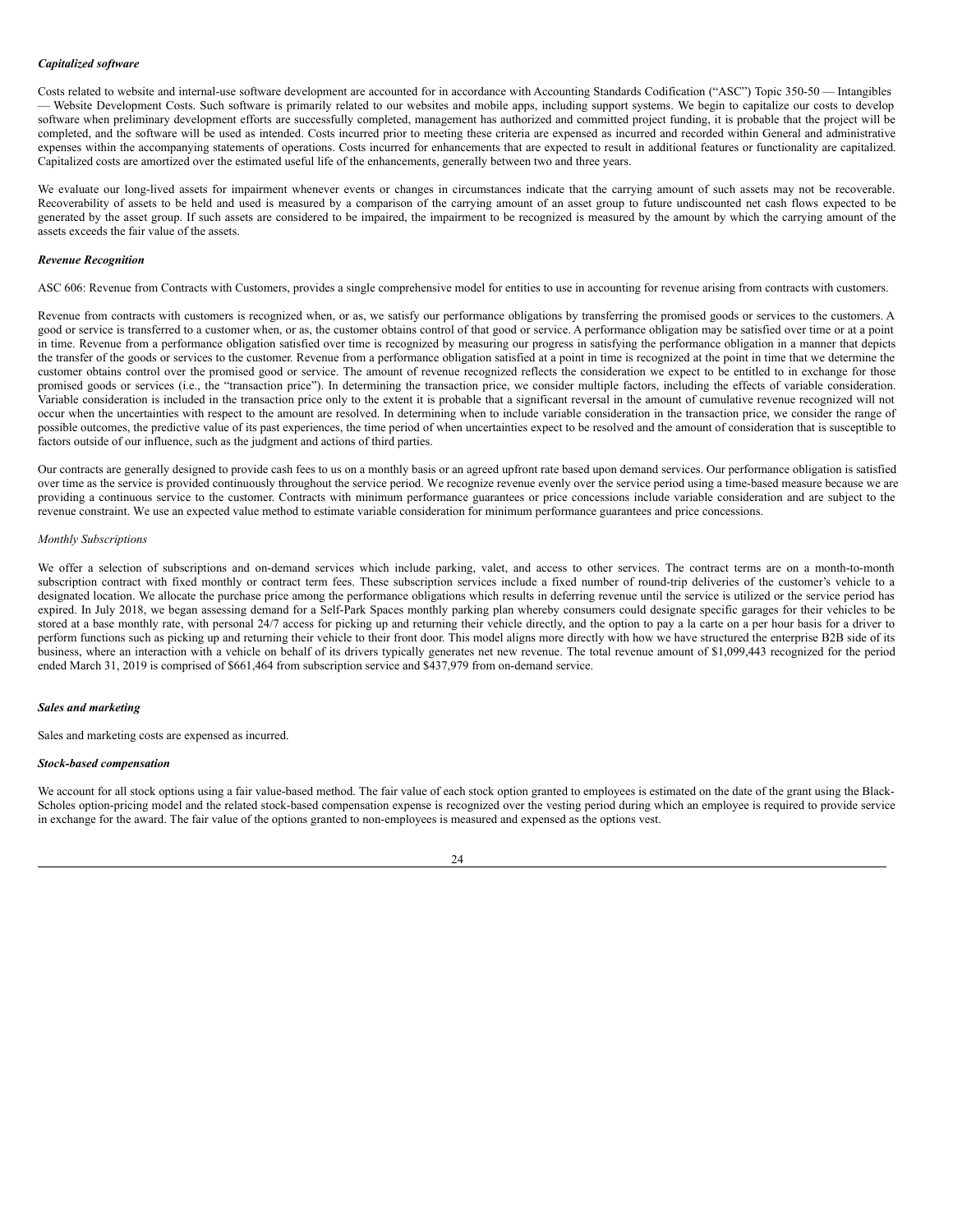### **Results of Operations**

## *Comparison of Three Months Ended March 31, 2019 and 2018– Continuing Operations*

## **Service Revenues**

Service revenues during the three months ended March 31, 2019 totaled \$1.1 million, a decrease of \$0.6 million, compared to \$1.7 million recorded for the three months ended March 31, 2018. The decrease was primarily due to our discontinuation of the "Steve" service, (the on-demand valet and parking service through the mobile application).

### **Cost of Revenue**

Cost of revenue during the three months ended March 31, 2019 totaled \$1.1 million, a decrease of \$1.2 million, compared to \$2.3 million recorded for the three months ended March 31, 2018. This decrease was primarily due to a decrease in our valet workforce and attributable to decreases of \$1.0 million in wages and related expenses, \$0.1 million in repairs and damages, \$0.1 million in travel and \$0.05 million in cost of gas and other services sold, partially offset by an increase of \$0.1 million in parking garage fees.

### **Research and Development**

Research and development expenses for the three months ended March 31, 2019 totaled \$0.1 million, which was consistent with \$0.1 million recorded for the three months ended March 31, 2018.

#### **Sales and Marketing**

Sales and marketing expenses for the three months ended March 31, 2019 totaled \$0.3 million, a decrease of \$0.7 million, compared to \$1.0 million recorded for the three months ended March 31, 2018. This was primarily attributable to a decrease of \$0.2 million in wages and related expenses and \$0.6 million in marketing and training, partially offset by an increase of \$0.1 million in stock-based compensation.

### **General and Administrative**

General and administrative expenses for the three months ended March 31, 2019 totaled \$1.4 million, a decrease of \$0.5 million, compared to \$1.9 million recorded for the three months ended March 31, 2018. This was primarily attributable to a decrease of \$0.4 million in stock-based compensation, \$0.1 million in wages and related expenses, and \$0.1 million in professional fees, partially offset by an increase of \$0.2 million in investor relations.

### **Depreciation and Amortization**

Depreciation and amortization during the three months ended March 31, 2019 totaled \$0.1 million, which was consistent with \$0.1 million recorded for the three months ended March 31, 2018.

#### **Interest expense, net**

Interest expense, net during the three months ended March 31, 2019 totaled \$0, a decrease of \$1.1 million, compared to \$1.1 million recorded for the three months ended March 31, 2018. This was primarily attributable to the conversion of outstanding convertible notes into equity upon the Merger and in relation to the lock-up agreements in 2018. There were no outstanding convertible notes during the three months ended March 31, 2019.

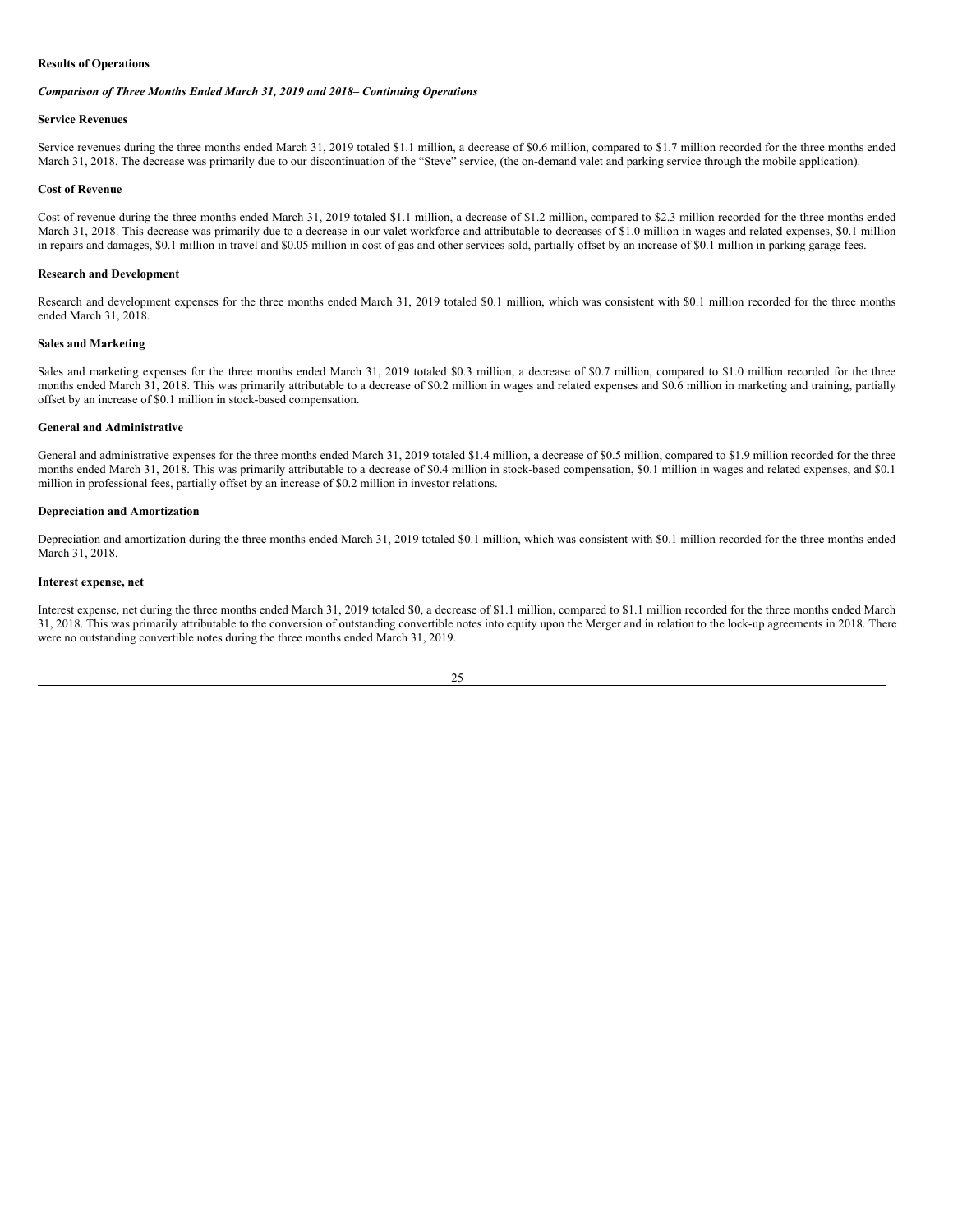### **Liquidity and Capital Resources**

Since the inception of Private DropCar on September 12, 2014, we have incurred significant losses and negative cash flows from operations. Further, our sales and income potential of our business and market remain unproven. For the three months ended March 31, 2019 and 2018, we had losses from continuing operations of approximately \$2.0 million and \$4.7 million, respectively. At March 31, 2019, we had an accumulated deficit of \$31.7 million. We anticipate that we will continue to incur net losses into the foreseeable future and will need to raise additional capital to continue. At March 31, 2019, we had cash of \$4.4 million. At these capital levels, we believe we do not have sufficient funds to continue to operate through June 2020, by which point we will need to become profitable, improve cash flow from operations, begin selling property and equipment, or complete a new capital raise. These factors raise substantial doubt about the Company's ability to continue as a going concern for the twelve months following the date of the filing of this Form 10-Q.

Our plans include raising funds from outside investors. However, there is no assurance that outside funding will be available to us, outside funding will be obtained on favorable terms or will provide us with sufficient capital to meet our objectives. These financial statements do not include any adjustments relating to the recoverability and classification of assets, carrying amounts or the amount and classification of liabilities that may be required should the Company be unable to continue as a going concern. As such, the consolidated financial statements have been prepared under the assumption the Company will continue as a going concern.

On March 26, 2019, we entered into a Securities Purchase Agreement with certain existing investors, pursuant to which we agreed to issue and sell, in a registered public offering by us directly to the investors an aggregate of 478,469 shares of common stock, at an offering price of \$4.18 per share for proceeds of approximately \$2.0 million net of offering expenses of \$15,000.

During the period ended March 31, 2019, we issued 277,778 shares of common stock from the exercise of Series K warrants and received cash proceeds of \$16,667.

Our future capital requirements and the period for which we expect our existing resources to support our operations may vary significantly from what we currently expect. Our monthly spending levels vary based on new and ongoing technology developments and corporate activities.

We have historically financed our activities through the sale of our equity securities (including convertible preferred stock) and the issuance of convertible notes. We will need to raise significant additional capital and we plan to continue to fund our current operations, and the associated losses from continuing operations, through future issuances of debt and/or equity securities and potential collaborations or strategic partnerships with other entities. The capital raises from issuances of convertible debt and equity securities could result in additional dilution to our stockholders. In addition, to the extent we determine to incur additional indebtedness, our incurrence of additional debt could result in debt service obligations and operating and financing covenants that would restrict our operations. We can provide no assurance that financing will be available in the amounts we need or on terms acceptable to us, if at all. If we are not able to secure adequate additional working capital when it becomes needed, we may be required to make reductions in spending, extend payment terms with suppliers, liquidate assets where possible and/or suspend or curtail operations. Any of these actions could materially harm our business.

### **Cash Flows**

### *Operating Activities – Continuing Operations*

We have historically experienced negative cash outflows as we have developed and expanded our business. Our primary source of cash flow from operating activities is recurring subscription receipts from customers and, to a lesser extent, monthly invoice payments from business-to-business customers. Our primary use of cash from operating activities are the recruiting, training, equipping and growing our workforce to meet market demand, securing infrastructure for operating activities such as garage parking spaces, technology investment to grow our platform, as well as to support other operational expenses while we aggressively expand.

Net cash used in operating activities for the three months ended March 31, 2019 was approximately \$1.9 million, which includes a net loss from continuing operations of approximately \$2.0 million, offset by non-cash expenses of approximately \$0.6 million principally related to \$0.1 million related of depreciation and amortization, and \$0.5 million of stock-based compensation expense, and approximately \$0.5 million of cash used by a change in net working capital items principally related to \$0.4 million related to the decrease in accounts payable and \$0.2 related to the increase in accounts receivable and prepaid expenses and other assets.

Net cash used in operating activities for the three months ended March 31, 2018 was approximately \$4.5 million, which includes a net loss from continuing operations of approximately \$4.8 million, offset by non-cash expenses of approximately \$1.7 million principally related to depreciation and amortization of \$0.3 million, non-cash interest expense of \$0.7 million and stock-based compensation expense of \$0.7 million, and approximately \$1.3 million of cash used by a change in net working capital items principally related to \$0.6 million increase in accounts receivable and prepaid expenses and other current assets, \$0.8 million related to the decrease in accounts payable and accrued expenses, and \$0.1 related to the decrease in deferred revenue.

### *Investing Activities – Continuing Operations*

Cash used in investing activities for the three months ended March 31, 2019 of approximately \$0.1 primarily resulted from capitalization of software costs.

Cash used in investing activities during the three months ended March 31, 2018 of approximately \$0.1 million primarily resulted from capitalization of software costs and purchase of property and equipment.

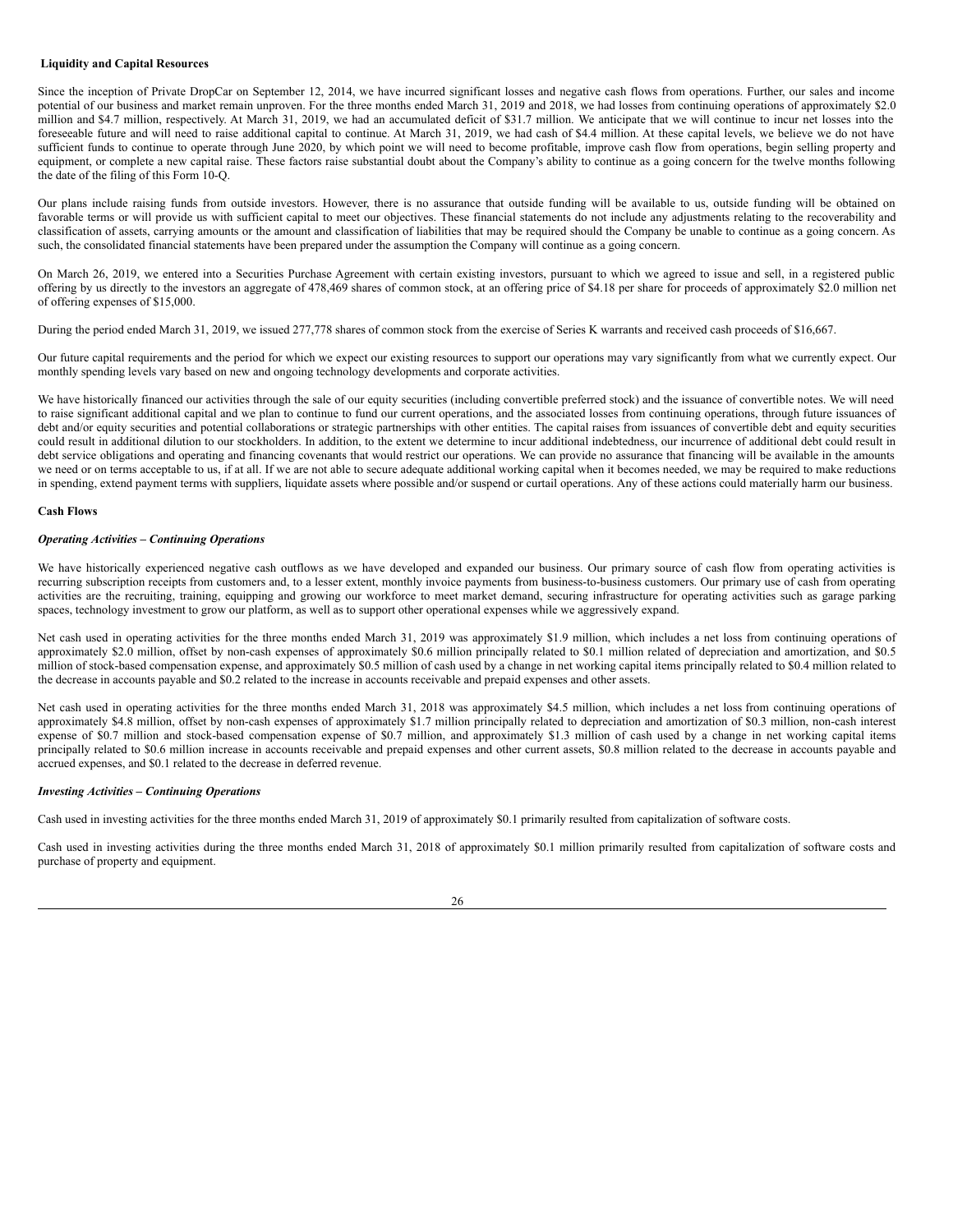#### *Financing Activities – Continuing Operations*

Cash provided by financing activities for the three months ended March 31, 2019 totaled approximately \$2.0 million, primarily resulting from proceeds of \$2.0 million from the sale of the common stock.

Cash provided by financing activities for the three months ended March 31, 2018 totaled approximately \$6.2 million, primarily resulting from proceeds of \$6.0 million from the sale of the Series H-4 Shares and warrants and \$0.3 million from the sale of common stock, offset by financing costs related to the Series H-4 Shares and warrants of approximately \$0.1 million.

### **Off-Balance Sheet Arrangements**

We did not engage in any "off-balance sheet arrangements" (as that term is defined in Item 303(a)(4)(ii) of Regulation S-K) as of March 31, 2019.

### <span id="page-27-0"></span>**Item 3. Quantitative and Qualitative Disclosures about Market Risk.**

Not applicable to a smaller reporting company.

#### <span id="page-27-1"></span>**Item 4. Controls and Procedures.**

#### *(a) Evaluation of Disclosure Controls and Procedures*

Our management, including the CEO and CFO, evaluated the design and operation of our disclosure controls and procedures pursuant to Rules 13a-15(e) and 15d-15(e) under the Exchange Act as of March 31, 2019. Based on such evaluation, our CEO and CFO concluded the disclosure controls and procedures were not effective due to the material weaknesses in internal control over financial reporting described below.

Management conducted an evaluation of the effectiveness of the Company's internal control over financial reporting as of March 31, 2019 based on the criteria set forth in Internal Control—Integrated Framework (2013) issued by the Committee of Sponsoring Organizations of the Treadway Commission ("COSO"). Based on management's assessment, the Company's Chief Executive Officer and Chief Financial Officer concluded that the Company did not maintain effective internal control over financial reporting as of March 31, 2019 as a result of the material weaknesses described below:

*A. Control environment, control activities and monitoring:*

The Company did not design and maintain effective internal control over financial reporting related to control environment, control activities and monitoring based on the criteria established in the COSO Framework including more specifically:

- Competency of resources: Management did not effectively execute a strategy to hire, train and retain a sufficient complement of personnel with an appropriate level of training, knowledge and experience in certain areas important to financial reporting; and
- Deployment and oversight of control activities: Management did not implement effective oversight to support deployment of control activities due to (a) failure to establish clear accountability for the performance of internal control over financial reporting responsibilities in certain areas important to financial reporting and (b) a limited segregation of duties amongst Company employees with respect to the Company's control activities, primarily as a result of the Company's limited number of employees.
- *B. Review of the Financial Reporting Process:*

The Company did perform an adequate review of the financial reporting process (i.e., untimely accounting for certain significant transactions, inadequate review of journal entries, and financial statements and related footnotes) which resulted in material corrected misstatements and disclosure adjustments.

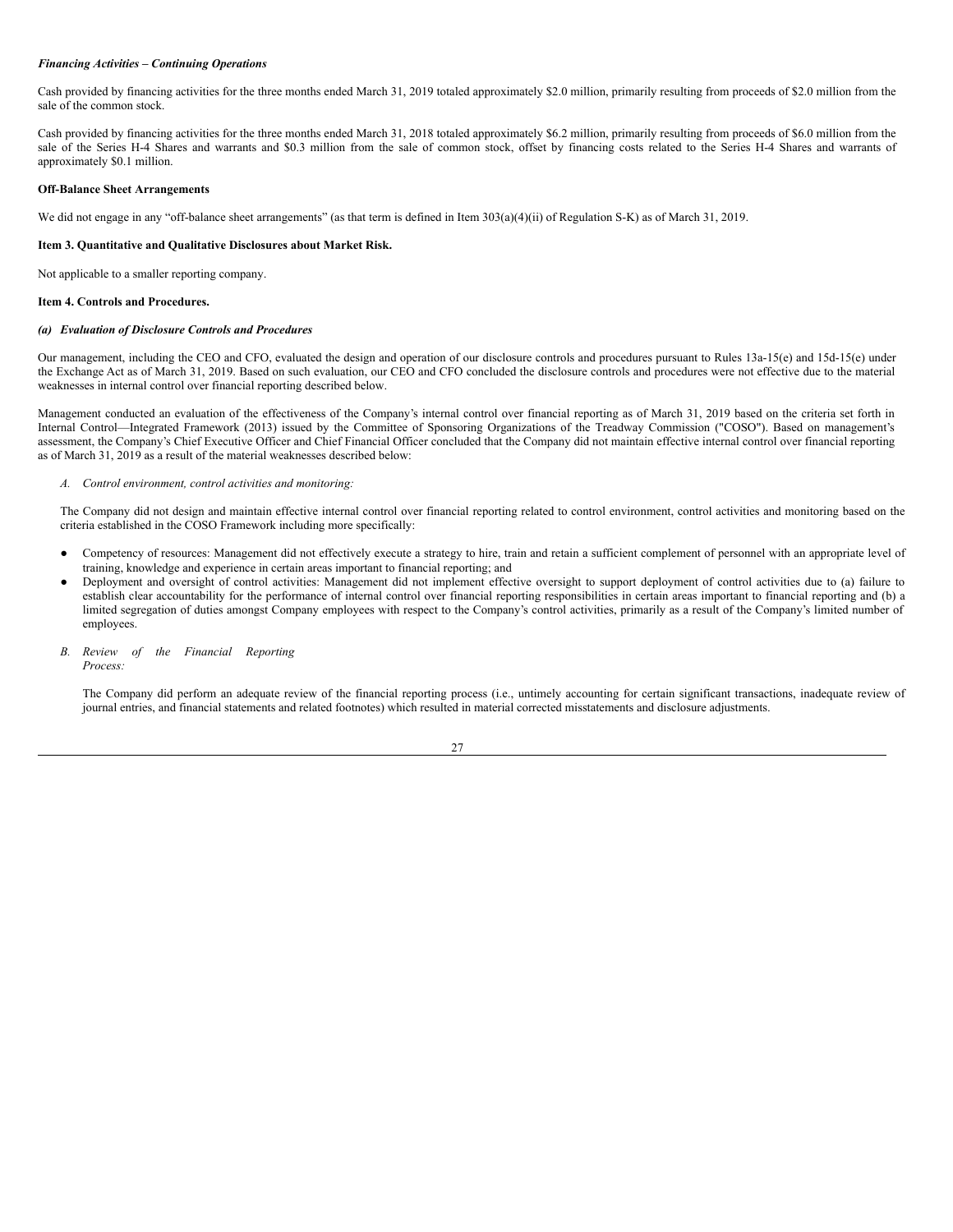#### *Remediation Ef orts*

Management is committed to the remediation of the material weaknesses described above, as well as the continued improvement of our internal control over financial reporting. We have identified and implemented, and continue to implement, the actions described below to remediate the underlying causes of the control deficiencies that gave rise to the material weaknesses. As we continue our evaluation and improve our internal control over financial reporting, management may modify the actions described below or identify and take additional measures to address control deficiencies. Until the remediation efforts described below, including any additional measures management identifies as necessary, are completed, the material weaknesses described above will continue to exist.

To address the material weakness noted above, the Company is in the process of:

- hiring additional personnel who possess the requisite skillsets in certain areas important to financial
- reporting; assessing the required training needs to ascertain continuous development of existing personnel;
- performing a comprehensive review of current procedures to ensure a lack of segregation of duties and compliance with the Company's accounting policies and GAAP;
- hiring additional personnel in order to mitigate the risk of a lack of segregation of duties.

We believe these measures will remediate the material weaknesses noted. While we have completed some of these measures as of the date of this report, we have not completed and tested all of the planned corrective processes, enhancements, procedures and related evaluation that we believe are necessary to determine whether the material weaknesses have been fully remediated. We believe the corrective actions and controls need to be in operation for a sufficient period of time for management to conclude that the control environment is operating effectively and has been adequately tested through audit procedures. Accordingly, the material weaknesses have not been fully remediated as of the date of this report. As we continue to evaluate and work to remediate the control deficiencies that gave rise to the material weaknesses, we may determine that additional measures or time are required to address the control deficiencies or that we need to modify or otherwise adjust the remediation measures described above. We will continue to assess the effectiveness of our remediation efforts in connection with our evaluation of our internal control over financial reporting.

#### *(b) Appointment of new Chief Financial Of icer*

On February 14, 2019, our Board of Directors approved (1) the termination of Paul Commons as Chief Financial Officer and any other positions on which he served with respect to the Company and its subsidiaries and affiliates, and (2) the appointment of Mark Corrao asour new Chief Financial Officer, in each case effective as of February 28, 2019. Mr. Corrao possesses appropriate knowledge and experience in preparing the financial statements under U.S. GAAP at the transition period when the former CFO left.

#### *(c) Changes in Internal Controls over Financial Reporting*

Our remediation efforts were ongoing during the fiscal quarter ended March 31, 2019. Other than the remediation steps described above and the appointment of our new Chief Financial Officer described above, there were no other material changes in our internal control over financial reporting during the quarter ended March 31, 2019 that materially affected, or are reasonably likely to materially affect, our internal control over financial reporting.

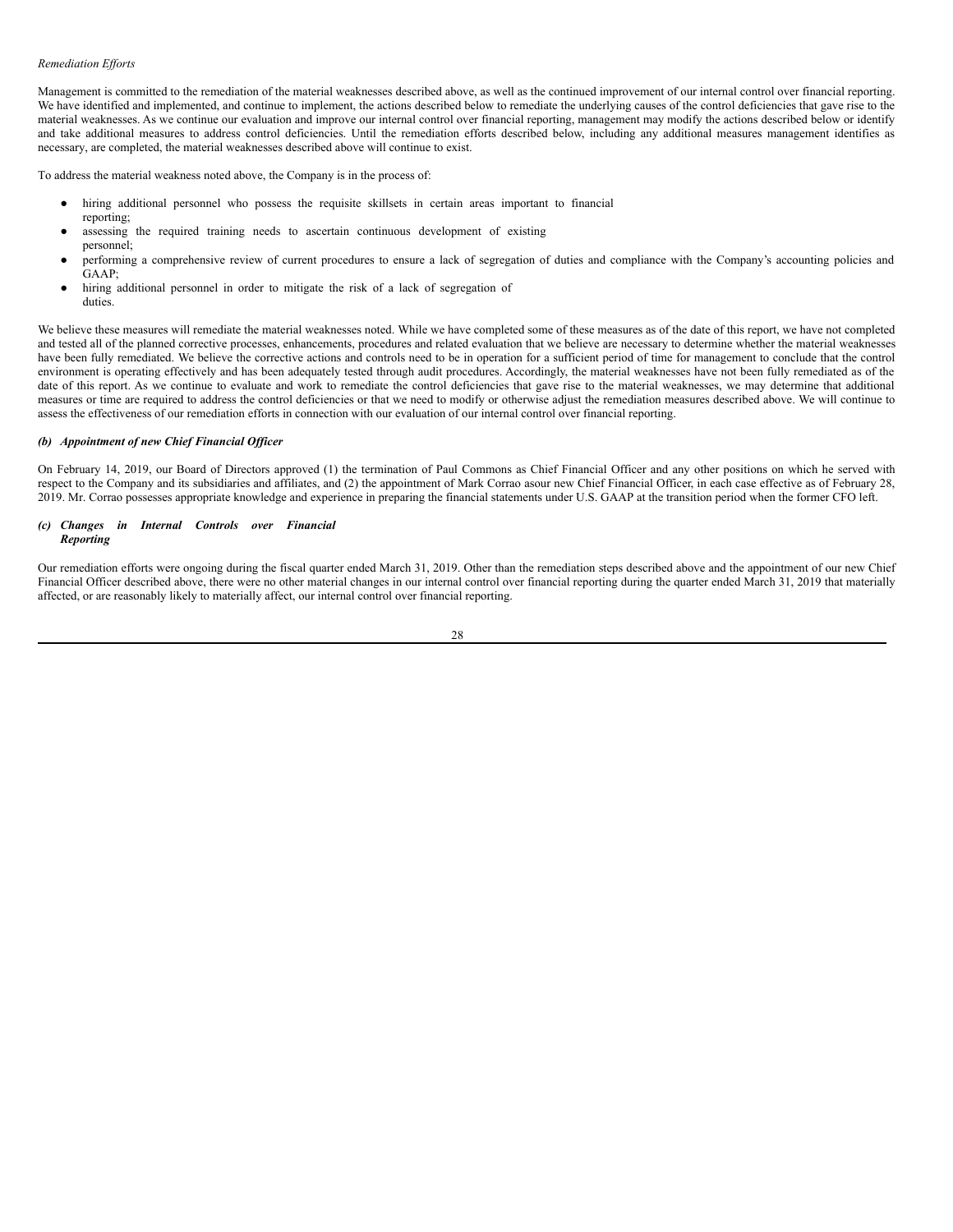#### <span id="page-29-0"></span>**Item 1. Legal Proceedings.**

### *DropCar*

Our DropCar business is subject to various legal proceedings and claims, either asserted or unasserted, which arise in the ordinary course of business that we believe are incidental to the operation of our business. While the outcome of these claims cannot be predicted with certainty, our management does not believe that the outcome of any of these legal matters will have a material adverse effect on our consolidated results of operations, financial positions or cash flows.

In February 2018, we were served an Amended Summons and Complaint in the Supreme Court of the City of New York, Bronx County originally served solely on an individual, a former customer, for injuries sustained by plaintiffs alleging such injuries were caused by either the customer, a DropCar valet operating the customer's vehicle, or an unknown driver operating customer's vehicle. DropCar to date has cooperated with the NYC Police Department and no charges have been brought against any employee of DropCar. DropCar has referred the matter to its insurance carrier.

As of December 31, 2018, the Company had accrued approximately \$232,000 for the settlement of multiple employment disputes. During the three months ended March 31, 2019, approximately \$39,000 of this amount was settled upon payment. For the three months ended March 31, 2019 and 2018, \$16,000 and \$0, respectively, was expensed and accrued for settlements. As of March 31, 2019, approximately \$209,000 remains accrued for the settlement of employment disputes. As of March 31, 2019, the Company has entered into multiple settlement agreements with former employees for which it has agreed to make monthly settlement payments which will extend through the year ended December 31, 2019.

On March 23, 2018, we were made aware of an audit being conducted by the New York State Department of Labor ("DOL") regarding a claim filed by an employee. The DOL is investigating whether we properly paid overtime for which we have raised several defenses. In addition, the DOL is conducting its audit to determine whether the we owe spread of hours pay (an hour's pay for each day an employee worked or was scheduled for a period over ten hours in a day). If the DOL determines that monies are owed, the DOL will seek a backpay order, which management believes will not, either individually or in the aggregate, have a material adverse effect on our business, consolidated financial position, results of operations or cash flows. As of March 31, 2019, the we have accrued approximately \$180,000 in relation to these matters.

#### <span id="page-29-1"></span>**Item 1A. Risk Factors.**

An investment in shares of our common stock is highly speculative and involves a high degree of risk. We face a variety of risks that may affect our operations and financial results and many of those risks are driven by factors that we cannot control or predict. Before investing in our common stock, you should carefully consider the following risks, together with the financial and other information contained in this report. If any of the following risks actually occurs, our business, prospects, financial condition and results of operations could be materially adversely affected. In that case, the trading price of our common stock would likely decline, and you may lose all or a part of your investment. Only those investors who can bear the risk of loss of their entire investment should invest in our common stock.

There have been no material changes, to our risk factors contained in our Annual Report on Form 10-K filed with the SEC on April 3, 2019, as subsequently amended on April 12, 2019. For a further discussion of our Risk Factors, refer to the "Risk Factors" discussion contained in such Current Report on Form 10-K.

### *Our exploration and pursuit of strategic opportunities may not be successful.*

On March 8, 2019, we announced that we had initiated a process to evaluate strategic opportunities to maximize shareholder value. While management continues to focus on our business activities and operations, this process will consider a range of potential strategic opportunities including, but not limited to, business combinations. Despite devoting significant efforts to identify and evaluate potential strategic transactions, the process may not result in any definitive offer to consummate a strategic transaction, or, if we receive such a definitive offer, the terms may not be as favorable as anticipated or may not result in the execution or approval of a definitive agreement. In addition, even if we enter into a definitive agreement, we may not be successful in completing the transaction, which could have a material adverse effect on our business.

### If we are successful in completing a strategic transaction, such a transaction may not enhance stockholder value or deliver expected benefits and may expose us to *additional operational and financial risks.*

Although there can be no assurance that a strategic transaction will result from the process we have undertaken to evaluate strategic opportunities to maximize shareholder value, the negotiation and consummation of any such transaction will require significant time on the part of our management, and the diversion of management's attention may disrupt our business. The negotiation and consummation of any such transaction may also require more time or greater cash resources than we anticipate and expose us to other operational and financial risks. In addition, in the event we are successful in evaluating and completing a strategic transaction, such transaction may not enhance stockholder value as anticipated or deliver expected benefits. Any of the foregoing risks could have a material adverse effect on our business, financial condition and prospects.

### *Current and future employee disputes may result in additional liabilities.*

We are presently subject to certain employee disputes, as well as an audit being conducted by the New York State Department of Labor regarding whether our workforce is entitled to certain statutory wage payments. In addition, we may from time to time, be subject to additional disputes and litigation with respect to our employment practices. Regardless of their merit, such disputes could lead to costly litigation and/or result in settlement liability. For additional information, please see the section entitled "Part II – Item 1 – Legal Proceedings" in this Quarterly Report on Form 10-Q.

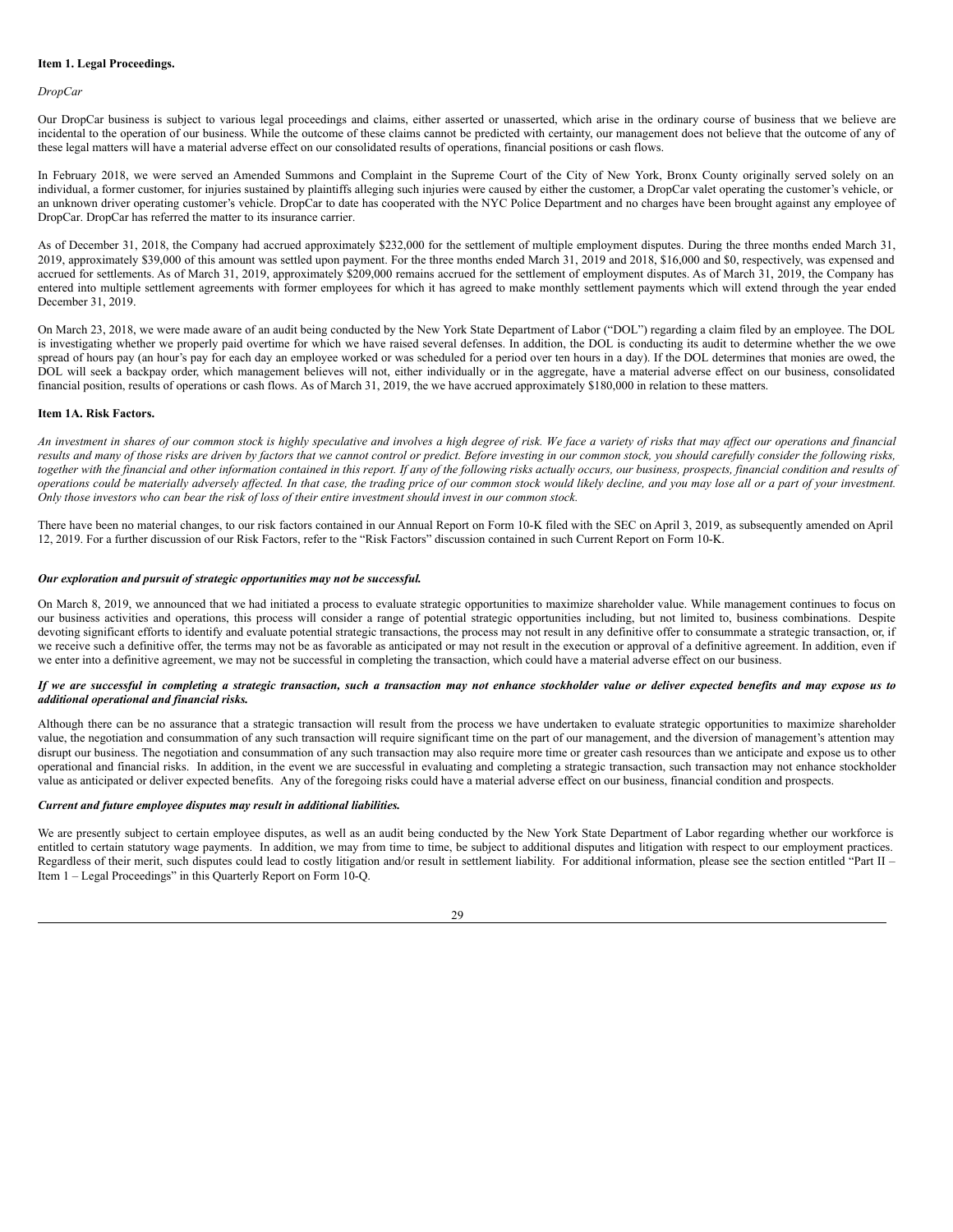Historically, a majority of our revenue has come from our B2C business that we are significantly altered effective as of September 1, 2018. Failure to generate sufficient revenue from our newly altered B2C business or from our existing B2B business may have a material adverse impact on our business, financial condition, results of *operations and cash flows, including our ability to continue to operate.*

As further discussed elsewhere in this Quarterly Report on Form 10-Q, in July 2018, we began assessing demand for a Self-Park Spaces monthly parking plan in our B2C business. This model aligns more directly with how we have structured the enterprise B2B side of our business. We have decided that the Self-Park Spaces plan will be the only consumer plan that we will offer consumers after September 1, 2018. As a result of this shift, in August 2018, we began to significantly streamline our field teams, operations and back office support tied to our pre-September 1, 2018 consumer subscription plans. If we are unsuccessful in maintaining and growing our subscription revenue under our newly structured B2C business, our business, financial position, results of operations, and cash flows may be adversely affected.

We currently depend on corporate clients and the B2B market for a significant portion of our revenue and expect to depend on such clients for a significantly greater portion of our revenue in the future. The success of this strategy will depend on our ability to maintain existing B2B partners, obtain new B2B partners, and generate a community of participating corporate clients sufficiently large to support such a model. We may not be successful in establishing such partnerships on terms that are commercially favorable, if at all, and may encounter financial and logistical difficulties associated with sustaining such partnerships. If we are unsuccessful in establishing or maintaining our B2B model, our business, financial position, results of operations, and cash flows may be adversely affected.

#### Changes to our business model or services could require us to issue refunds or credits to our customers.

As we continue to expand our business and develop our business model, we may modify or cancel certain services. Because we collect payment from our customers on a monthly basis, such modifications or cancellations could require us to issue certain refunds or credits to our customers for prepaid services, particularly if changes are made in the middle of a billing cycle. Should this occur, we could become subject to a number of risks in connection with the issuance of refunds or credits, including errors in recording and issuing such refunds or credits, delays associated with such issuances, or customer dissatisfaction with our handling of the refund process, which could adversely affect our operating results.

### <span id="page-30-0"></span>**Item 2. Unregistered Sales of Equity Securities and Use of Proceeds.**

None.

<span id="page-30-1"></span>**Item 3. Defaults upon Senior Securities.**

None.

<span id="page-30-2"></span>**Item 4. Mine Safety Disclosures.**

Not applicable.

#### <span id="page-30-3"></span>**Item 5. Other Information.**

Not applicable.

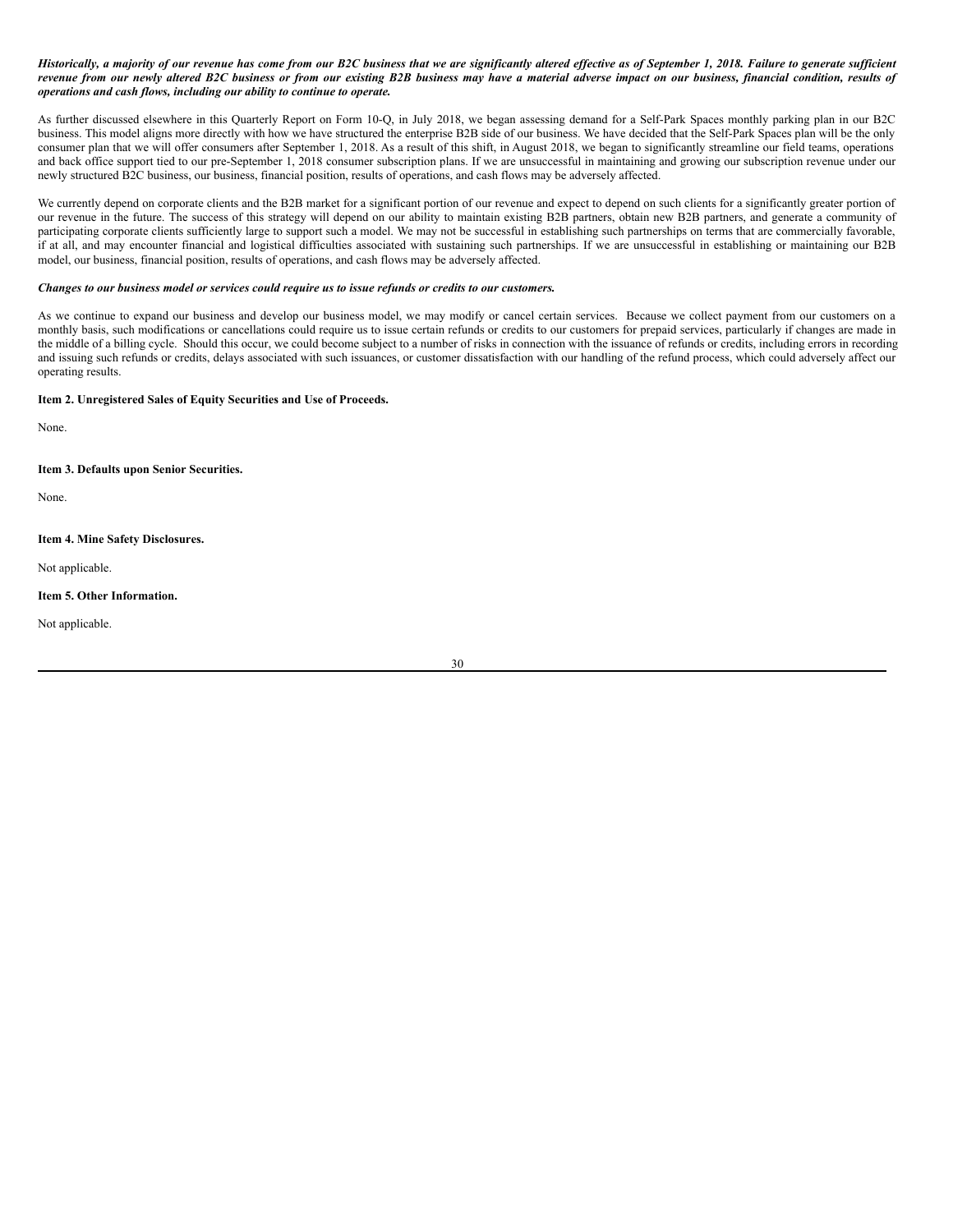<span id="page-31-0"></span>**Item 6. Exhibits.**

| Exhibit<br>Number | <b>Description</b>                                                                                                                                                                                                                                                                                                                                                                                                                                                                                               |
|-------------------|------------------------------------------------------------------------------------------------------------------------------------------------------------------------------------------------------------------------------------------------------------------------------------------------------------------------------------------------------------------------------------------------------------------------------------------------------------------------------------------------------------------|
| 3.1               | Amended and Restated Certificate of Incorporation of the Company, as amended, dated March 8, 2019 (incorporated by reference to Exhibit 3.1 of<br>the Company's Annual Report on Form 10-K, filed with the SEC on April 2, 2019).                                                                                                                                                                                                                                                                                |
| 10.1              | Securities Purchase Agreement, dated as of March 26, 2019, by and among the Company and the investors (incorporated by reference to Exhibit 10.1)<br>of the Company's Current Report on Form 8-K, filed with the SEC on March 27, 2019).                                                                                                                                                                                                                                                                         |
| $31.1*$           | Certification of the President and Chief Executive Officer pursuant to Rule 13a-14(a) under the Securities Exchange Act of 1934, as adopted pursuant<br>to Section 302 of the Sarbanes-Oxley Act of 2002.                                                                                                                                                                                                                                                                                                        |
| $31.2*$           | Certification of the Chief Financial Officer pursuant to Rule 13a-14(a) under the Securities Exchange Act of 1934, as adopted pursuant to Section 302<br>of the Sarbanes-Oxley Act of 2002.                                                                                                                                                                                                                                                                                                                      |
| $32.1*$           | Certification of the President and Chief Executive Officer pursuant to 18 U.S.C. Section 1350, as adopted pursuant to Section 906 of the Sarbanes-<br>Oxley Act of 2002.                                                                                                                                                                                                                                                                                                                                         |
| $32.2*$           | Certification of the Chief Financial Officer pursuant to 18 U.S.C. Section 1350, as adopted pursuant to Section 906 of the Sarbanes-Oxley Act of<br>2002.                                                                                                                                                                                                                                                                                                                                                        |
| $101*$            | The following financial information from this Quarterly Report on Form 10-Q for the period ended March 31, 2019, formatted in XBRL (Extensible<br>Business Reporting Language): (i) the Condensed Consolidated Statements of Operations; (ii) the Condensed Consolidated Balance Sheets; (iii) the<br>Consolidated Statements of Changes in Shareholders' Equity; (iv) the Condensed Consolidated Statements of Cash Flows; and (v) the Notes to<br>Consolidated Financial Statements, tagged as blocks of text. |

\* Filed herewith.

31

<u> 1980 - Johann Barn, mars ann an t-Amhain Aonaich an t-Aonaich an t-Aonaich ann an t-Aonaich ann an t-Aonaich</u>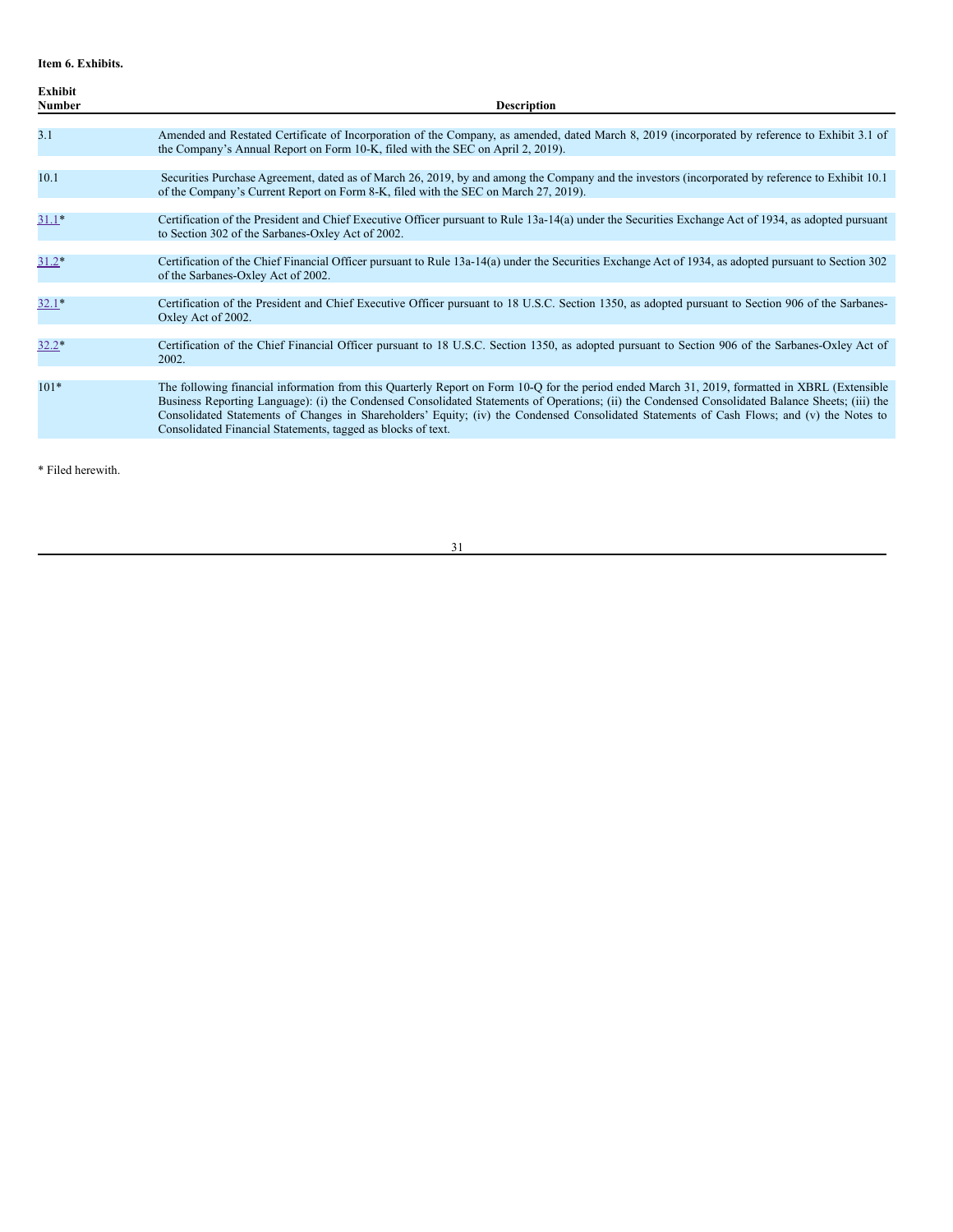# **SIGNATURES**

Pursuant to the requirements of the Securities Exchange Act of 1934, the registrant has duly caused this report to be signed on its behalf by the undersigned thereunto duly authorized.

|                    | DropCar, Inc.                                                                                                    |
|--------------------|------------------------------------------------------------------------------------------------------------------|
| Date: May 15, 2019 | /s/ Spencer Richardson<br>By:<br>Spencer Richardson<br>Chief Executive Officer<br>(Principal Executive Officer)  |
| Date: May 15, 2019 | By:<br>/s/ Mark Corrao<br>Mark Corrao<br>Chief Financial Officer<br>(Principal Financial and Accounting Officer) |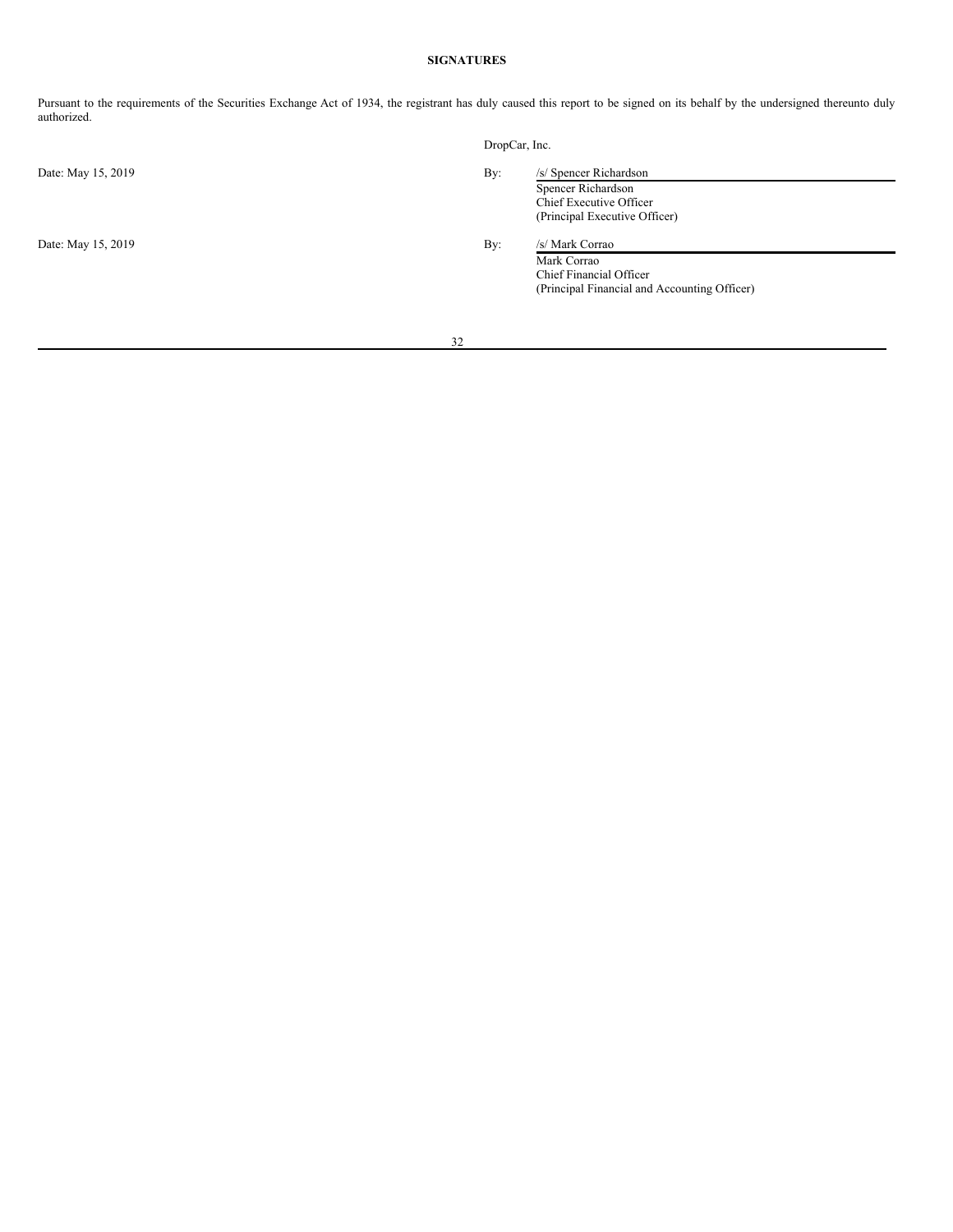### **CERTIFICATION OF SPENCER RICHARDSON CHIEF EXECUTIVE OFFICER OF DROPCAR, INC.**

<span id="page-33-0"></span>I, Spencer Richardson, Chief Executive Officer of DropCar, Inc., certify that:

1. I have reviewed this quarterly report on Form 10-Q of DropCar, Inc.;

2. Based on my knowledge, this report does not contain any untrue statement of a material fact or omit to state a material fact necessary to make the statements made, in light of the circumstances under which such statements were made, not misleading with respect to the period covered by this report;

3. Based on my knowledge, the financial statements, and other financial information included in this report, fairly present in all material respects the financial condition, results of operations and cash flows of the registrant as of, and for, the periods presented in this report;

4. The registrant's other certifying officer and I are responsible for establishing and maintaining disclosure controls and procedures (as defined in Exchange Act Rules 13a-15(e) and 15d-15(e)) and internal control over financial reporting (as defined in Exchange Act Rules 13a-15(f) and 15d-15(f)) for the registrant and have:

a) Designed such disclosure controls and procedures, or caused such disclosure controls and procedures to be designed under our supervision, to ensure that material information relating to the registrant, including its consolidated subsidiaries, is made known to us by others within those entities, particularly during the period in which this report is being prepared;

b) Designed such internal control over financial reporting, or caused such internal control over financial reporting to be designed under our supervision, to provide reasonable assurance regarding the reliability of financial reporting and the preparation of financial statements for external purposes in accordance with generally accepted accounting principles;

c) Evaluated the effectiveness of the registrant's disclosure controls and procedures and presented in this report our conclusions about the effectiveness of the disclosure controls and procedures, as of the end of the period covered by this report based on such evaluation; and

d) Disclosed in this report any change in the registrant's internal control over financial reporting that occurred during the registrant's most recent fiscal quarter that has materially affected, or is reasonably likely to materially affect, the registrant's internal control over financial reporting; and

5. The registrant's other certifying officer and I have disclosed, based on our most recent evaluation of internal control over financial reporting, to the registrant's auditors and the audit committee of the registrant's board of directors:

a) All significant deficiencies and material weaknesses in the design or operation of internal control over financial reporting which are reasonably likely to adversely affect the registrant's ability to record, process, summarize and report financial information; and

b) Any fraud, whether or not material, that involves management or other employees who have a significant role in the registrant's internal control over financial reporting.

Pursuant to the requirements of the Securities Exchange Act of 1934, the registrant has duly caused this report to be signed on its behalf by the undersigned thereunto duly authorized.

Date: May 15, 2019 **By:** By: *Islamic By: By: Islamic By: Islamic By: Islamic By: Islamic By: Islamic By: Islamic By: Islamic By: Islamic By: Islamic By: Islamic By: Islamic By: Islamic By: Isla* 

Spencer Richardson Chief Executive Officer (Principal Executive Officer)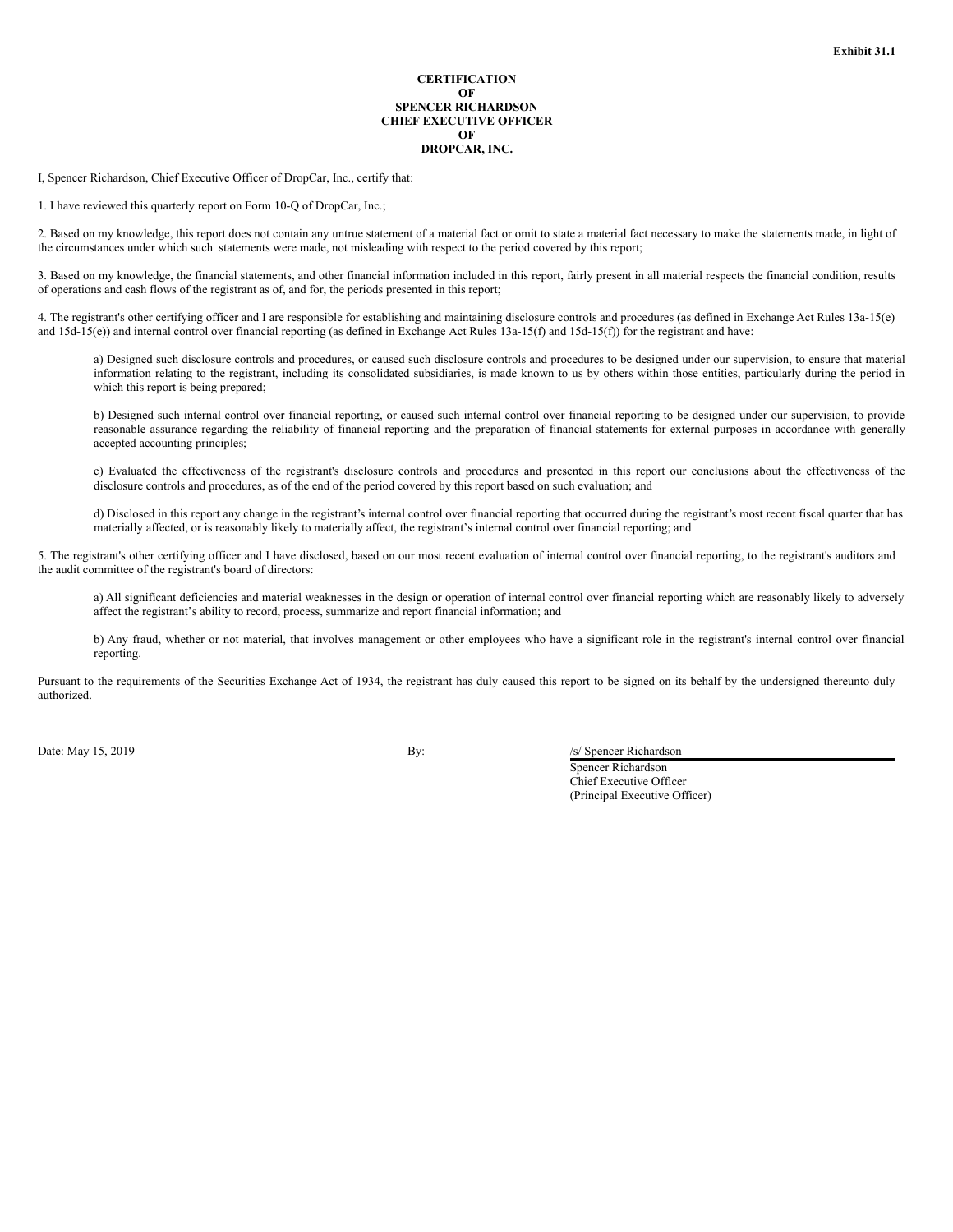#### **CERTIFICATION OF MARK CORRAO CHIEF FINANCIAL OFFICER OF DROPCAR, INC.**

<span id="page-34-0"></span>I, Mark Corrao, Chief Financial Officer of DropCar, Inc., certify that:

1. I have reviewed this quarterly report on Form 10-Q of DropCar, Inc.;

2. Based on my knowledge, this report does not contain any untrue statement of a material fact or omit to state a material fact necessary to make the statements made, in light of the circumstances under which such statements were made, not misleading with respect to the period covered by this report;

3. Based on my knowledge, the financial statements, and other financial information included in this report, fairly present in all material respects the financial condition, results of operations and cash flows of the registrant as of, and for, the periods presented in this report;

4. The registrant's other certifying officer and I are responsible for establishing and maintaining disclosure controls and procedures (as defined in Exchange Act Rules 13a-15(e) and 15d-15(e)) and internal control over financial reporting (as defined in Exchange Act Rules 13a-15(f) and 15d-15(f)) for the registrant and have:

a) Designed such disclosure controls and procedures, or caused such disclosure controls and procedures to be designed under our supervision, to ensure that material information relating to the registrant, including its consolidated subsidiaries, is made known to us by others within those entities, particularly during the period in which this report is being prepared;

b) Designed such internal control over financial reporting, or caused such internal control over financial reporting to be designed under our supervision, to provide reasonable assurance regarding the reliability of financial reporting and the preparation of financial statements for external purposes in accordance with generally accepted accounting principles;

c) Evaluated the effectiveness of the registrant's disclosure controls and procedures and presented in this report our conclusions about the effectiveness of the disclosure controls and procedures, as of the end of the period covered by this report based on such evaluation; and

d) Disclosed in this report any change in the registrant's internal control over financial reporting that occurred during the registrant's most recent fiscal quarter that has materially affected, or is reasonably likely to materially affect, the registrant's internal control over financial reporting; and

5. The registrant's other certifying officer and I have disclosed, based on our most recent evaluation of internal control over financial reporting, to the registrant's auditors and the audit committee of the registrant's board of directors:

a) All significant deficiencies and material weaknesses in the design or operation of internal control over financial reporting which are reasonably likely to adversely affect the registrant's ability to record, process, summarize and report financial information; and

b) Any fraud, whether or not material, that involves management or other employees who have a significant role in the registrant's internal control over financial reporting.

Pursuant to the requirements of the Securities Exchange Act of 1934, the registrant has duly caused this report to be signed on its behalf by the undersigned thereunto duly authorized.

Date: May 15, 2019 **By:** /s/ Mark Corrao

Mark Corrao Chief Financial Officer (Principal Financial and Accounting Officer)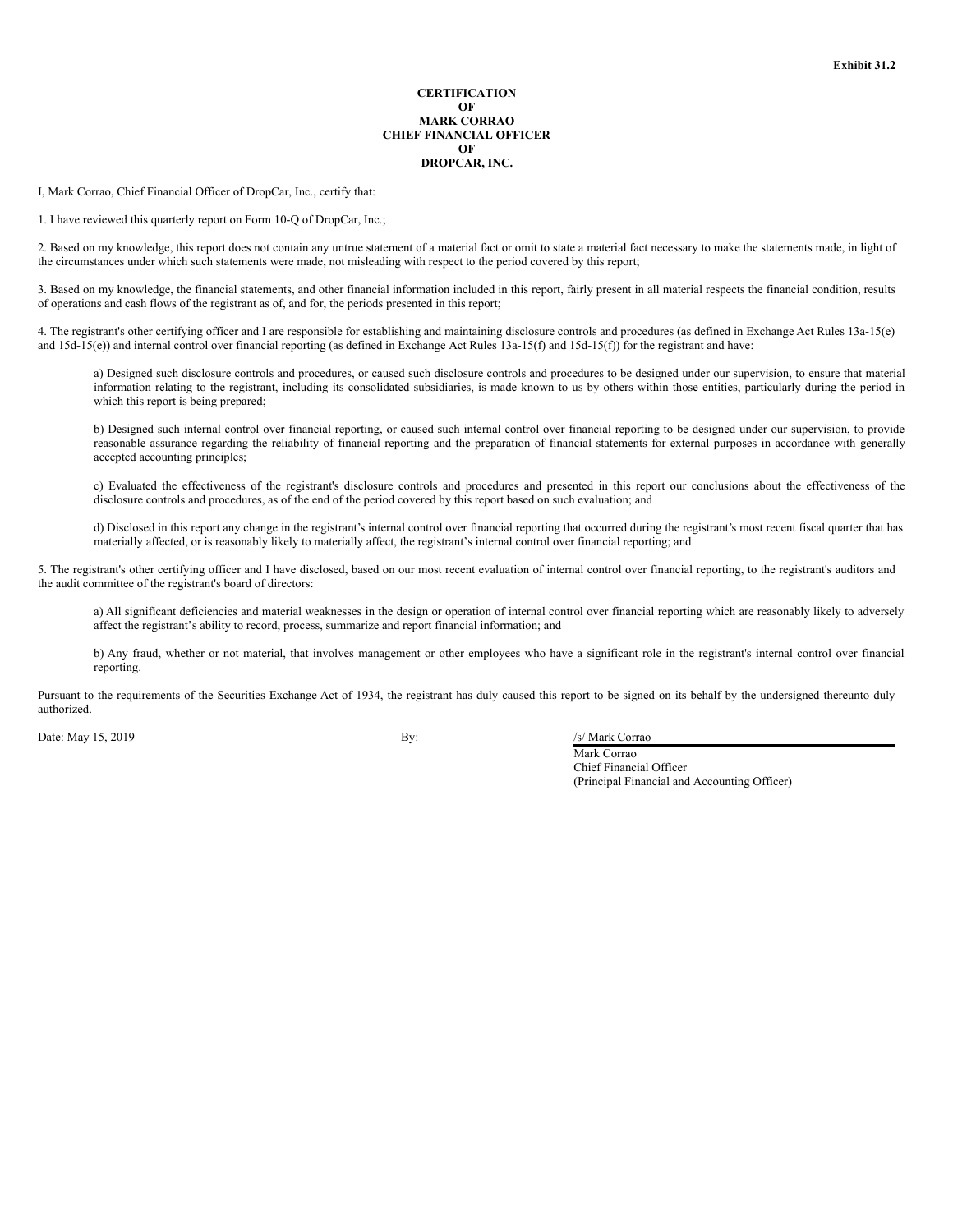### **CERTIFICATION PURSUANT TO 18 U.S.C. SECTION 1350, AS ADOPTED PURSUANT TO SECTION 906 OF THE SARBANES-OXLEY ACT OF 2002**

<span id="page-35-0"></span>In connection with the Quarterly Report of DropCar, Inc. (the "Company") on Form 10-Q for the period ending March 31, 2019, as filed with the Securities and Exchange Commission on the date hereof (the "Report"), I, Spencer Richardson, Chief Executive Officer of the Company, state and certify, pursuant to 18 U.S.C. § 1350, as adopted pursuant to § 906 of the Sarbanes-Oxley Act of 2002, that:

(1) The Report fully complies with the requirements of Section 13(a) or 15(d) of the Securities Exchange Act of 1934; and

(2) The information contained in the Report fairly presents, in all material respects, the financial condition and results of operations of the Company.

Pursuant to the requirements of the Securities Exchange Act of 1934, the registrant has duly caused this report to be signed on its behalf by the undersigned thereunto duly authorized.

Date: May 15, 2019 By: /s/ Spencer Richardson

Spencer Richardson Chief Executive Officer (Principal Executive Officer)